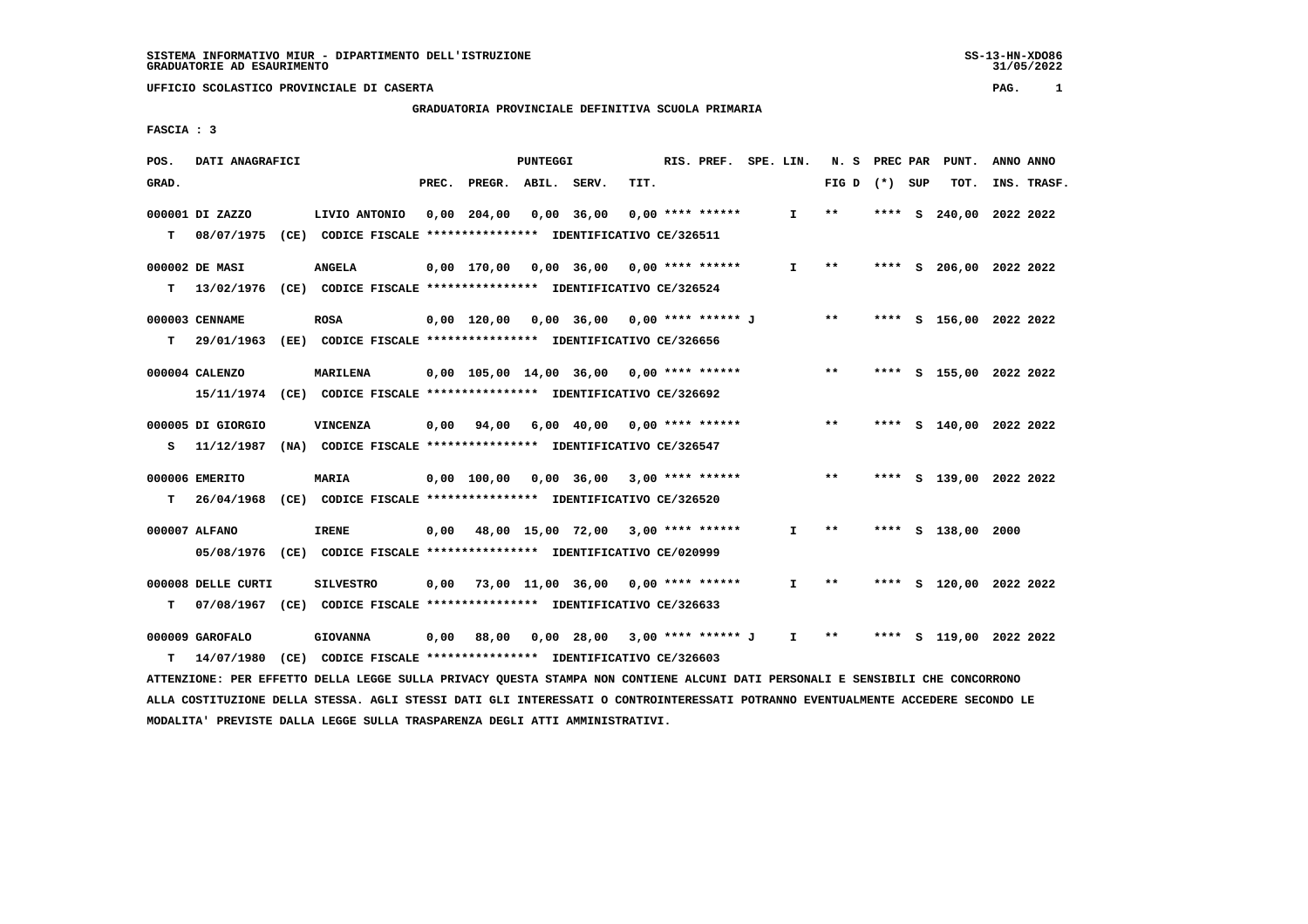## **GRADUATORIA PROVINCIALE DEFINITIVA SCUOLA PRIMARIA**

 **FASCIA : 3**

| POS.         | DATI ANAGRAFICI  |                                                                          |       |                    | PUNTEGGI |                                           |      | RIS. PREF. SPE. LIN. |              | N.S             | PREC PAR | PUNT.                   | ANNO ANNO |             |
|--------------|------------------|--------------------------------------------------------------------------|-------|--------------------|----------|-------------------------------------------|------|----------------------|--------------|-----------------|----------|-------------------------|-----------|-------------|
| GRAD.        |                  |                                                                          | PREC. | PREGR. ABIL. SERV. |          |                                           | TIT. |                      |              | FIG D $(*)$ SUP |          | TOT.                    |           | INS. TRASF. |
|              | 000010 CERBARANO | MARIA LUISA                                                              | 0,00  | 79,00              |          | $0,00$ 38,00                              |      | $0.00$ **** ******   |              | $***$           | ****     | S 117,00 2022 2022      |           |             |
| т            | 20/08/1977       | (CE) CODICE FISCALE **************** IDENTIFICATIVO CE/326653            |       |                    |          |                                           |      |                      |              |                 |          |                         |           |             |
| 000011 RAINA |                  | <b>ROSA</b>                                                              | 0.00  | 77,00              |          | $0,00$ 36,00 3,00 **** ****** J **        |      |                      |              |                 |          | **** S 116,00 2022 2022 |           |             |
| т            | 27/07/1980       | (CE) CODICE FISCALE **************** IDENTIFICATIVO CE/326614            |       |                    |          |                                           |      |                      |              |                 |          |                         |           |             |
|              | 000012 CARCAISO  | <b>NATALINA</b>                                                          | 0,00  | 77,00              |          | 0,00 36,00 0,00 **** ****** J **          |      |                      |              |                 |          | **** S 113,00 2022 2022 |           |             |
|              | 29/03/1981       | (CE) CODICE FISCALE **************** IDENTIFICATIVO CE/326663            |       |                    |          |                                           |      |                      |              |                 |          |                         |           |             |
|              | 000013 LAMBERTI  | MADDALENA                                                                |       |                    |          | $0.00$ 64.00 13.00 36.00 0.00 **** ****** |      |                      | I.           | $* *$           |          | **** S 113,00 2022 2022 |           |             |
| т            |                  | 15/07/1979 (CE) CODICE FISCALE *************** IDENTIFICATIVO CE/326512  |       |                    |          |                                           |      |                      |              |                 |          |                         |           |             |
|              | 000014 VOTINO    | <b>ANGELA</b>                                                            | 0,00  | 69,00              |          | $6,00$ $36,00$ $0,00$ $***$ **** *****    |      |                      |              | $***$           | ****     | S 111,00 2019 2019      |           |             |
| т            |                  | 11/09/1974 (BN) CODICE FISCALE **************** IDENTIFICATIVO CE/164706 |       |                    |          |                                           |      |                      |              |                 |          |                         |           |             |
|              | 000015 BAVOSA    | MARGHERITA                                                               | 0,00  |                    |          | 51,00 14,00 36,00 9,00 **** ******        |      |                      |              | $***$           |          | **** S 110,00 2005 2005 |           |             |
|              |                  | 17/10/1974 (CE) CODICE FISCALE *************** IDENTIFICATIVO CE/053396  |       |                    |          |                                           |      |                      |              |                 |          |                         |           |             |
|              | 000016 CUCCARI   | <b>ELVIRA</b>                                                            | 0.00  |                    |          | 55,00 12,00 36,00 6,00 **** ******        |      |                      |              | $* *$           |          | **** S 109,00 2014      |           |             |
| т            | 26/09/1973       | (CE) CODICE FISCALE **************** IDENTIFICATIVO CE/154637            |       |                    |          |                                           |      |                      |              |                 |          |                         |           |             |
| 000017 PESCE |                  | IDA                                                                      |       |                    |          | 0,00 54,00 16,00 36,00 3,00 **** ****** J |      |                      | $\mathbf{I}$ | $***$           |          | **** S 109,00 2019 2019 |           |             |
|              | 27/06/1978       | (CE) CODICE FISCALE **************** IDENTIFICATIVO CE/164974            |       |                    |          |                                           |      |                      |              |                 |          |                         |           |             |
|              | 000018 COLELLA   | <b>ANNA</b>                                                              |       |                    |          | 0,00 57,00 12,00 36,00 3,00 **** ****** J |      |                      |              | $***$           | ****     | 108,00 2022 2022        |           |             |
| т            | 14/06/1976       | (NA) CODICE FISCALE **************** IDENTIFICATIVO CE/326619            |       |                    |          |                                           |      |                      |              |                 |          |                         |           |             |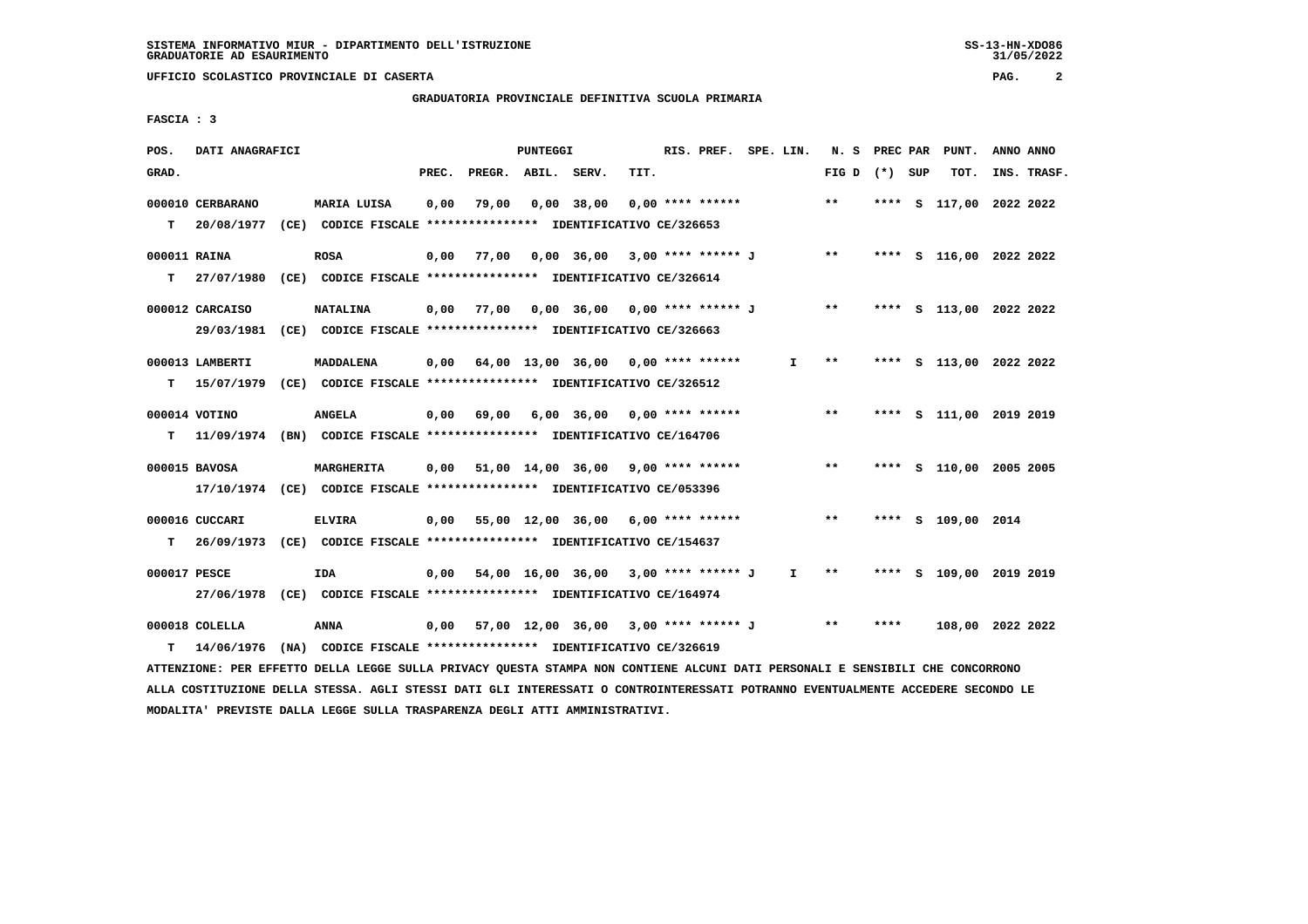#### **GRADUATORIA PROVINCIALE DEFINITIVA SCUOLA PRIMARIA**

 **FASCIA : 3**

| POS.  | DATI ANAGRAFICI                   |                                                                                                                               |       |                    | PUNTEGGI |                                                  |      | RIS. PREF. SPE. LIN. |                   | N. S            | PREC PAR | PUNT.                   | ANNO ANNO |             |
|-------|-----------------------------------|-------------------------------------------------------------------------------------------------------------------------------|-------|--------------------|----------|--------------------------------------------------|------|----------------------|-------------------|-----------------|----------|-------------------------|-----------|-------------|
| GRAD. |                                   |                                                                                                                               | PREC. | PREGR. ABIL. SERV. |          |                                                  | TIT. |                      |                   | FIG D $(*)$ SUP |          | TOT.                    |           | INS. TRASF. |
|       | 000019 PARENTE<br>20/07/1970      | <b>FILOMENA</b><br>(CE) CODICE FISCALE **************** IDENTIFICATIVO CE/326626                                              | 0,00  |                    |          | 56,00 15,00 36,00                                |      | $0.00$ **** ******   | F                 | $* *$           |          | **** S 107,00 2022 2022 |           |             |
|       | 000020 TERRIBILE<br>30/10/1981    | MARIAADDOLORA<br>(CE) CODICE FISCALE **************** IDENTIFICATIVO CE/164235                                                |       |                    |          | $0,00$ 54,00 11,00 36,00 4,00 **** ******        |      |                      |                   | $***$           |          | **** S 105,00 2014      |           |             |
|       | 000021 SCHIAVONE                  | <b>GIOVANNA</b><br>25/06/1983 (NA) CODICE FISCALE *************** IDENTIFICATIVO CE/326579                                    |       |                    |          | 0,00 48,00 18,00 36,00 3,00 **** ****** J        |      |                      |                   | $***$           |          | **** S 105,00 2022 2022 |           |             |
|       | 000022 SANTORO                    | CAROLINA<br>21/07/1974 (CE) CODICE FISCALE *************** IDENTIFICATIVO CE/154054                                           | 0,00  |                    |          | 52,00 16,00 36,00 0,00 **** ****** J F           |      |                      |                   | $**$            |          | **** S 104,00 2002 2015 |           |             |
|       | 000023 DI RONZA<br>22/04/1977     | <b>GINA</b><br>(CE) CODICE FISCALE **************** IDENTIFICATIVO CE/045894                                                  | 0,00  |                    |          | 50,00 15,00 36,00 3,00 **** ****** J             |      |                      | I.                | $***$           |          | **** S 104,00 2014      |           |             |
| T.    | 000024 CORONELLA<br>02/07/1968    | <b>ANGELAROSA</b><br>(CE) CODICE FISCALE **************** IDENTIFICATIVO CE/326602                                            | 0,00  | 65,00              |          | 0,00 36,00 3,00 **** ****** J                    |      |                      |                   | $* *$           |          | **** S 104,00 2022 2022 |           |             |
|       | 000025 BENCIVENGA                 | <b>PASOUALINA</b><br>29/03/1968 (CE) CODICE FISCALE *************** IDENTIFICATIVO CE/024432                                  |       |                    |          | $0.00$ 46.00 15.00 36.00 6.00 **** ******        |      |                      | F                 | $* *$           |          | **** S 103,00 2007      |           |             |
| т     | 000026 DI GIROLAMO                | ANNA<br>03/08/1979 (NA) CODICE FISCALE **************** IDENTIFICATIVO CE/164882                                              | 0,00  |                    |          | 54,00 12,00 36,00 0,00 **** ******               |      |                      | $\mathbf{I}$      | $* *$           |          | **** S 102,00 2019 2019 |           |             |
| т     | 000027 DIPALMA<br>10/12/1976 (CE) | <b>CONCETTA</b><br>CODICE FISCALE **************** IDENTIFICATIVO CE/326569                                                   |       |                    |          | 0,00  40,00  14,00  48,00  0,00  ****  ******  J |      |                      | $I \rightarrow *$ |                 |          | **** S 102,00 2022 2022 |           |             |
|       |                                   | ATTENZIONE: PER EFFETTO DELLA LEGGE SULLA PRIVACY QUESTA STAMPA NON CONTIENE ALCUNI DATI PERSONALI E SENSIBILI CHE CONCORRONO |       |                    |          |                                                  |      |                      |                   |                 |          |                         |           |             |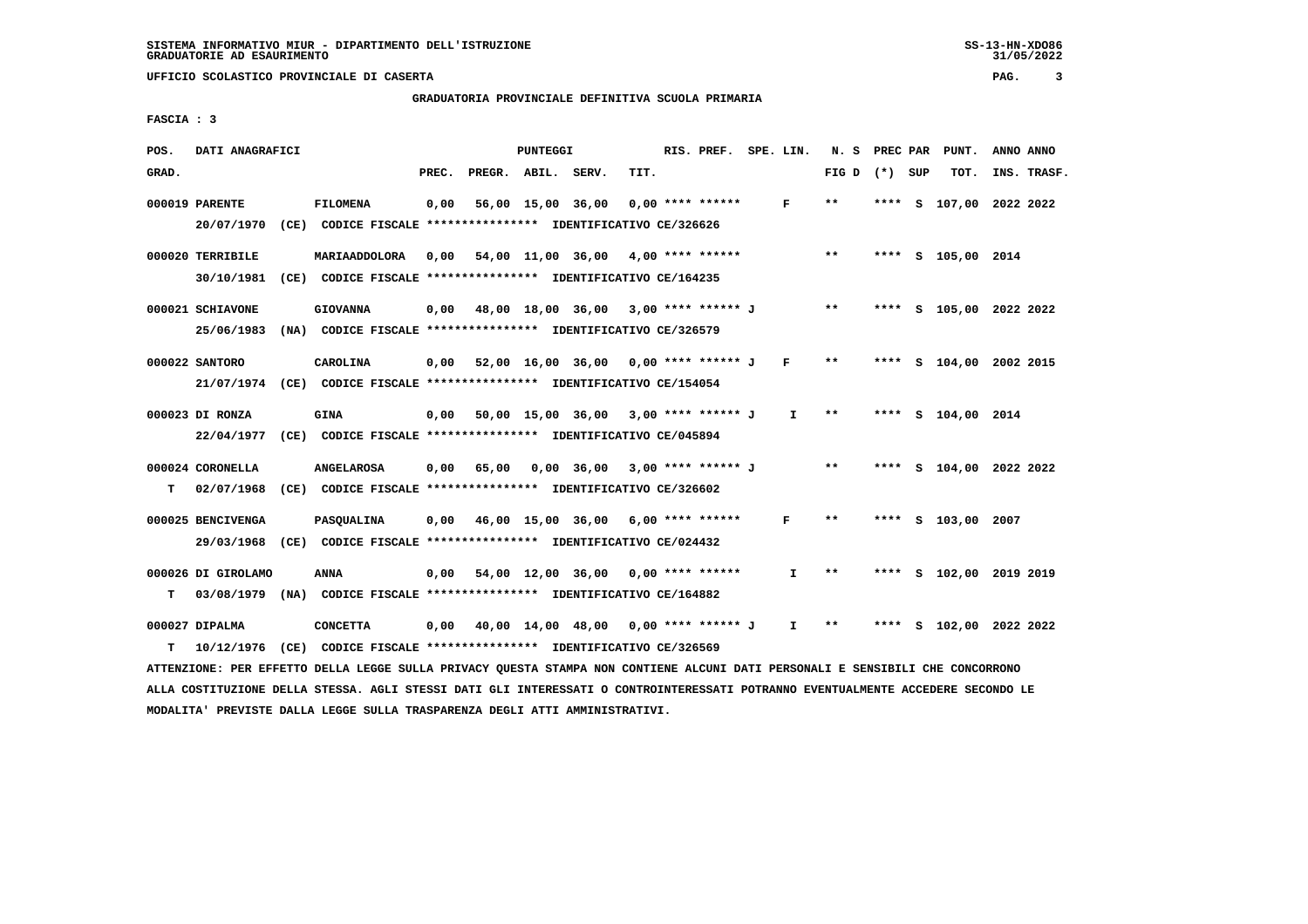**GRADUATORIA PROVINCIALE DEFINITIVA SCUOLA PRIMARIA**

 **FASCIA : 3**

| POS.  | DATI ANAGRAFICI                                                                                |                  |       |                    | PUNTEGGI |                                                                                                 |      | RIS. PREF.           | SPE. LIN.    | N. S  | PREC PAR |     | PUNT.                   | ANNO ANNO |             |
|-------|------------------------------------------------------------------------------------------------|------------------|-------|--------------------|----------|-------------------------------------------------------------------------------------------------|------|----------------------|--------------|-------|----------|-----|-------------------------|-----------|-------------|
| GRAD. |                                                                                                |                  | PREC. | PREGR. ABIL. SERV. |          |                                                                                                 | TIT. |                      |              | FIG D | (*) SUP  |     | TOT.                    |           | INS. TRASF. |
|       | 000028 PIZZORUSSO<br>27/02/1961 (CE) CODICE FISCALE *************** IDENTIFICATIVO CE/046614   | ANNA             | 0,00  |                    |          | 50,00 15,00 36,00                                                                               |      | $0.00$ **** ****** K | $\mathbf{I}$ | $***$ |          |     | **** S 101,00           | 2002      |             |
|       | 000029 DI BENEDETTO<br>19/11/1963 (CE) CODICE FISCALE *************** IDENTIFICATIVO CE/020608 | <b>ASSUNTA</b>   | 0,00  |                    |          | 48,00 16,00 36,00 0,00 **** ******                                                              |      |                      |              | $* *$ |          |     | **** S 100,00 2000      |           |             |
|       | 000030 DI BENEDETTO<br>01/09/1965 (CE) CODICE FISCALE *************** IDENTIFICATIVO CE/045108 | <b>FRANCESCA</b> | 0,00  |                    |          | 49,00 15,00 36,00 0,00 **** ******                                                              |      |                      | I.           | $***$ |          |     | **** S 100,00 2002      |           |             |
| т     | 000031 DIGUIDA<br>24/05/1973 (CE) CODICE FISCALE *************** IDENTIFICATIVO CE/326537      | MARIA            | 0,00  | 61,00              |          | $0.00$ 36.00 3.00 **** ******                                                                   |      |                      |              | **    |          |     | **** S 100,00 2022 2022 |           |             |
| т     | 000032 DI LILLO<br>08/08/1980                                                                  | <b>CARMEN</b>    | 0,00  | 56,00              |          | $0,00 \quad 44,00$<br>(CE) CODICE FISCALE **************** IDENTIFICATIVO CE/326666             |      | 0,00 **** ****** J   |              | $* *$ |          |     | **** S 100,00 2022 2022 |           |             |
|       | 000033 D'AUSILIO<br>08/05/1966                                                                 | ELISABETTA MA    | 0.00  | 83,00 16,00 0,00   |          | (CE) CODICE FISCALE **************** IDENTIFICATIVO CE/164693                                   |      | $0.00$ **** ******   | T            | $* *$ | ****     |     | 99,00 2019 2019         |           |             |
|       | 000034 CUMMUNALE<br>21/02/1968                                                                 | <b>LOREDANA</b>  | 0,00  |                    |          | $0.00 \quad 15.00 \quad 84.00$<br>(NA) CODICE FISCALE **************** IDENTIFICATIVO CE/023680 |      | 0,00 **** ******     |              | $* *$ | **** S   |     | 99,00 2022              |           |             |
| т     | 000035 CARDONE<br>20/04/1974                                                                   | DELIA            | 0,00  | 62,00              |          | 0,00 36,00<br>(CE) CODICE FISCALE **************** IDENTIFICATIVO CE/153863                     |      | $0.00$ **** ******   | I.           | $* *$ | ****     | - 5 | 98,00 2014              |           |             |
| т     | 000036 VELASQUEZ<br>22/05/1959                                                                 | SOLEDAD MARIA    | 0,00  |                    |          | 44,00 15,00 36,00<br>(EE) CODICE FISCALE **************** IDENTIFICATIVO CE/326531              |      | $3,00$ **** ******   |              | $* *$ | ****     | - S | 98,00 2022 2022         |           |             |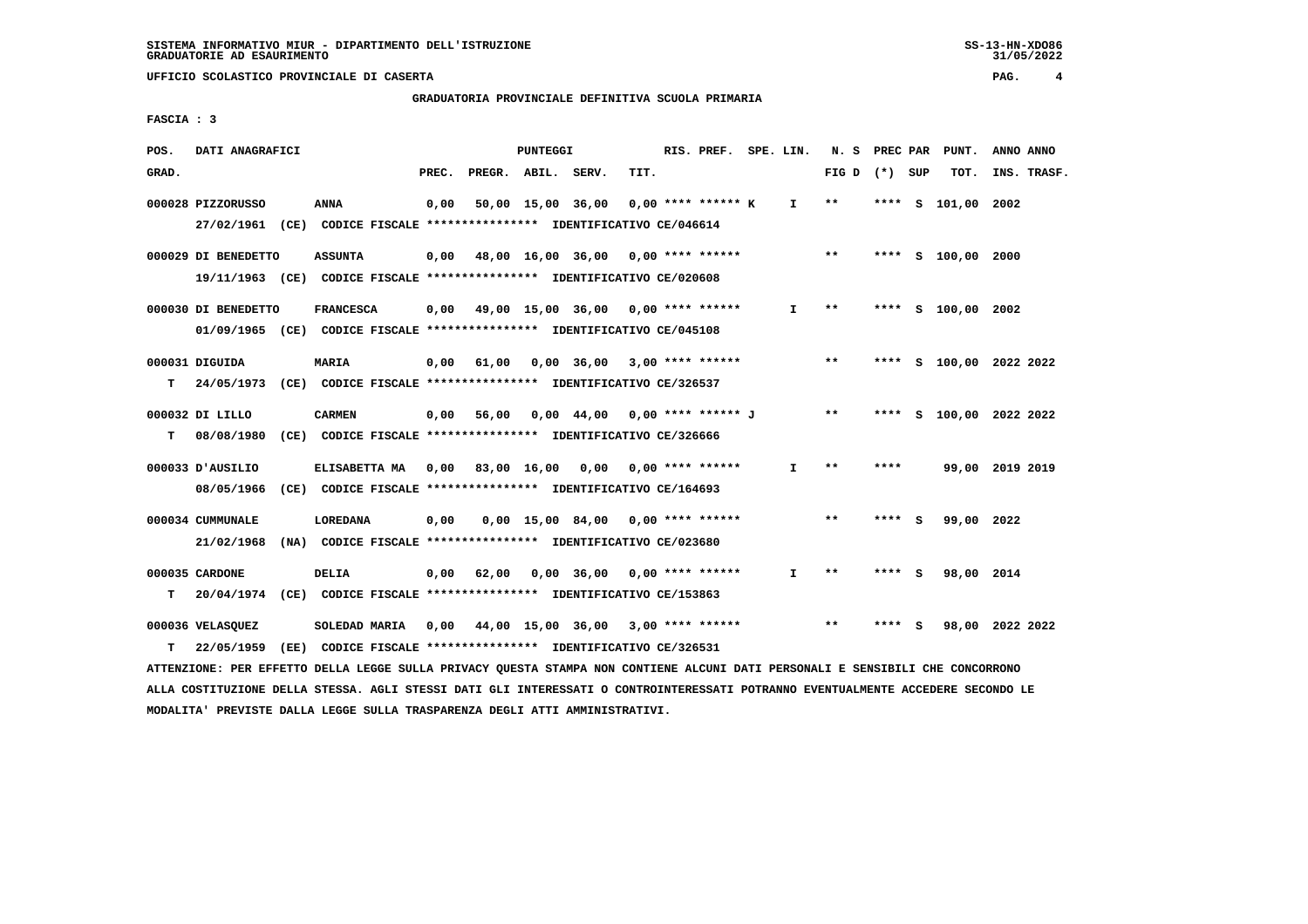#### **GRADUATORIA PROVINCIALE DEFINITIVA SCUOLA PRIMARIA**

 **FASCIA : 3**

| POS.         | DATI ANAGRAFICI    |                                                                                                                               |       |                    | PUNTEGGI |                                             |      | RIS. PREF. SPE. LIN. |                               | N. S PREC PAR   |         | PUNT.      | ANNO ANNO       |  |
|--------------|--------------------|-------------------------------------------------------------------------------------------------------------------------------|-------|--------------------|----------|---------------------------------------------|------|----------------------|-------------------------------|-----------------|---------|------------|-----------------|--|
| GRAD.        |                    |                                                                                                                               | PREC. | PREGR. ABIL. SERV. |          |                                             | TIT. |                      |                               | FIG D $(*)$ SUP |         | TOT.       | INS. TRASF.     |  |
|              | 000037 BOLOGNA     | <b>ROSA</b>                                                                                                                   | 0,00  |                    |          | 48,00 13,00 36,00 0,00 **** ******          |      |                      |                               | **              | **** S  |            | 97,00 2019 2019 |  |
| т            | 30/01/1969         | (CE) CODICE FISCALE **************** IDENTIFICATIVO CE/164943                                                                 |       |                    |          |                                             |      |                      |                               |                 |         |            |                 |  |
|              |                    |                                                                                                                               |       |                    |          |                                             |      |                      |                               |                 |         |            |                 |  |
|              | 000038 SCHIAVONE   | <b>ALFONSINA</b>                                                                                                              |       |                    |          | $0,00$ 39,00 18,00 36,00 3,00 **** ******   |      |                      |                               | $***$           | **** S  | 96,00 2014 |                 |  |
|              | 04/07/1980         | (CE) CODICE FISCALE **************** IDENTIFICATIVO CE/046467                                                                 |       |                    |          |                                             |      |                      |                               |                 |         |            |                 |  |
|              | 000039 GRAVANTE    | CRISTINA                                                                                                                      |       |                    |          | $0,00$ 46,00 11,00 38,00 0,00 **** ****** G |      |                      |                               | $* *$           | $***$ S | 95,00 2014 |                 |  |
| T.           |                    | 09/11/1974 (CE) CODICE FISCALE **************** IDENTIFICATIVO CE/154601                                                      |       |                    |          |                                             |      |                      |                               |                 |         |            |                 |  |
|              |                    |                                                                                                                               |       |                    |          |                                             |      |                      |                               |                 |         |            |                 |  |
|              | 000040 DE CARO     | ADELAIDE                                                                                                                      |       |                    |          | 0,00 47,00 12,00 36,00 0,00 **** ****** J   |      |                      | $\mathbf{I}$ and $\mathbf{I}$ | $***$           | **** S  |            | 95,00 2022 2022 |  |
|              |                    | 31/01/1976 (CE) CODICE FISCALE *************** IDENTIFICATIVO CE/326503                                                       |       |                    |          |                                             |      |                      |                               |                 |         |            |                 |  |
|              | 000041 RUSCETTI    | <b>CRISTINA</b>                                                                                                               |       |                    |          | $0,00$ 43,00 15,00 36,00 0,00 **** ******   |      |                      |                               | $***$           | **** S  |            | 94,00 2019 2019 |  |
|              |                    | 21/04/1972 (CE) CODICE FISCALE *************** IDENTIFICATIVO CE/164806                                                       |       |                    |          |                                             |      |                      |                               |                 |         |            |                 |  |
|              |                    |                                                                                                                               |       |                    |          |                                             |      |                      |                               | $***$           | $***5$  |            |                 |  |
|              | 000042 MARTINO     | <b>MARIA</b>                                                                                                                  |       |                    |          | $0,00$ 41,00 15,00 38,00 0,00 **** ******   |      |                      | $\mathbf{I}$                  |                 |         | 94,00 2019 |                 |  |
|              |                    | 27/12/1971 (CE) CODICE FISCALE *************** IDENTIFICATIVO CE/023422                                                       |       |                    |          |                                             |      |                      |                               |                 |         |            |                 |  |
|              | 000043 AVERSANO    | <b>ANTONELLA</b>                                                                                                              | 0,00  |                    |          | 55,00  0,00  36,00  3,00  ****  ******  J   |      |                      |                               | $* *$           | **** S  |            | 94,00 2022 2022 |  |
|              |                    | T  20/11/1981 (CE) CODICE FISCALE *************** IDENTIFICATIVO CE/326686                                                    |       |                    |          |                                             |      |                      |                               |                 |         |            |                 |  |
|              |                    |                                                                                                                               |       |                    |          |                                             |      |                      |                               |                 |         |            |                 |  |
|              | 000044 TARTAGLIONE | <b>GIUSEPPA</b>                                                                                                               |       |                    |          | $0,00$ 44,00 11,00 36,00 3,00 **** ******   |      |                      |                               | $***$           | **** S  |            | 94,00 2022 2022 |  |
|              |                    | T 27/02/1978 (CE) CODICE FISCALE **************** IDENTIFICATIVO CE/326597                                                    |       |                    |          |                                             |      |                      |                               |                 |         |            |                 |  |
| 000045 FEOLA |                    | <b>FILOMENA</b>                                                                                                               | 0,00  |                    |          | 40,00 16,00 36,00 1,00 **** ****** J F      |      |                      |                               | $* *$           | **** S  | 93,00 2007 |                 |  |
|              |                    | 25/03/1965 (CE) CODICE FISCALE *************** IDENTIFICATIVO CE/044426                                                       |       |                    |          |                                             |      |                      |                               |                 |         |            |                 |  |
|              |                    | ATTENZIONE: PER EFFETTO DELLA LEGGE SULLA PRIVACY QUESTA STAMPA NON CONTIENE ALCUNI DATI PERSONALI E SENSIBILI CHE CONCORRONO |       |                    |          |                                             |      |                      |                               |                 |         |            |                 |  |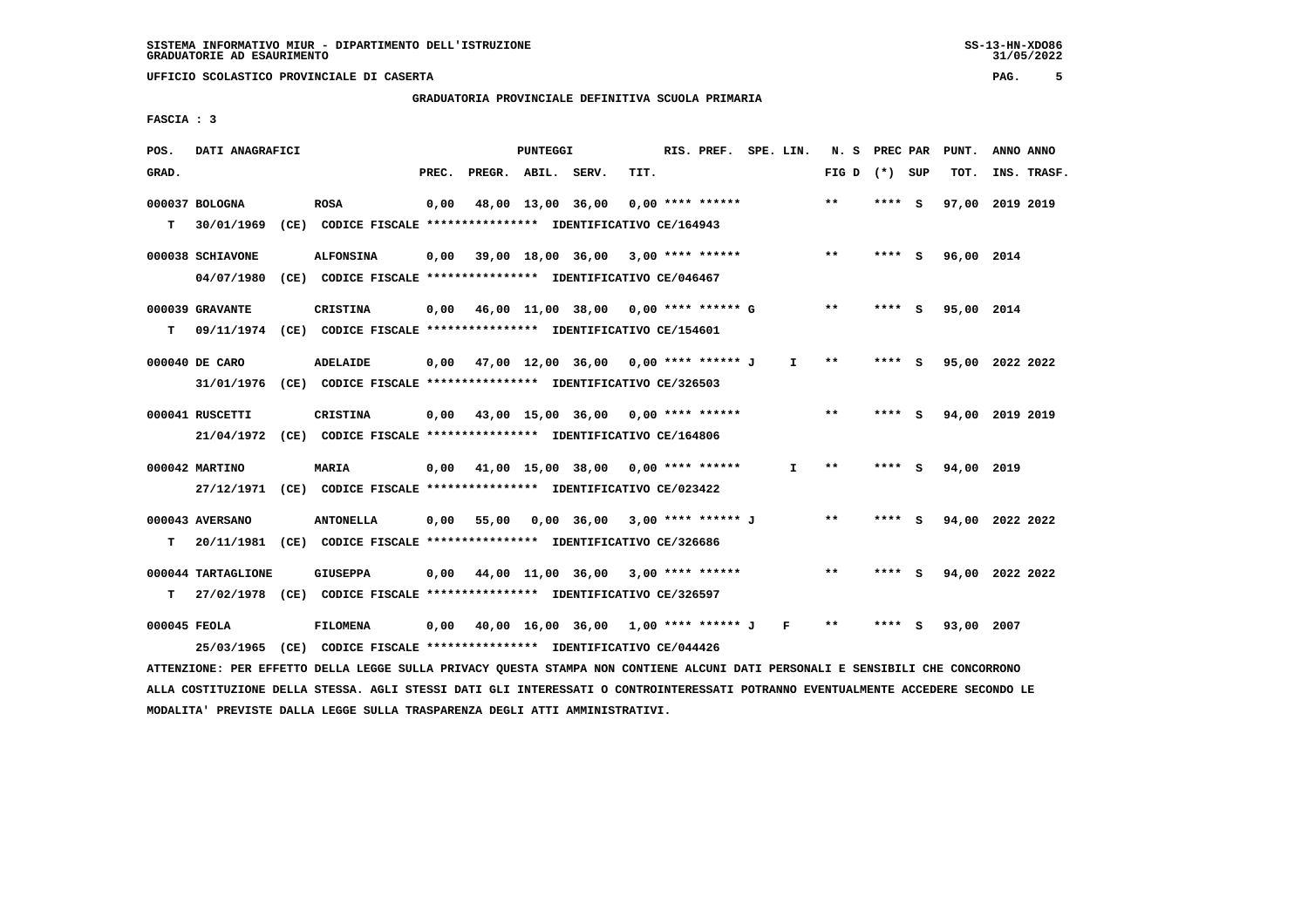## **GRADUATORIA PROVINCIALE DEFINITIVA SCUOLA PRIMARIA**

 **FASCIA : 3**

| POS.  | DATI ANAGRAFICI  |                                                                          |       |                    | <b>PUNTEGGI</b> |                                          |      | RIS. PREF. SPE. LIN. |              | N. S  | PREC PAR        |     | PUNT.      | ANNO ANNO       |
|-------|------------------|--------------------------------------------------------------------------|-------|--------------------|-----------------|------------------------------------------|------|----------------------|--------------|-------|-----------------|-----|------------|-----------------|
| GRAD. |                  |                                                                          | PREC. | PREGR. ABIL. SERV. |                 |                                          | TIT. |                      |              |       | FIG D $(*)$ SUP |     | TOT.       | INS. TRASF.     |
|       | 000046 DADDIO    | <b>MARIA</b>                                                             | 0,00  |                    |                 | 40,00 15,00 38,00                        |      | $0.00$ **** ******   |              | $* *$ | **** S          |     | 93,00      | 2007            |
|       |                  | 15/01/1972 (CE) CODICE FISCALE *************** IDENTIFICATIVO CE/025118  |       |                    |                 |                                          |      |                      |              |       |                 |     |            |                 |
|       | $000047$ MOTTOLA | MARIA FORTUNA                                                            | 0,00  |                    |                 | 46,00 13,00 34,00 0,00 **** ******       |      |                      |              | $* *$ | **** S          |     | 93,00 2007 |                 |
|       |                  | 14/03/1975 (CE) CODICE FISCALE *************** IDENTIFICATIVO CE/057526  |       |                    |                 |                                          |      |                      |              |       |                 |     |            |                 |
|       | 000048 CECORO    | MARGHERITA                                                               | 0,00  |                    |                 | 45,00 12,00 36,00 0,00 **** ****** K     |      |                      |              | $***$ | **** S          |     |            | 93,00 2014 2005 |
|       |                  | 01/01/1961 (CE) CODICE FISCALE *************** IDENTIFICATIVO CE/053696  |       |                    |                 |                                          |      |                      |              |       |                 |     |            |                 |
|       | 000049 BOTTALICO | <b>ILARIA</b>                                                            |       |                    |                 | $0,00$ 78,00 15,00 0,00 0,00 **** ****** |      |                      | I.           | **    | ****            | - 5 |            | 93,00 2022 2007 |
|       | 24/12/1979       | (NA) CODICE FISCALE **************** IDENTIFICATIVO CE/056082            |       |                    |                 |                                          |      |                      |              |       |                 |     |            |                 |
|       |                  |                                                                          |       |                    |                 |                                          |      |                      |              |       |                 |     |            |                 |
|       | 000050 GRIECO    | <b>MARIA MADDALE</b>                                                     |       |                    |                 | 0,00 81,00 12,00 0,00 0,00 **** ******   |      |                      |              | $***$ | **** S          |     |            | 93,00 2022 2022 |
| т     |                  | 12/10/1977 (CE) CODICE FISCALE *************** IDENTIFICATIVO CE/326682  |       |                    |                 |                                          |      |                      |              |       |                 |     |            |                 |
|       | 000051 FERRARO   | <b>ANNALISA</b>                                                          |       |                    |                 | 0,00 71,00 0,00 22,00 0,00 **** ****** J |      |                      |              |       | ** X **** S     |     |            | 93,00 2022 2022 |
| т     |                  | 19/11/1981 (NA) CODICE FISCALE **************** IDENTIFICATIVO CE/326535 |       |                    |                 |                                          |      |                      |              |       |                 |     |            |                 |
|       | 000052 CIRILLO   | <b>PASOUALINA</b>                                                        | 0,00  |                    |                 | 43,00 13,00 36,00 0,00 **** ******       |      |                      |              | **    | **** S          |     | 92,00 2000 |                 |
|       |                  | 27/10/1964 (CE) CODICE FISCALE *************** IDENTIFICATIVO CE/024099  |       |                    |                 |                                          |      |                      |              |       |                 |     |            |                 |
|       |                  |                                                                          |       |                    |                 |                                          |      |                      |              |       |                 |     |            |                 |
|       | 000053 AMOROSO   | MADDALENA                                                                | 0.00  |                    |                 | 43,00 15,00 34,00 0,00 **** ******       |      |                      | $\mathbf{I}$ | $**$  | ****            | - S | 92,00 2002 |                 |
|       |                  | 16/07/1967 (CE) CODICE FISCALE *************** IDENTIFICATIVO CE/020448  |       |                    |                 |                                          |      |                      |              |       |                 |     |            |                 |
|       | 000054 CIRILLO   | <b>SONIA</b>                                                             | 0,00  |                    |                 | 42,00 14,00 36,00 0,00 **** ****** J     |      |                      | I.           | ** X  | **** S          |     | 92,00 2014 |                 |
| т     | 11/08/1982       | (NA) CODICE FISCALE **************** IDENTIFICATIVO CE/154137            |       |                    |                 |                                          |      |                      |              |       |                 |     |            |                 |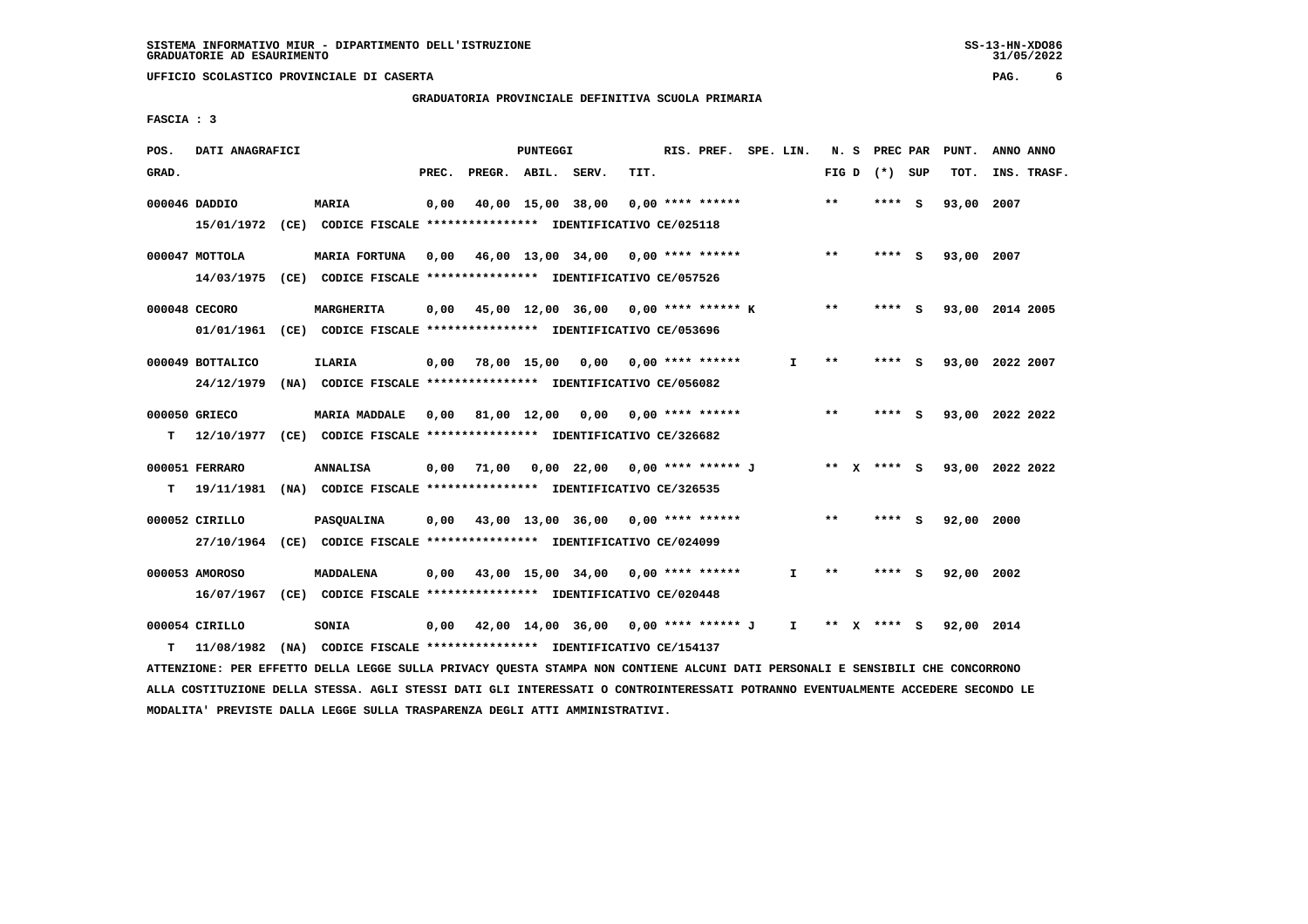## **GRADUATORIA PROVINCIALE DEFINITIVA SCUOLA PRIMARIA**

 **FASCIA : 3**

| POS.  | DATI ANAGRAFICI    |                                                                                                                               |       |                    | PUNTEGGI          |                                             |      | RIS. PREF. SPE. LIN. |              |                 | N. S PREC PAR |   | PUNT.           | ANNO ANNO |             |
|-------|--------------------|-------------------------------------------------------------------------------------------------------------------------------|-------|--------------------|-------------------|---------------------------------------------|------|----------------------|--------------|-----------------|---------------|---|-----------------|-----------|-------------|
| GRAD. |                    |                                                                                                                               | PREC. | PREGR. ABIL. SERV. |                   |                                             | TIT. |                      |              | FIG D $(*)$ SUP |               |   | тот.            |           | INS. TRASF. |
|       | 000055 CIOFFI      | <b>ANNALISA</b>                                                                                                               | 0,00  |                    | 37,00 15,00 36,00 |                                             |      | $4,00$ **** ******   |              | $* *$           | ****          | ్ | 92,00 2019      |           |             |
|       |                    | 08/05/1974 (CE) CODICE FISCALE *************** IDENTIFICATIVO CE/057666                                                       |       |                    |                   |                                             |      |                      |              |                 |               |   |                 |           |             |
|       | 000056 DEL VECCHIO | <b>TERESA</b>                                                                                                                 | 0,00  | 54,00              |                   | 0,00 38,00 0,00 **** ****** J               |      |                      |              | $***$           | **** S        |   | 92,00 2022 2022 |           |             |
| т     |                    | 23/01/1979 (CE) CODICE FISCALE *************** IDENTIFICATIVO CE/326652                                                       |       |                    |                   |                                             |      |                      |              |                 |               |   |                 |           |             |
|       | 000057 ANDREOZZI   | ANNA                                                                                                                          | 0,00  |                    |                   | 56,00 0,00 36,00 0,00 **** ****** J         |      |                      |              | $* *$           | **** S        |   | 92,00 2022 2022 |           |             |
| т     |                    | 19/03/1975 (CE) CODICE FISCALE **************** IDENTIFICATIVO CE/326687                                                      |       |                    |                   |                                             |      |                      |              |                 |               |   |                 |           |             |
|       | 000058 PIAMPIANI   | <b>DORA</b>                                                                                                                   |       |                    |                   | $0,00$ 40,00 15,00 36,00 0,00 **** ******   |      |                      | $\mathbf{I}$ | $**$            | **** S        |   | 91,00 2002      |           |             |
|       |                    | 05/03/1974 (RM) CODICE FISCALE *************** IDENTIFICATIVO CE/046183                                                       |       |                    |                   |                                             |      |                      |              |                 |               |   |                 |           |             |
|       | 000059 DE LUCIA    | MARIANGELA                                                                                                                    |       |                    |                   | $0.00$ 42.00 13.00 36.00 0.00 **** ******   |      |                      | $\mathbf{I}$ | **              | **** S        |   | 91,00 2007      |           |             |
|       | 01/04/1969         | (CE) CODICE FISCALE **************** IDENTIFICATIVO CE/056298                                                                 |       |                    |                   |                                             |      |                      |              |                 |               |   |                 |           |             |
|       | 000060 VERRILLO    | FILOMENA                                                                                                                      |       |                    |                   | 0,00 56,00 11,00 24,00 0,00 **** ****** J   |      |                      |              | $**$            | **** S        |   | 91,00 2019 2019 |           |             |
| т     |                    | 07/10/1967 (CE) CODICE FISCALE *************** IDENTIFICATIVO CE/164685                                                       |       |                    |                   |                                             |      |                      |              |                 |               |   |                 |           |             |
|       | 000061 FRETTA      | <b>ANGELA</b>                                                                                                                 |       |                    |                   | $0,00$ 42,00 11,00 38,00 0,00 **** ****** J |      |                      | $\mathbf{I}$ | $**$            | $***$ S       |   | 91,00 2022 2022 |           |             |
| т     |                    | 06/07/1979 (CE) CODICE FISCALE **************** IDENTIFICATIVO CE/326559                                                      |       |                    |                   |                                             |      |                      |              |                 |               |   |                 |           |             |
|       | 000062 ROZZI       | <b>CATERINA</b>                                                                                                               |       |                    |                   | $0,00$ 43,00 15,00 32,00 0,00 **** ******   |      |                      |              | **              | $***$ S       |   | 90,00 2007 2007 |           |             |
|       |                    | 21/11/1964 (CE) CODICE FISCALE *************** IDENTIFICATIVO CE/056581                                                       |       |                    |                   |                                             |      |                      |              |                 |               |   |                 |           |             |
|       | 000063 MITRANO     | <b>ROSA</b>                                                                                                                   | 0,00  |                    |                   | 38,00 16,00 36,00 0,00 **** ******          |      |                      | I.           | $***$           | **** S        |   | 90,00 2019 2019 |           |             |
|       |                    | 19/08/1970 (CE) CODICE FISCALE *************** IDENTIFICATIVO CE/164804                                                       |       |                    |                   |                                             |      |                      |              |                 |               |   |                 |           |             |
|       |                    | ATTENZIONE: PER EFFETTO DELLA LEGGE SULLA PRIVACY QUESTA STAMPA NON CONTIENE ALCUNI DATI PERSONALI E SENSIBILI CHE CONCORRONO |       |                    |                   |                                             |      |                      |              |                 |               |   |                 |           |             |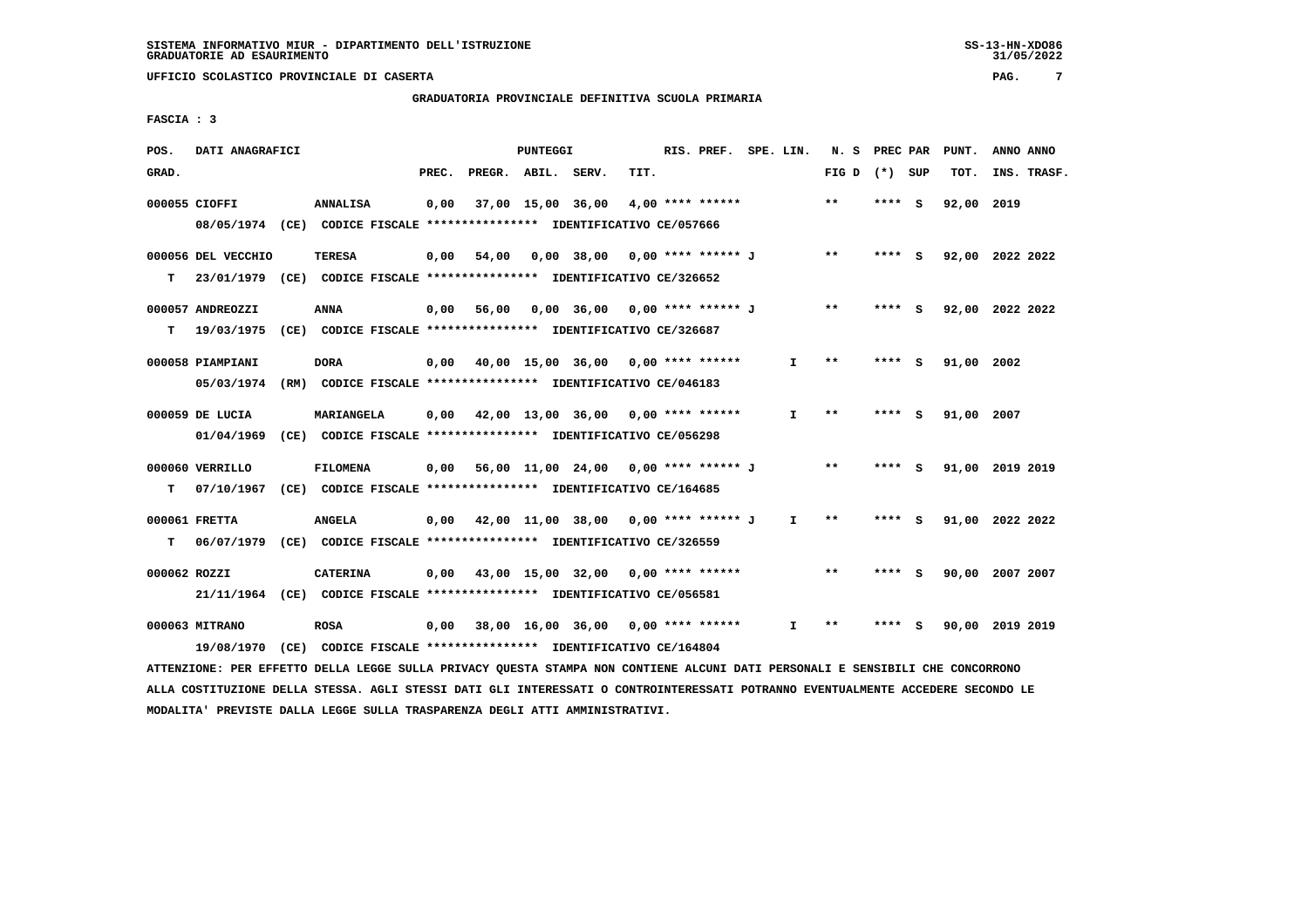**GRADUATORIA PROVINCIALE DEFINITIVA SCUOLA PRIMARIA**

 **FASCIA : 3**

| POS.  | DATI ANAGRAFICI   |                                                                                                                               |       |                    | PUNTEGGI |                                             |      | RIS. PREF. SPE. LIN. |              |       | N. S PREC PAR   |   | PUNT.                       | ANNO ANNO |             |
|-------|-------------------|-------------------------------------------------------------------------------------------------------------------------------|-------|--------------------|----------|---------------------------------------------|------|----------------------|--------------|-------|-----------------|---|-----------------------------|-----------|-------------|
| GRAD. |                   |                                                                                                                               | PREC. | PREGR. ABIL. SERV. |          |                                             | TIT. |                      |              |       | FIG D $(*)$ SUP |   | TOT.                        |           | INS. TRASF. |
|       | 000064 CESARANO   | <b>ROSARIA</b>                                                                                                                | 0,00  |                    |          | 34,00 15,00 36,00                           |      | $4,00$ **** ******   | $\mathbf{I}$ | $***$ | $***$ S         |   | 89,00 2000                  |           |             |
|       | 25/09/1967        | (CE) CODICE FISCALE **************** IDENTIFICATIVO CE/025541                                                                 |       |                    |          |                                             |      |                      |              |       |                 |   |                             |           |             |
|       | 000065 COMPAGNONE | <b>MARILENA</b>                                                                                                               | 0,00  |                    |          | 38,00 15,00 36,00 0,00 **** ******          |      |                      |              | **    | **** S          |   | 89,00 2011 2011             |           |             |
|       |                   | 28/12/1968 (CE) CODICE FISCALE *************** IDENTIFICATIVO CE/140050                                                       |       |                    |          |                                             |      |                      |              |       |                 |   |                             |           |             |
|       | 000066 CAPORASO   | <b>GIUSEPPINA</b>                                                                                                             | 0,00  |                    |          | 32,00 15,00 36,00 6,00 **** ******          |      |                      |              | $***$ | **** S          |   | 89,00 2014                  |           |             |
|       |                   | 20/03/1982 (CE) CODICE FISCALE *************** IDENTIFICATIVO CE/148899                                                       |       |                    |          |                                             |      |                      |              |       |                 |   |                             |           |             |
|       | 000067 SALZILLO   | MARIACARMELA                                                                                                                  | 0,00  |                    |          | 50,00 0,00 36,00                            |      | 3,00 **** ****** J   |              | $* *$ | **** S          |   | 89,00 2022 2022             |           |             |
| т     | 21/08/1981        | (CE) CODICE FISCALE **************** IDENTIFICATIVO CE/326570                                                                 |       |                    |          |                                             |      |                      |              |       |                 |   |                             |           |             |
|       | 000068 BOVENZI    | <b>PASQUALINA</b>                                                                                                             |       | 0,00 53,00         |          | 0,00 36,00 0,00 **** ****** J               |      |                      |              | $***$ | **** S          |   | 89,00 2022 2022             |           |             |
| т     |                   | 01/10/1976 (CE) CODICE FISCALE *************** IDENTIFICATIVO CE/326507                                                       |       |                    |          |                                             |      |                      |              |       |                 |   |                             |           |             |
|       | 000069 SPINOSA    | GIUSEPPINA                                                                                                                    | 0,00  | 51,00              |          | 0,00 38,00 0,00 **** ****** J               |      |                      |              | $* *$ | **** S          |   | 89,00 2022 2022             |           |             |
|       |                   | 20/02/1974 (CE) CODICE FISCALE *************** IDENTIFICATIVO CE/326595                                                       |       |                    |          |                                             |      |                      |              |       |                 |   |                             |           |             |
|       | 000070 PIGNATA    | <b>CONCETTA</b>                                                                                                               |       |                    |          | $0,00$ 49,00 15,00 24,00 0,00 **** ******   |      |                      | $\mathbf{I}$ | $* *$ | **** S          |   | 88,00                       | 2002      |             |
|       |                   | 24/08/1967 (CE) CODICE FISCALE *************** IDENTIFICATIVO CE/046601                                                       |       |                    |          |                                             |      |                      |              |       |                 |   |                             |           |             |
|       | 000071 MIGLIORE   | ORNELLA                                                                                                                       |       |                    |          | $0,00$ 37,00 15,00 36,00 0,00 **** ****** L |      |                      | $\mathbf{I}$ |       |                 |   | ** X **** S 88,00 2019 2019 |           |             |
|       | 02/07/1967        | (CE) CODICE FISCALE *************** IDENTIFICATIVO CE/164798                                                                  |       |                    |          |                                             |      |                      |              |       |                 |   |                             |           |             |
|       | 000072 PAGLIARO   | MARCELLINA                                                                                                                    | 0,00  | 57,00              |          | $0,00$ 30,00 0,00 **** ******               |      |                      |              | $***$ | ****            | ్ | 87,00 2014                  |           |             |
| т     | 25/03/1969        | (CE) CODICE FISCALE **************** IDENTIFICATIVO CE/148488                                                                 |       |                    |          |                                             |      |                      |              |       |                 |   |                             |           |             |
|       |                   | ATTENZIONE: PER EFFETTO DELLA LEGGE SULLA PRIVACY QUESTA STAMPA NON CONTIENE ALCUNI DATI PERSONALI E SENSIBILI CHE CONCORRONO |       |                    |          |                                             |      |                      |              |       |                 |   |                             |           |             |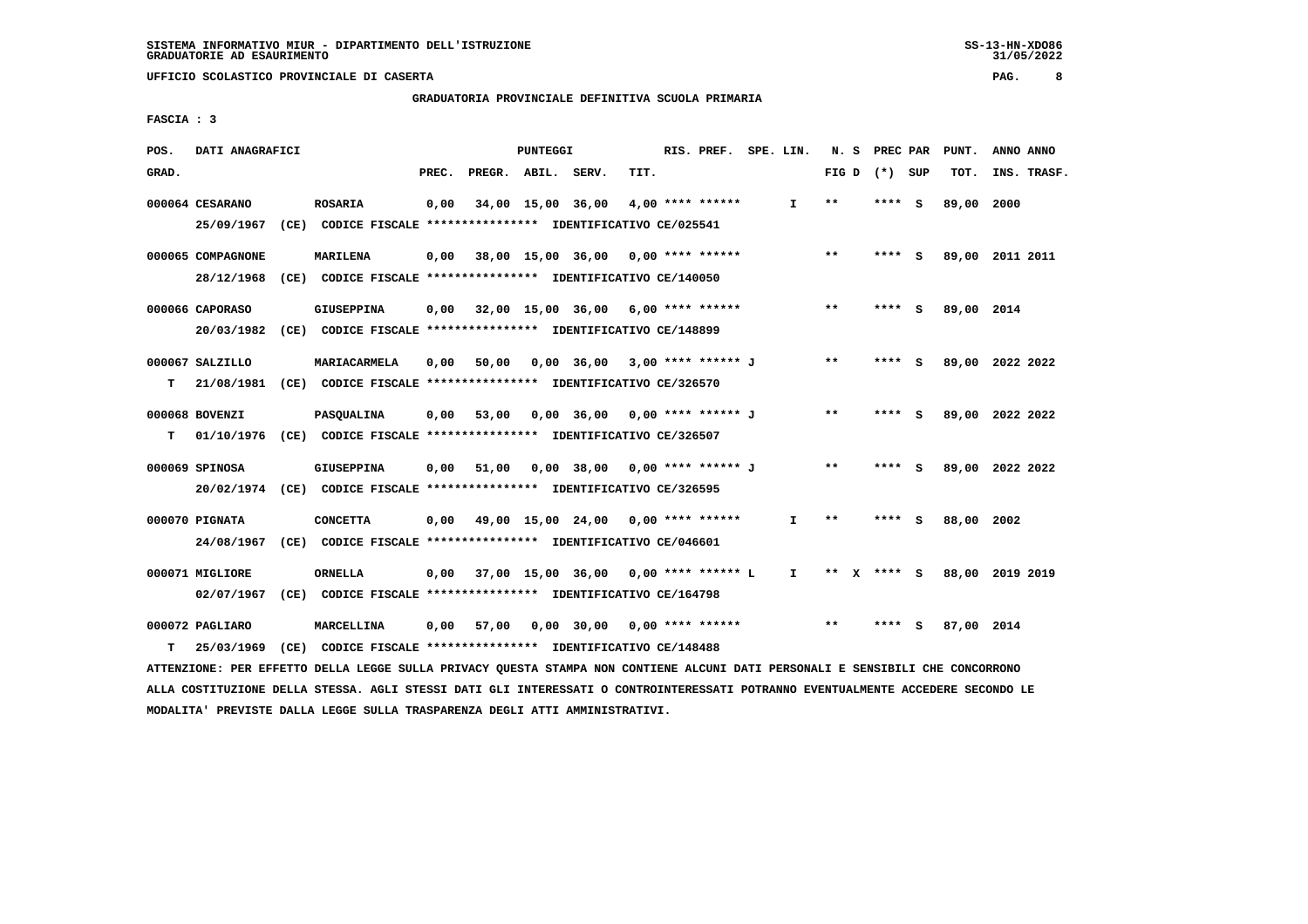## **GRADUATORIA PROVINCIALE DEFINITIVA SCUOLA PRIMARIA**

 **FASCIA : 3**

| POS.         | DATI ANAGRAFICI    |                                                                                                                               |       |                    | PUNTEGGI |                                           |      | RIS. PREF. SPE. LIN. |              |       | N. S PREC PAR   | PUNT.           | ANNO ANNO |             |
|--------------|--------------------|-------------------------------------------------------------------------------------------------------------------------------|-------|--------------------|----------|-------------------------------------------|------|----------------------|--------------|-------|-----------------|-----------------|-----------|-------------|
| GRAD.        |                    |                                                                                                                               | PREC. | PREGR. ABIL. SERV. |          |                                           | TIT. |                      |              |       | FIG D $(*)$ SUP | TOT.            |           | INS. TRASF. |
| 000073 NACCA |                    | <b>GIOVANNA</b>                                                                                                               | 0,00  | 51,00              |          | 0,00 36,00                                |      | $0.00$ **** ******   |              |       | ** X **** S     | 87,00 2019 2019 |           |             |
| т            |                    | 31/08/1969 (CE) CODICE FISCALE **************** IDENTIFICATIVO CE/164713                                                      |       |                    |          |                                           |      |                      |              |       |                 |                 |           |             |
|              | 000074 FRASCA      | <b>ASSUNTA</b>                                                                                                                |       |                    |          | $0,00$ 28,00 16,00 36,00 7,00 **** ****** |      |                      | $\mathbf{I}$ | $* *$ | **** S          | 87,00 2019      |           |             |
|              |                    | 21/09/1977 (CE) CODICE FISCALE *************** IDENTIFICATIVO CE/044832                                                       |       |                    |          |                                           |      |                      |              |       |                 |                 |           |             |
|              | 000075 ZAPPULO     | FRANCA                                                                                                                        |       |                    |          | $0,00$ 36,00 15,00 36,00 0,00 **** ****** |      |                      | I.           | $**$  | **** S          | 87,00 2019      |           |             |
|              |                    | 05/12/1965 (EE) CODICE FISCALE *************** IDENTIFICATIVO CE/024607                                                       |       |                    |          |                                           |      |                      |              |       |                 |                 |           |             |
|              | 000076 FARINA      | <b>GIOVANNA</b>                                                                                                               | 0,00  |                    |          | 46,00 16,00 24,00 0,00 **** ******        |      |                      | $\mathbf{I}$ | $* *$ | **** S          | 86,00 2002      |           |             |
|              |                    | 17/02/1974 (CE) CODICE FISCALE *************** IDENTIFICATIVO CE/042630                                                       |       |                    |          |                                           |      |                      |              |       |                 |                 |           |             |
|              | 000077 DI SANTI    | GIOVANNI                                                                                                                      |       |                    |          | $0,00$ 34,00 16,00 36,00 0,00 **** ****** |      |                      | I.           | $* *$ | **** S          | 86,00 2007      |           |             |
|              |                    | 15/01/1957 (CE) CODICE FISCALE *************** IDENTIFICATIVO CE/023579                                                       |       |                    |          |                                           |      |                      |              |       |                 |                 |           |             |
| 000078 SACCO |                    | CARMELINA                                                                                                                     | 0,00  |                    |          |                                           |      |                      |              | $***$ | **** S          | 86,00 2022 2022 |           |             |
|              |                    | 01/07/1979 (CE) CODICE FISCALE *************** IDENTIFICATIVO CE/326552                                                       |       |                    |          |                                           |      |                      |              |       |                 |                 |           |             |
|              | 000079 DELLA VALLE | <b>FERNANDA</b>                                                                                                               |       |                    |          | 0,00 26,00 16,00 36,00 7,00 **** ******   |      |                      | $\mathbf{I}$ | $* *$ | **** S          | 85,00 2019      |           |             |
|              |                    | 26/03/1967 (CE) CODICE FISCALE *************** IDENTIFICATIVO CE/023385                                                       |       |                    |          |                                           |      |                      |              |       |                 |                 |           |             |
|              | 000080 SIMONETTI   | TIZIANA                                                                                                                       |       |                    |          | $0,00$ 42,00 15,00 24,00 3,00 **** ****** |      |                      | I.           | $***$ | **** S          | 84,00 2019 2019 |           |             |
|              |                    | 13/07/1977 (CT) CODICE FISCALE *************** IDENTIFICATIVO CE/164774                                                       |       |                    |          |                                           |      |                      |              |       |                 |                 |           |             |
|              | 000081 BELLOPEDE   | <b>CONCETTA</b>                                                                                                               | 0,00  | 48,00              |          | 0,00 36,00 0,00 **** ******               |      |                      |              | $* *$ | **** S          | 84,00 2022 2022 |           |             |
| т            | 06/01/1967         | (CE) CODICE FISCALE **************** IDENTIFICATIVO CE/326499                                                                 |       |                    |          |                                           |      |                      |              |       |                 |                 |           |             |
|              |                    | ATTENZIONE: PER EFFETTO DELLA LEGGE SULLA PRIVACY QUESTA STAMPA NON CONTIENE ALCUNI DATI PERSONALI E SENSIBILI CHE CONCORRONO |       |                    |          |                                           |      |                      |              |       |                 |                 |           |             |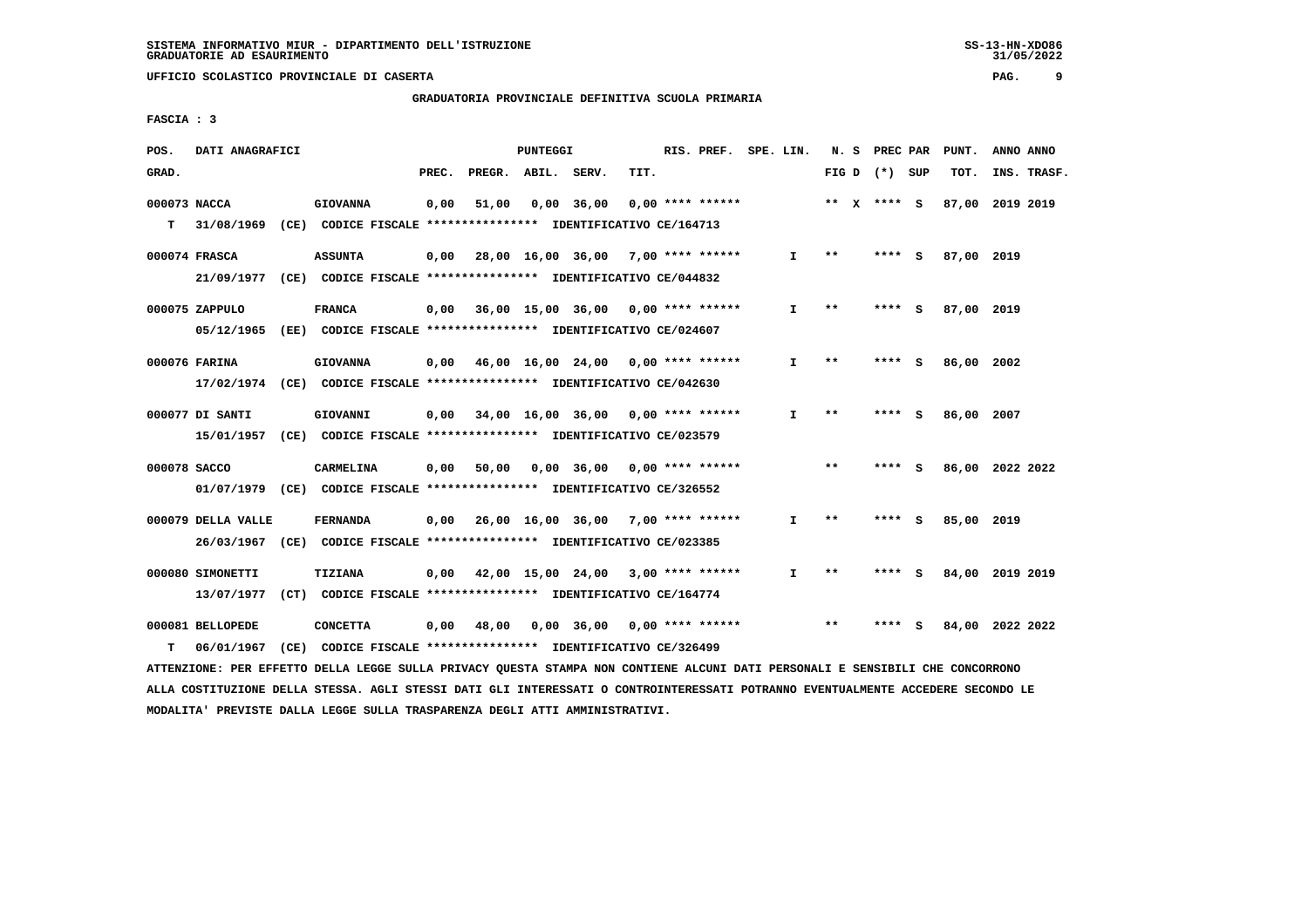## **GRADUATORIA PROVINCIALE DEFINITIVA SCUOLA PRIMARIA**

 **FASCIA : 3**

| POS.         | DATI ANAGRAFICI     |                                                                                                                               |       |                    | PUNTEGGI |                                             |      | RIS. PREF. SPE. LIN. |     | N. S PREC PAR |         |     | PUNT.           | ANNO ANNO |             |
|--------------|---------------------|-------------------------------------------------------------------------------------------------------------------------------|-------|--------------------|----------|---------------------------------------------|------|----------------------|-----|---------------|---------|-----|-----------------|-----------|-------------|
| GRAD.        |                     |                                                                                                                               | PREC. | PREGR. ABIL. SERV. |          |                                             | TIT. |                      |     | FIG D         | (*) SUP |     | TOT.            |           | INS. TRASF. |
|              | 000082 DE SANTIS    | <b>ELISABETTA</b>                                                                                                             | 0,00  |                    |          | 32,00 13,00 38,00                           |      | 0,00 **** ****** J   |     | **            | **** S  |     | 83,00           | 2000      |             |
|              |                     | 16/06/1972 (NA) CODICE FISCALE **************** IDENTIFICATIVO CE/024512                                                      |       |                    |          |                                             |      |                      |     |               |         |     |                 |           |             |
|              | 000083 RECCIA       | <b>ROSA</b>                                                                                                                   |       |                    |          | $0,00$ 33,00 14,00 36,00 0,00 **** ******   |      |                      |     | $***$         | **** S  |     | 83,00 2004 2004 |           |             |
|              |                     | 03/11/1974 (NA) CODICE FISCALE *************** IDENTIFICATIVO CE/049855                                                       |       |                    |          |                                             |      |                      |     |               |         |     |                 |           |             |
| 000084 IENCO |                     | <b>MARIA</b>                                                                                                                  |       |                    |          | $0,00$ 32,00 15,00 36,00 0,00 **** ******   |      |                      |     | $* *$         | **** S  |     | 83,00 2014      |           |             |
|              |                     | 04/09/1968 (CE) CODICE FISCALE *************** IDENTIFICATIVO CE/023613                                                       |       |                    |          |                                             |      |                      |     |               |         |     |                 |           |             |
|              | 000085 SPINA        | <b>MARIA ANTONIE</b>                                                                                                          |       |                    |          | $0,00$ 31,00 16,00 36,00 0,00 **** ******   |      |                      |     | **            | $***$ S |     | 83,00 2019      |           |             |
|              |                     | 12/06/1962 (FR) CODICE FISCALE *************** IDENTIFICATIVO CE/023879                                                       |       |                    |          |                                             |      |                      |     |               |         |     |                 |           |             |
|              | 000086 SALZANO      | <b>ADELE</b>                                                                                                                  |       |                    |          | $0,00$ 26,00 15,00 38,00 3,00 **** ******   |      |                      | F   | $* *$         | **** S  |     | 82,00 2000      |           |             |
|              |                     | 11/02/1971 (CE) CODICE FISCALE **************** IDENTIFICATIVO CE/026241                                                      |       |                    |          |                                             |      |                      |     |               |         |     |                 |           |             |
|              | 000087 DE FLORIS    | MARIA                                                                                                                         |       |                    |          | $0,00$ 36,00 16,00 30,00 0,00 **** ******   |      |                      | I   | $* *$         | ****    | - S | 82,00 2019 2019 |           |             |
|              |                     | 12/05/1978 (CE) CODICE FISCALE *************** IDENTIFICATIVO CE/164737                                                       |       |                    |          |                                             |      |                      |     |               |         |     |                 |           |             |
|              |                     |                                                                                                                               |       |                    |          |                                             |      |                      |     |               |         |     |                 |           |             |
|              | 000088 PASOUARIELLO | <b>ANTONIETTA</b>                                                                                                             |       |                    |          | $0,00$ 30,00 14,00 38,00 0,00 **** ******   |      |                      | F   | $* *$         | **** S  |     | 82,00           | 2019      |             |
|              |                     | 05/03/1958 (CE) CODICE FISCALE *************** IDENTIFICATIVO CE/045008                                                       |       |                    |          |                                             |      |                      |     |               |         |     |                 |           |             |
|              | 000089 FERRARO      | <b>NICOLETTA</b>                                                                                                              |       |                    |          | $0.00$ 34.00 15.00 32.00 0.00 **** ******   |      |                      |     | $* *$         | $***$ S |     | 81,00 2002      |           |             |
|              |                     | 20/01/1981 (CE) CODICE FISCALE *************** IDENTIFICATIVO CE/042693                                                       |       |                    |          |                                             |      |                      |     |               |         |     |                 |           |             |
|              | 000090 GIULIANO     | MARIAROSARIA                                                                                                                  |       |                    |          | $0,00$ 27,00 16,00 38,00 0,00 **** ****** J |      |                      | FI. | **            | ****    | - S | 81,00 2007 2007 |           |             |
|              | 01/09/1970          | (CE) CODICE FISCALE **************** IDENTIFICATIVO CE/056899                                                                 |       |                    |          |                                             |      |                      |     |               |         |     |                 |           |             |
|              |                     | ATTENZIONE: PER EFFETTO DELLA LEGGE SULLA PRIVACY QUESTA STAMPA NON CONTIENE ALCUNI DATI PERSONALI E SENSIBILI CHE CONCORRONO |       |                    |          |                                             |      |                      |     |               |         |     |                 |           |             |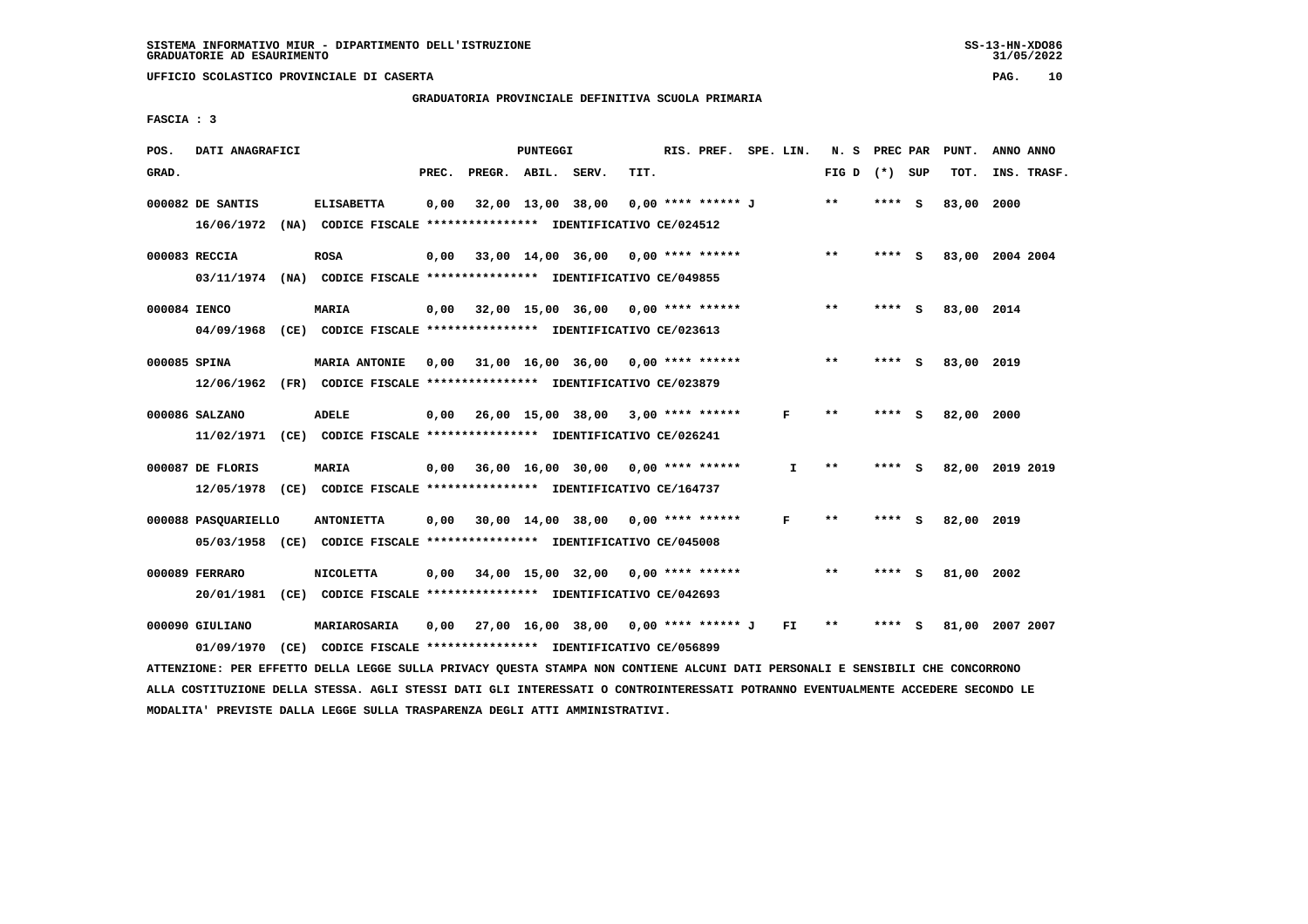**GRADUATORIA PROVINCIALE DEFINITIVA SCUOLA PRIMARIA**

 **FASCIA : 3**

| POS.        | DATI ANAGRAFICI  |                                                                                                                               |       |                    | PUNTEGGI |                                             |      | RIS. PREF. SPE. LIN. |              |       | N. S PREC PAR   |        | PUNT.      | ANNO ANNO       |
|-------------|------------------|-------------------------------------------------------------------------------------------------------------------------------|-------|--------------------|----------|---------------------------------------------|------|----------------------|--------------|-------|-----------------|--------|------------|-----------------|
| GRAD.       |                  |                                                                                                                               | PREC. | PREGR. ABIL. SERV. |          |                                             | TIT. |                      |              |       | FIG D $(*)$ SUP |        | тот.       | INS. TRASF.     |
|             | 000091 TARTARONE | TIZIANA                                                                                                                       | 0,00  |                    |          | 29,00 11,00 38,00 3,00 **** ****** K        |      |                      |              | $* *$ | $***$ S         |        | 81,00 2014 |                 |
|             |                  | 03/03/1966 (CE) CODICE FISCALE *************** IDENTIFICATIVO CE/148902                                                       |       |                    |          |                                             |      |                      |              |       |                 |        |            |                 |
|             | 000092 RICCIO    | MONICA                                                                                                                        |       |                    |          | $0,00$ 36,00 11,00 34,00 0,00 **** ******   |      |                      |              | $***$ | **** S          |        | 81,00 2014 |                 |
|             |                  | T 01/05/1972 (CE) CODICE FISCALE **************** IDENTIFICATIVO CE/154266                                                    |       |                    |          |                                             |      |                      |              |       |                 |        |            |                 |
|             | 000093 MINIERO   | <b>ANGELA</b>                                                                                                                 |       |                    |          | 0,00 42,00 17,00 22,00 0,00 **** ******     |      |                      | $\mathbf{I}$ | $***$ | $***$ S         |        |            | 81,00 2022 2022 |
|             |                  | 06/04/1971 (CE) CODICE FISCALE *************** IDENTIFICATIVO CE/326651                                                       |       |                    |          |                                             |      |                      |              |       |                 |        |            |                 |
|             | 000094 APICELLA  | <b>ALFONSINA</b>                                                                                                              |       |                    |          | $0,00$ 81,00 0,00 0,00 0,00 **** ******     |      |                      |              |       | ** X **** S     |        |            | 81,00 2022 2022 |
|             |                  | T 18/06/1980 (CE) CODICE FISCALE *************** IDENTIFICATIVO CE/326541                                                     |       |                    |          |                                             |      |                      |              |       |                 |        |            |                 |
| 000095 CORE |                  | <b>MARIAANGELA</b>                                                                                                            |       |                    |          | $0,00$ 24,00 16,00 36,00 3,00 **** ****** J |      |                      |              | **    | ****            |        | 79,00 2014 |                 |
|             |                  | T 09/05/1977 (CE) CODICE FISCALE *************** IDENTIFICATIVO CE/154141                                                     |       |                    |          |                                             |      |                      |              |       |                 |        |            |                 |
|             | 000096 CANNAVALE | <b>ROSA</b>                                                                                                                   |       |                    |          | 0,00 34,00 14,00 30,00 0,00 **** ******     |      |                      | I.           | $***$ |                 | **** S |            | 78,00 2019 2019 |
|             |                  | 19/08/1976 (CE) CODICE FISCALE **************** IDENTIFICATIVO CE/164880                                                      |       |                    |          |                                             |      |                      |              |       |                 |        |            |                 |
|             | 000097 COLELLA   | ANNA                                                                                                                          |       |                    |          | 0,00 30,00 15,00 32,00 0,00 **** ****** K   |      |                      |              | $* *$ | **** S          |        | 77,00 2000 |                 |
|             |                  | 16/07/1959 (CE) CODICE FISCALE **************** IDENTIFICATIVO CE/025268                                                      |       |                    |          |                                             |      |                      |              |       |                 |        |            |                 |
|             | 000098 TARALLO   | <b>ROMINA</b>                                                                                                                 |       |                    |          | $0,00$ 28,00 15,00 34,00 0,00 **** ******   |      |                      | I.           | $* *$ | **** S          |        | 77,00 2002 |                 |
|             |                  | 28/12/1969 (NA) CODICE FISCALE *************** IDENTIFICATIVO CE/045926                                                       |       |                    |          |                                             |      |                      |              |       |                 |        |            |                 |
|             | 000099 PANFILI   | <b>MARIAROSARIA</b>                                                                                                           |       |                    |          | $0,00$ 31,00 14,00 32,00 0,00 **** ******   |      |                      |              | $* *$ | $***$ S         |        | 77,00 2014 |                 |
| т           | 06/11/1980       | (CE) CODICE FISCALE **************** IDENTIFICATIVO CE/146191                                                                 |       |                    |          |                                             |      |                      |              |       |                 |        |            |                 |
|             |                  | ATTENZIONE: PER EFFETTO DELLA LEGGE SULLA PRIVACY QUESTA STAMPA NON CONTIENE ALCUNI DATI PERSONALI E SENSIBILI CHE CONCORRONO |       |                    |          |                                             |      |                      |              |       |                 |        |            |                 |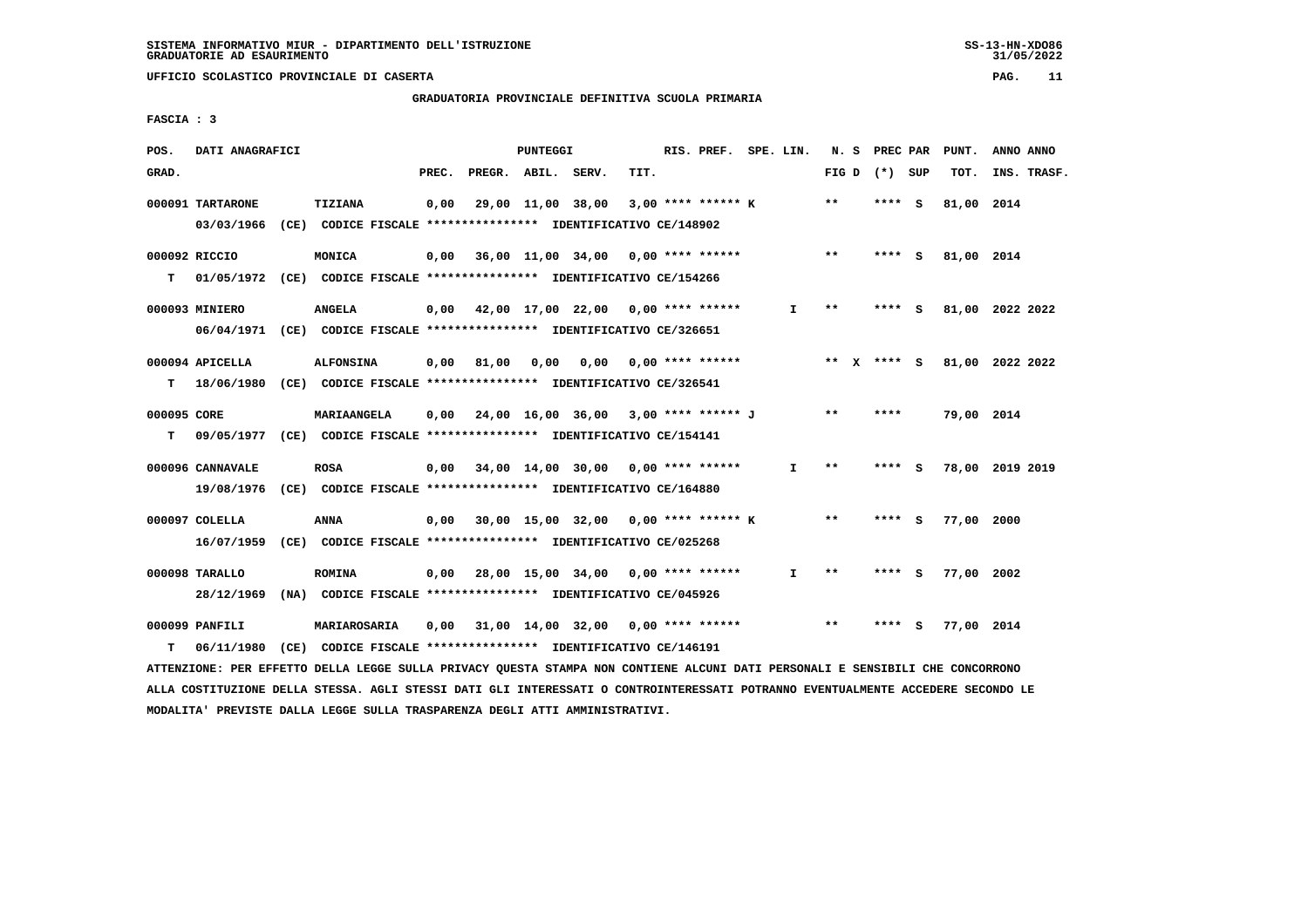**GRADUATORIA PROVINCIALE DEFINITIVA SCUOLA PRIMARIA**

 **FASCIA : 3**

| POS.  | DATI ANAGRAFICI    |                                                                                                                               |       |                    | PUNTEGGI |                                                   |      | RIS. PREF. SPE. LIN. |              |       | N. S PREC PAR   |         | PUNT.      | ANNO ANNO       |  |
|-------|--------------------|-------------------------------------------------------------------------------------------------------------------------------|-------|--------------------|----------|---------------------------------------------------|------|----------------------|--------------|-------|-----------------|---------|------------|-----------------|--|
| GRAD. |                    |                                                                                                                               | PREC. | PREGR. ABIL. SERV. |          |                                                   | TIT. |                      |              |       | FIG D $(*)$ SUP |         | TOT.       | INS. TRASF.     |  |
|       | 000100 IODICE      | <b>MARTA</b>                                                                                                                  | 0,00  |                    |          | 37,00 15,00 24,00                                 |      | $0.00$ **** ******   | $\mathbf{I}$ | $* *$ |                 | **** S  | 76,00 2000 |                 |  |
|       |                    | 16/10/1973 (CE) CODICE FISCALE *************** IDENTIFICATIVO CE/046091                                                       |       |                    |          |                                                   |      |                      |              |       |                 |         |            |                 |  |
|       | 000101 VEROLLA     | <b>ROSA</b>                                                                                                                   |       |                    |          | $0,00$ 27,00 15,00 34,00 0,00 **** ******         |      |                      |              | $***$ |                 | **** S  | 76,00 2002 |                 |  |
|       |                    | 23/09/1970 (CE) CODICE FISCALE *************** IDENTIFICATIVO CE/045075                                                       |       |                    |          |                                                   |      |                      |              |       |                 |         |            |                 |  |
|       | 000102 ALBANO      | <b>ANGELO</b>                                                                                                                 |       |                    |          | $0,00$ $24,00$ $16,00$ $36,00$ $0,00$ **** ****** |      |                      |              | $***$ |                 | **** S  | 76,00 2014 |                 |  |
|       | 25/01/1970         | (CE) CODICE FISCALE **************** IDENTIFICATIVO CE/022134                                                                 |       |                    |          |                                                   |      |                      |              |       |                 |         |            |                 |  |
|       |                    |                                                                                                                               |       |                    |          |                                                   |      |                      |              |       |                 |         |            |                 |  |
|       | 000103 FERRARO     | MARIA FLORA                                                                                                                   |       |                    |          | $0,00$ 66,00 0,00 10,00 0,00 **** ******          |      |                      |              |       | ** X **** S     |         |            | 76,00 2019 2019 |  |
| т     |                    | 31/10/1980 (NA) CODICE FISCALE **************** IDENTIFICATIVO CE/164705                                                      |       |                    |          |                                                   |      |                      |              |       |                 |         |            |                 |  |
|       | 000104 DELLA VALLE | <b>SIMONA</b>                                                                                                                 |       |                    |          | $0,00$ 14,00 15,00 34,00 13,00 **** ******        |      |                      |              | $***$ |                 | **** S  |            | 76,00 2019 2019 |  |
|       |                    | 16/12/1977 (CE) CODICE FISCALE *************** IDENTIFICATIVO CE/164999                                                       |       |                    |          |                                                   |      |                      |              |       |                 |         |            |                 |  |
|       | 000105 DECIMO      | <b>VINCENZA</b>                                                                                                               | 0,00  | 40,00              |          | 0,00 36,00 0,00 **** ****** J                     |      |                      |              | $* *$ |                 | $***$ S |            | 76,00 2022 2022 |  |
| т     |                    | 04/12/1982 (CE) CODICE FISCALE **************** IDENTIFICATIVO CE/326532                                                      |       |                    |          |                                                   |      |                      |              |       |                 |         |            |                 |  |
|       |                    |                                                                                                                               |       |                    |          |                                                   |      |                      |              |       |                 |         |            |                 |  |
|       | 000106 GRANITTO    | <b>BRUNA</b>                                                                                                                  |       |                    |          | $0,00$ 22,00 15,00 36,00 3,00 **** ******         |      |                      |              | $***$ |                 | **** S  |            | 76,00 2022 2022 |  |
| т     |                    | 08/08/1973 (CE) CODICE FISCALE *************** IDENTIFICATIVO CE/326646                                                       |       |                    |          |                                                   |      |                      |              |       |                 |         |            |                 |  |
|       | 000107 BOVENZI     | LUCIA                                                                                                                         |       |                    |          | $0,00$ 23,00 13,00 36,00 3,00 **** ****** J       |      |                      |              | $***$ |                 | **** S  | 75,00 2014 |                 |  |
| т     |                    | 27/09/1977 (CE) CODICE FISCALE *************** IDENTIFICATIVO CE/148564                                                       |       |                    |          |                                                   |      |                      |              |       |                 |         |            |                 |  |
|       | 000108 COLELLA     | GIUSEPPINA                                                                                                                    | 0,00  |                    |          | 57,00  0,00  18,00  0,00  ****  *******  J        |      |                      |              | $* *$ |                 | **** S  |            | 75,00 2019 2019 |  |
| т     | 07/05/1983         | (CE) CODICE FISCALE **************** IDENTIFICATIVO CE/164845                                                                 |       |                    |          |                                                   |      |                      |              |       |                 |         |            |                 |  |
|       |                    | ATTENZIONE: PER EFFETTO DELLA LEGGE SULLA PRIVACY QUESTA STAMPA NON CONTIENE ALCUNI DATI PERSONALI E SENSIBILI CHE CONCORRONO |       |                    |          |                                                   |      |                      |              |       |                 |         |            |                 |  |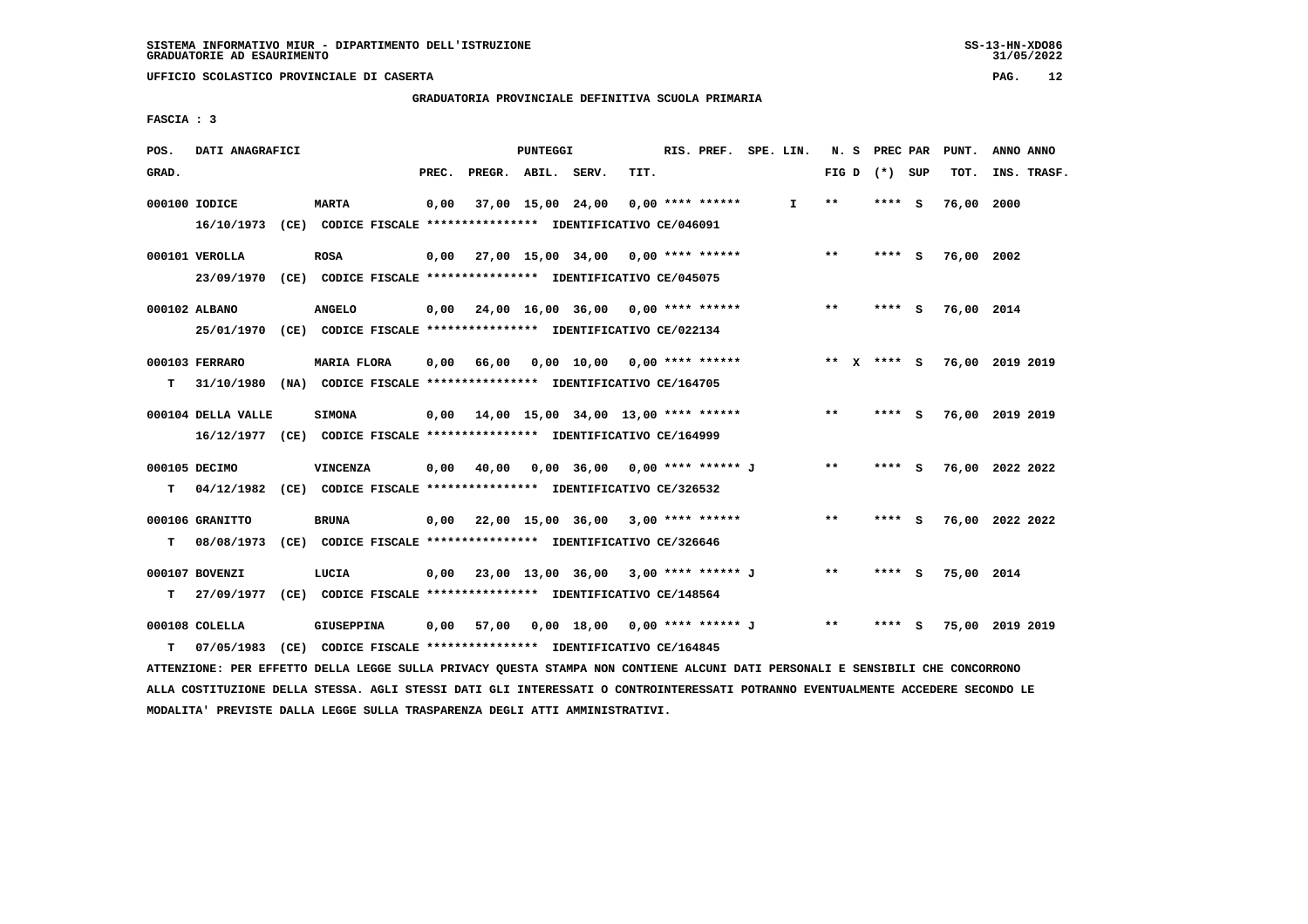**GRADUATORIA PROVINCIALE DEFINITIVA SCUOLA PRIMARIA**

 **FASCIA : 3**

| POS.         | DATI ANAGRAFICI  |                                                                                                                                 |       |                                             | PUNTEGGI |                                      |      | RIS. PREF. SPE. LIN. |              |       |                   |     | N. S PREC PAR PUNT. | ANNO ANNO       |
|--------------|------------------|---------------------------------------------------------------------------------------------------------------------------------|-------|---------------------------------------------|----------|--------------------------------------|------|----------------------|--------------|-------|-------------------|-----|---------------------|-----------------|
| GRAD.        |                  |                                                                                                                                 | PREC. | PREGR. ABIL. SERV.                          |          |                                      | TIT. |                      |              |       | FIG $D$ $(*)$ SUP |     | TOT.                | INS. TRASF.     |
|              | 000109 ROSIELLO  | <b>ROSARIA</b>                                                                                                                  | 0,00  |                                             |          | 32,00 14,00 28,00                    |      | $0.00$ **** ******   | $\mathbf{I}$ | **    | **** S            |     | 74,00 2002          |                 |
|              | 31/05/1968       | (NA) CODICE FISCALE **************** IDENTIFICATIVO CE/043333                                                                   |       |                                             |          |                                      |      |                      |              |       |                   |     |                     |                 |
|              | 000110 SBORDONE  | CARMELA                                                                                                                         | 0.00  | 24,00 12,00 38,00 0,00 **** ******          |          |                                      |      |                      |              | $* *$ | $***$ S           |     | 74,00 2014          |                 |
| T.           |                  | 29/03/1972 (CE) CODICE FISCALE *************** IDENTIFICATIVO CE/150918                                                         |       |                                             |          |                                      |      |                      |              |       |                   |     |                     |                 |
|              | 000111 CANTELLI  | <b>MARIA TERESA</b>                                                                                                             | 0,00  | 74,00 0,00 0,00 0,00 **** ******            |          |                                      |      |                      |              | $* *$ | $***$ S           |     |                     | 74,00 2022 2022 |
|              |                  | T 17/12/1967 (CE) CODICE FISCALE **************** IDENTIFICATIVO CE/326679                                                      |       |                                             |          |                                      |      |                      |              |       |                   |     |                     |                 |
|              | 000112 NESPOLI   | LUIGI                                                                                                                           | 0,00  |                                             |          | 22,00 15,00 36,00 0,00 **** ****** J |      |                      | $\mathbf{I}$ |       | ** x **** s       |     | 73,00 2000          |                 |
|              |                  | 11/06/1965 (CE) CODICE FISCALE *************** IDENTIFICATIVO CE/027027                                                         |       |                                             |          |                                      |      |                      |              |       |                   |     |                     |                 |
| 000113 PINTO |                  | LUISA                                                                                                                           |       | $0,00$ 36,00 15,00 22,00 0,00 **** ******   |          |                                      |      |                      |              | $***$ | **** S            |     | 73,00 2007          |                 |
|              |                  | 08/04/1971 (FE) CODICE FISCALE *************** IDENTIFICATIVO CE/048495                                                         |       |                                             |          |                                      |      |                      |              |       |                   |     |                     |                 |
|              | 000114 LAUTIERI  | MONICA                                                                                                                          |       | $0,00$ 26,00 11,00 36,00 0,00 **** ****** J |          |                                      |      |                      |              | $**$  | **** S            |     |                     | 73,00 2019 2019 |
| т            | 15/06/1973       | (FR) CODICE FISCALE **************** IDENTIFICATIVO CE/164921                                                                   |       |                                             |          |                                      |      |                      |              |       |                   |     |                     |                 |
|              | 000115 SCHIAVONE | <b>IOLANDA</b>                                                                                                                  |       | $0,00$ 42,00 12,00 12,00 6,00 **** ******   |          |                                      |      |                      |              | $***$ | **** S            |     | 72,00 2014          |                 |
| т            |                  | 16/11/1980 (CE) CODICE FISCALE **************** IDENTIFICATIVO CE/146429                                                        |       |                                             |          |                                      |      |                      |              |       |                   |     |                     |                 |
|              | 000116 GRASSO    | MARIA ASSUNTA 0,00                                                                                                              |       |                                             |          |                                      |      |                      |              | $* *$ | **** S            |     |                     | 72,00 2022 2022 |
| т            |                  | 24/10/1981 (CE) CODICE FISCALE *************** IDENTIFICATIVO CE/326648                                                         |       |                                             |          |                                      |      |                      |              |       |                   |     |                     |                 |
|              | 000117 NOVIELLO  | <b>ISABELLA</b>                                                                                                                 |       | 0,00 22,00 11,00 36,00 3,00 **** ****** J   |          |                                      |      |                      |              | $* *$ | ****              | - S |                     | 72,00 2022 2022 |
| т            | 07/11/1972       | (NA) CODICE FISCALE **************** IDENTIFICATIVO CE/326588                                                                   |       |                                             |          |                                      |      |                      |              |       |                   |     |                     |                 |
|              |                  | ATTENZIONE: PER EFFETTO DELLA LEGGE SULLA PRIVACY QUESTA STAMPA NON CONTIENE ALCUNI DATI PERSONALI E SENSIBILI CHE CONCORRONO   |       |                                             |          |                                      |      |                      |              |       |                   |     |                     |                 |
|              |                  | ALLA COSTITUZIONE DELLA STESSA. AGLI STESSI DATI GLI INTERESSATI O CONTROINTERESSATI POTRANNO EVENTUALMENTE ACCEDERE SECONDO LE |       |                                             |          |                                      |      |                      |              |       |                   |     |                     |                 |

 **MODALITA' PREVISTE DALLA LEGGE SULLA TRASPARENZA DEGLI ATTI AMMINISTRATIVI.**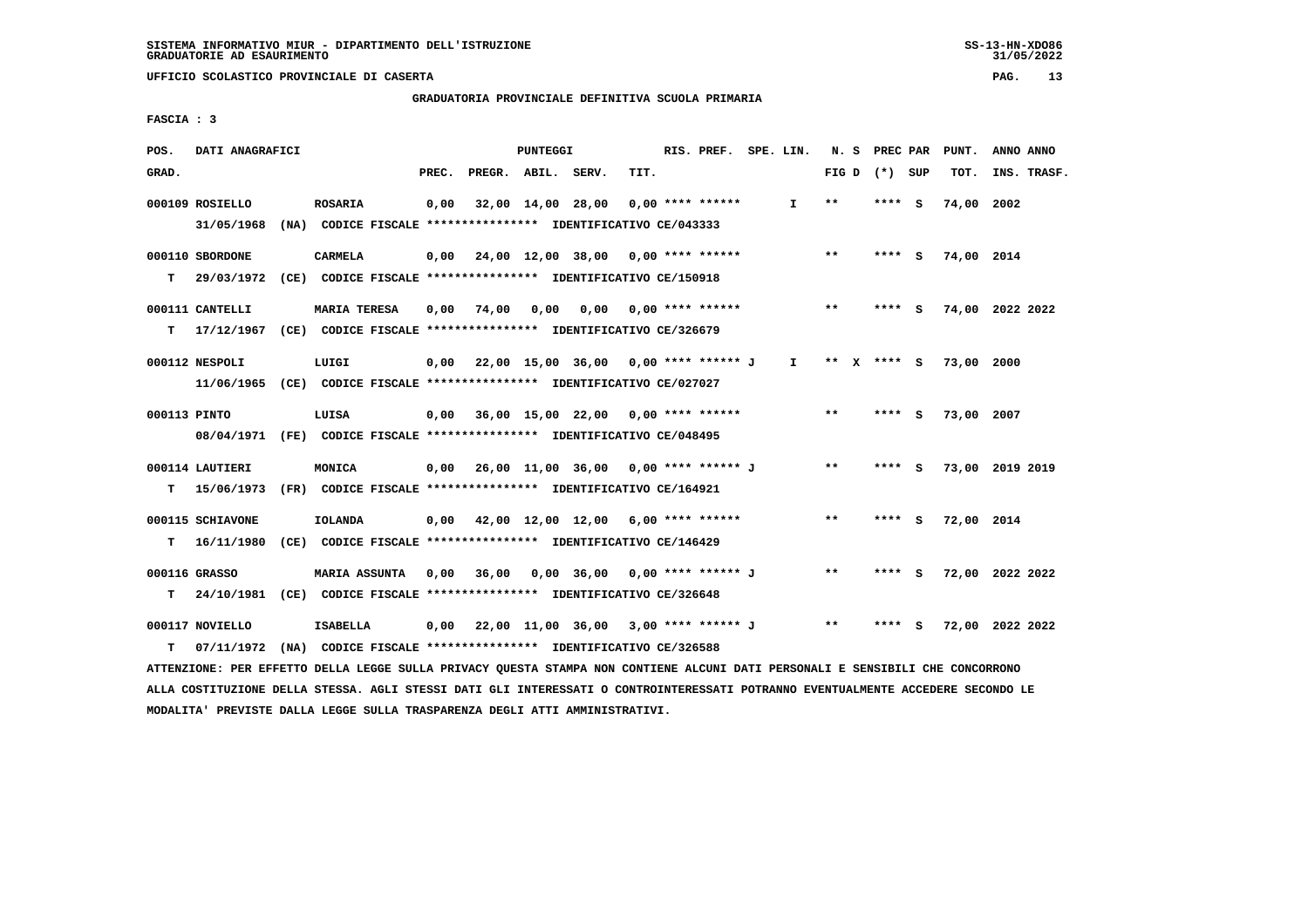# **GRADUATORIA PROVINCIALE DEFINITIVA SCUOLA PRIMARIA**

 **FASCIA : 3**

| POS.         | DATI ANAGRAFICI   |                                                                                                                               |       |                    | PUNTEGGI |                                           |      | RIS. PREF. SPE. LIN. |              |                 |      | N. S PREC PAR | PUNT.           | ANNO ANNO |             |
|--------------|-------------------|-------------------------------------------------------------------------------------------------------------------------------|-------|--------------------|----------|-------------------------------------------|------|----------------------|--------------|-----------------|------|---------------|-----------------|-----------|-------------|
| GRAD.        |                   |                                                                                                                               | PREC. | PREGR. ABIL. SERV. |          |                                           | TIT. |                      |              | FIG D $(*)$ SUP |      |               | TOT.            |           | INS. TRASF. |
|              | 000118 CIRILLO    | PARIS                                                                                                                         | 0,00  |                    |          | 24,00 11,00 36,00 0,00 **** ****** J      |      |                      |              | $* *$           | **** | - S           | 71,00 2022 2022 |           |             |
| т            | 31/03/1980        | (NA) CODICE FISCALE **************** IDENTIFICATIVO CE/326620                                                                 |       |                    |          |                                           |      |                      |              |                 |      |               |                 |           |             |
| 000119 RAIMO |                   | <b>MARIA</b>                                                                                                                  |       |                    |          | $0,00$ 17,00 16,00 36,00 0,00 **** ****** |      |                      |              | $***$           |      | **** S        | 69,00 2007 2007 |           |             |
|              | 11/03/1965        | (CE) CODICE FISCALE **************** IDENTIFICATIVO CE/056741                                                                 |       |                    |          |                                           |      |                      |              |                 |      |               |                 |           |             |
|              |                   |                                                                                                                               |       |                    |          |                                           |      |                      |              |                 |      |               |                 |           |             |
|              | 000120 CERBARANO  | GIUSEPPINA                                                                                                                    | 0,00  | 45,00              |          | 0,00 24,00 0,00 **** ****** J             |      |                      |              | $***$           |      | **** S        | 69,00 2022 2022 |           |             |
| т            | 30/08/1982        | (CE) CODICE FISCALE **************** IDENTIFICATIVO CE/326654                                                                 |       |                    |          |                                           |      |                      |              |                 |      |               |                 |           |             |
|              | 000121 ERARIO     | GIUSEPPINA                                                                                                                    | 0,00  | 45,00              |          | 0,00 24,00 0,00 **** ****** J             |      |                      |              | $* *$           |      | **** S        | 69,00 2022 2022 |           |             |
| т            | 16/03/1984        | (NA) CODICE FISCALE **************** IDENTIFICATIVO CE/326521                                                                 |       |                    |          |                                           |      |                      |              |                 |      |               |                 |           |             |
|              | 000122 TOMMASONE  | <b>LOREDANA</b>                                                                                                               | 0,00  | 29,00              |          | 0,00 36,00 3,00 **** ****** J             |      |                      |              | $***$           |      |               | 68,00 2014      |           |             |
|              |                   |                                                                                                                               |       |                    |          |                                           |      |                      |              |                 |      | **** S        |                 |           |             |
|              | 12/03/1982        | (CE) CODICE FISCALE *************** IDENTIFICATIVO CE/153934                                                                  |       |                    |          |                                           |      |                      |              |                 |      |               |                 |           |             |
|              | 000123 SIMONE     | <b>SIMONA</b>                                                                                                                 | 0,00  | 36,00              |          | 0,00 32,00 0,00 **** ****** J             |      |                      |              | $* *$           |      | **** S        | 68,00 2014      |           |             |
| т            |                   | 03/04/1973 (CE) CODICE FISCALE **************** IDENTIFICATIVO CE/149669                                                      |       |                    |          |                                           |      |                      |              |                 |      |               |                 |           |             |
|              |                   |                                                                                                                               |       |                    |          |                                           |      |                      |              |                 |      |               |                 |           |             |
|              | 000124 NAPOLITANO | MARIA CRISTIN                                                                                                                 |       |                    |          | $0,00$ 10,00 15,00 36,00 6,00 **** ****** |      |                      | I.           | $* *$           | **** | - S           | 67,00 2019      |           |             |
|              | 05/07/1961        |                                                                                                                               |       |                    |          |                                           |      |                      |              |                 |      |               |                 |           |             |
| 000125 VISCO |                   | <b>IPPOLITA</b>                                                                                                               |       |                    |          | $0,00$ 32,00 14,00 20,00 0,00 **** ****** |      |                      | $\mathbf{I}$ | $* *$           |      | **** S        | 66,00 2002      |           |             |
|              |                   | 15/01/1967 (CE) CODICE FISCALE *************** IDENTIFICATIVO CE/043856                                                       |       |                    |          |                                           |      |                      |              |                 |      |               |                 |           |             |
|              |                   |                                                                                                                               |       |                    |          |                                           |      |                      |              |                 |      |               |                 |           |             |
|              | 000126 ACCONCIA   | <b>RAFFAELLA</b>                                                                                                              |       |                    |          | $0,00$ 17,00 13,00 36,00 0,00 **** ****** |      |                      |              | $***$ X         |      | **** S        | 66,00 2005 2005 |           |             |
|              | 15/05/1966        | (CE) CODICE FISCALE **************** IDENTIFICATIVO CE/053384                                                                 |       |                    |          |                                           |      |                      |              |                 |      |               |                 |           |             |
|              |                   | ATTENZIONE: PER EFFETTO DELLA LEGGE SULLA PRIVACY QUESTA STAMPA NON CONTIENE ALCUNI DATI PERSONALI E SENSIBILI CHE CONCORRONO |       |                    |          |                                           |      |                      |              |                 |      |               |                 |           |             |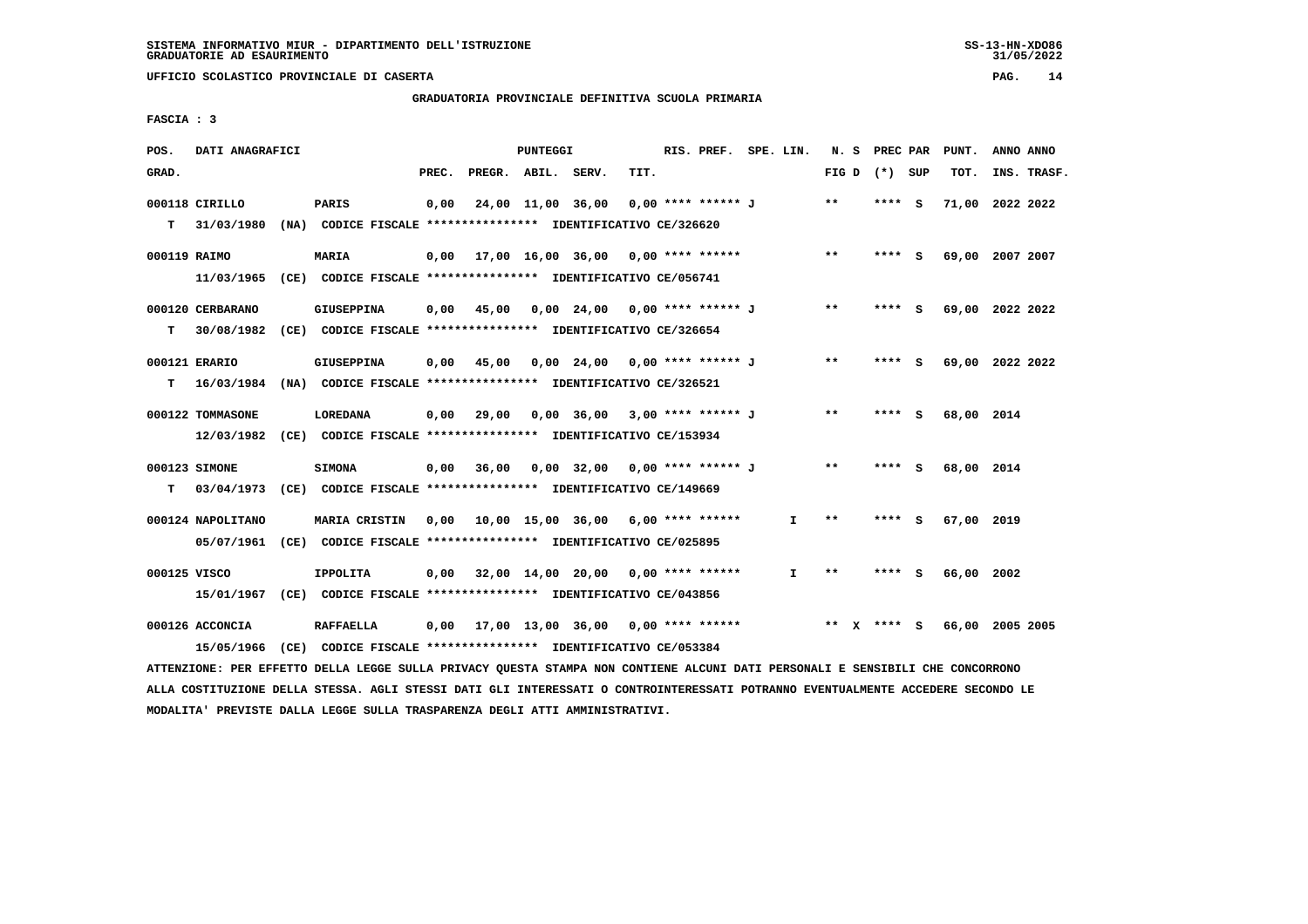## **GRADUATORIA PROVINCIALE DEFINITIVA SCUOLA PRIMARIA**

 **FASCIA : 3**

| POS.  | DATI ANAGRAFICI    |                                                                         |       |                        | <b>PUNTEGGI</b> |                                             |      | RIS. PREF. SPE. LIN. |              | N. S PREC PAR              |         | PUNT.           | ANNO ANNO |             |
|-------|--------------------|-------------------------------------------------------------------------|-------|------------------------|-----------------|---------------------------------------------|------|----------------------|--------------|----------------------------|---------|-----------------|-----------|-------------|
| GRAD. |                    |                                                                         | PREC. | PREGR. ABIL. SERV.     |                 |                                             | TIT. |                      |              | FIG D $(*)$ SUP            |         | TOT.            |           | INS. TRASF. |
|       | 000127 DEL GIUDICE | LUISA                                                                   | 0,00  |                        |                 | 15,00 14,00 34,00                           |      | $3,00$ **** ******   |              | $* *$                      | **** S  | 66,00 2019      |           |             |
|       |                    | 19/04/1973 (CE) CODICE FISCALE *************** IDENTIFICATIVO CE/043979 |       |                        |                 |                                             |      |                      |              |                            |         |                 |           |             |
|       | 000128 IODICE      | <b>MARIA MADDALE</b>                                                    | 0,00  |                        |                 | 19,00 17,00 30,00 0,00 **** ******          |      |                      | F            | $* *$                      | **** S  | 66,00 2019      |           |             |
|       |                    | 08/11/1975 (CE) CODICE FISCALE *************** IDENTIFICATIVO CE/053998 |       |                        |                 |                                             |      |                      |              |                            |         |                 |           |             |
|       | 000129 DE LUCIA    | <b>RITA</b>                                                             |       |                        |                 | $0,00$ 16,00 12,00 38,00 0,00 **** ******   |      |                      | $\mathbf{I}$ | $* *$                      | **** S  | 66,00 2019      |           |             |
|       |                    | 23/01/1971 (CE) CODICE FISCALE *************** IDENTIFICATIVO CE/044109 |       |                        |                 |                                             |      |                      |              |                            |         |                 |           |             |
|       | 000130 FELICELLI   | PATRIZIA                                                                |       |                        |                 | $0,00$ 22,00 16,00 28,00 0,00 **** ******   |      |                      |              | $***$                      | **** S  | 66,00 2019      |           |             |
|       | 05/11/1966         | (CE) CODICE FISCALE **************** IDENTIFICATIVO CE/021318           |       |                        |                 |                                             |      |                      |              |                            |         |                 |           |             |
|       | 000131 COVIELLO    | <b>MARIANNA</b>                                                         |       |                        |                 | $0,00$ 19,00 11,00 36,00 0,00 **** ****** J |      |                      | I.           | $* *$                      | $***$ S | 66,00 2022 2022 |           |             |
| т     |                    | 09/06/1979 (CE) CODICE FISCALE *************** IDENTIFICATIVO CE/326593 |       |                        |                 |                                             |      |                      |              |                            |         |                 |           |             |
|       | 000132 PIPOLO      | ROSITA CONSUE                                                           | 0,00  |                        |                 | 18,00 13,00 34,00 0,00 **** ******          |      |                      | T.           | $\pmb{\times}\pmb{\times}$ | **** S  | 65,00 2002      |           |             |
|       |                    | 15/12/1972 (CE) CODICE FISCALE *************** IDENTIFICATIVO CE/046620 |       |                        |                 |                                             |      |                      |              |                            |         |                 |           |             |
|       | 000133 MAZZARINI   | <b>STEFANIA</b>                                                         | 0,00  |                        |                 | 26,00 15,00 24,00 0,00 **** ******          |      |                      |              | $* *$                      | **** S  | 65,00 2019 2019 |           |             |
|       | 04/04/1975         | (NA) CODICE FISCALE **************** IDENTIFICATIVO CE/164740           |       |                        |                 |                                             |      |                      |              |                            |         |                 |           |             |
|       | 000134 IOVENE      | DANILA                                                                  |       |                        |                 | $0.00$ 15.00 14.00 36.00 0.00 **** ******   |      |                      | I.           | **                         |         | 65,00 2019      |           |             |
|       |                    | 06/12/1972 (NA) CODICE FISCALE *************** IDENTIFICATIVO CE/050282 |       |                        |                 |                                             |      |                      |              |                            |         |                 |           |             |
|       | 000135 SIMONE      | LUISA                                                                   |       | $0,00$ $47,00$ $14,00$ |                 | 0.00                                        |      | $3,00$ **** ******   |              | $**$                       |         | 64,00           | 2000      |             |
|       |                    | 19/06/1976 (CE) CODICE FISCALE *************** IDENTIFICATIVO CE/020753 |       |                        |                 |                                             |      |                      |              |                            |         |                 |           |             |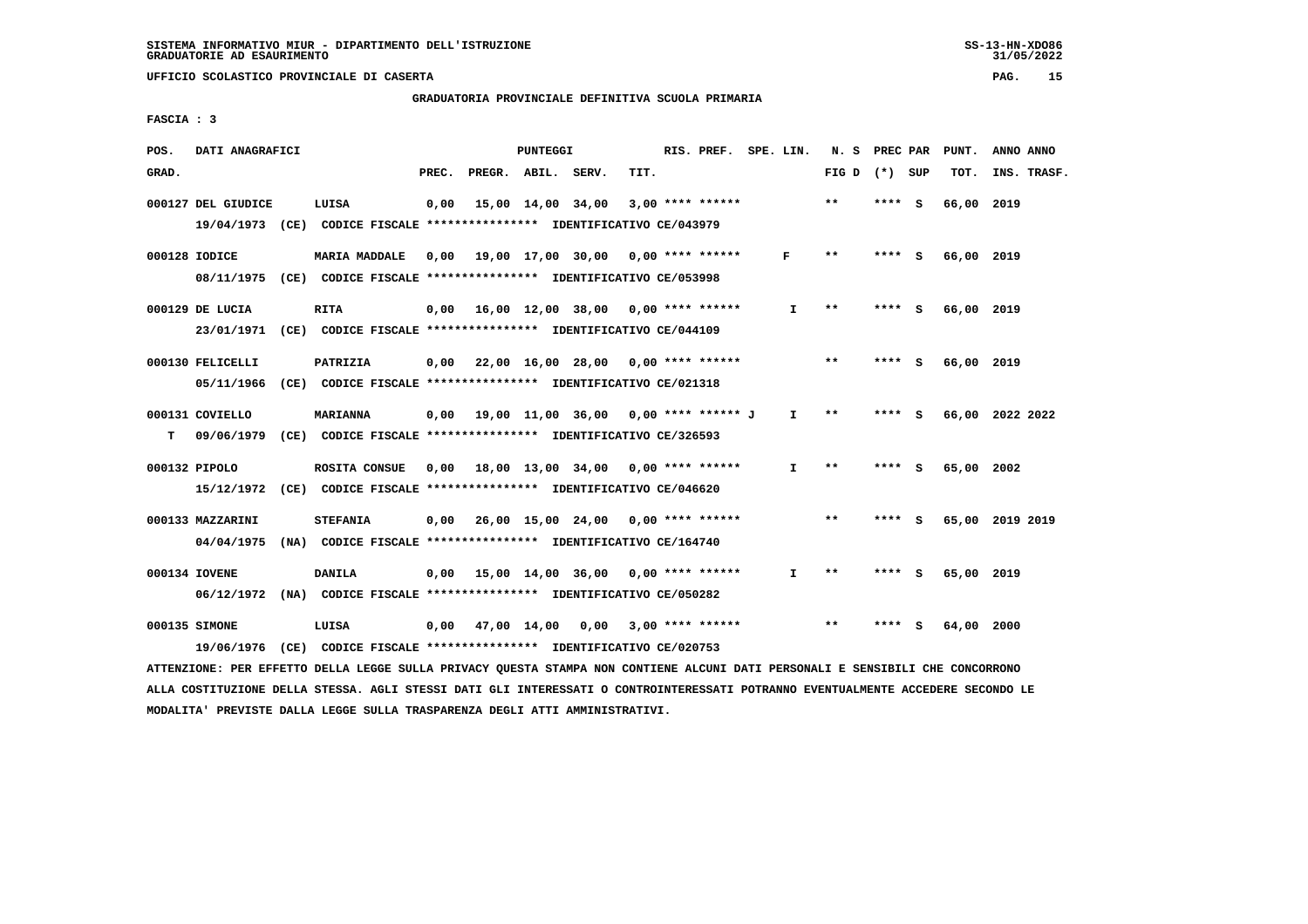**GRADUATORIA PROVINCIALE DEFINITIVA SCUOLA PRIMARIA**

 **FASCIA : 3**

| POS.  | DATI ANAGRAFICI                                                                                 |                   |       |                    | PUNTEGGI |                                             |      | RIS. PREF. SPE. LIN. |              |       | N. S PREC PAR   | PUNT.                  | ANNO ANNO                   |
|-------|-------------------------------------------------------------------------------------------------|-------------------|-------|--------------------|----------|---------------------------------------------|------|----------------------|--------------|-------|-----------------|------------------------|-----------------------------|
| GRAD. |                                                                                                 |                   | PREC. | PREGR. ABIL. SERV. |          |                                             | TIT. |                      |              |       | FIG D $(*)$ SUP | TOT.                   | INS. TRASF.                 |
|       | 000136 D'ALBENZIO<br>24/09/1970 (CE) CODICE FISCALE *************** IDENTIFICATIVO CE/026652    | <b>CLEMENTINA</b> | 0,00  | 25,00 15,00 24,00  |          |                                             |      | $0.00$ **** ******   | $\mathbf{F}$ | $* *$ | **** S          | 64,00                  | 2000                        |
|       | 000137 TAMMARO<br>T 11/03/1984 (CE) CODICE FISCALE *************** IDENTIFICATIVO CE/164674     | <b>CONCETTA</b>   |       |                    |          | $0,00$ 38,00 0,00 26,00 0,00 **** ******    |      |                      |              |       |                 |                        | ** X **** S 64,00 2019 2019 |
|       | 000138 BELARDO<br>02/02/1969 (NO) CODICE FISCALE *************** IDENTIFICATIVO CE/025167       | <b>GIANNA</b>     |       |                    |          | $0,00$ 13,00 15,00 36,00 0,00 **** ******   |      |                      |              | $***$ | **** S          | 64,00 2019             |                             |
|       | 000139 DI GIOVANNI<br>T 30/08/1960 (NA) CODICE FISCALE *************** IDENTIFICATIVO CE/163622 | CINZIA            |       |                    |          | 0,00 35,00 0,00 28,00 0,00 **** ******      |      |                      |              | $***$ | **** S          | 63,00 2014             |                             |
|       | 000140 ARENA<br>T 13/02/1981 (NA) CODICE FISCALE *************** IDENTIFICATIVO CE/148855       | BRUNA             |       |                    |          | $0,00$ 41,00 0,00 22,00 0,00 **** ******    |      |                      |              | $***$ | **** S          | 63,00 2014             |                             |
|       | 000141 AVERSANO<br>02/03/1973 (CE) CODICE FISCALE *************** IDENTIFICATIVO CE/022320      | <b>ASSUNTA</b>    |       |                    |          | $0,00$ 12,00 15,00 36,00 0,00 **** ****** J |      |                      |              |       |                 | ** x **** s 63,00 2014 |                             |
|       | 000142 ROTONDO<br>T 03/11/1980 (CE) CODICE FISCALE *************** IDENTIFICATIVO CE/153928     | <b>NADIA</b>      |       |                    |          | $0,00$ 45,00 18,00 0,00 0,00 **** ******    |      |                      |              | $***$ | **** S          | 63,00 2014             |                             |
|       | 000143 ESPOSITO<br>30/12/1971 (NA) CODICE FISCALE *************** IDENTIFICATIVO CE/164972      | MONICA            |       |                    |          | $0,00$ 17,00 13,00 30,00 3,00 **** ******   |      |                      |              |       | ** x **** s     |                        | 63,00 2019 2019             |
|       | 000144 GARETTI<br>17/09/1965 (CE) CODICE FISCALE *************** IDENTIFICATIVO CE/043781       | CINZIA            |       |                    |          | 0,00 12,00 16,00 34,00 0,00 **** ******     |      |                      | F            | $* *$ | **** S          | 62,00                  | 2002                        |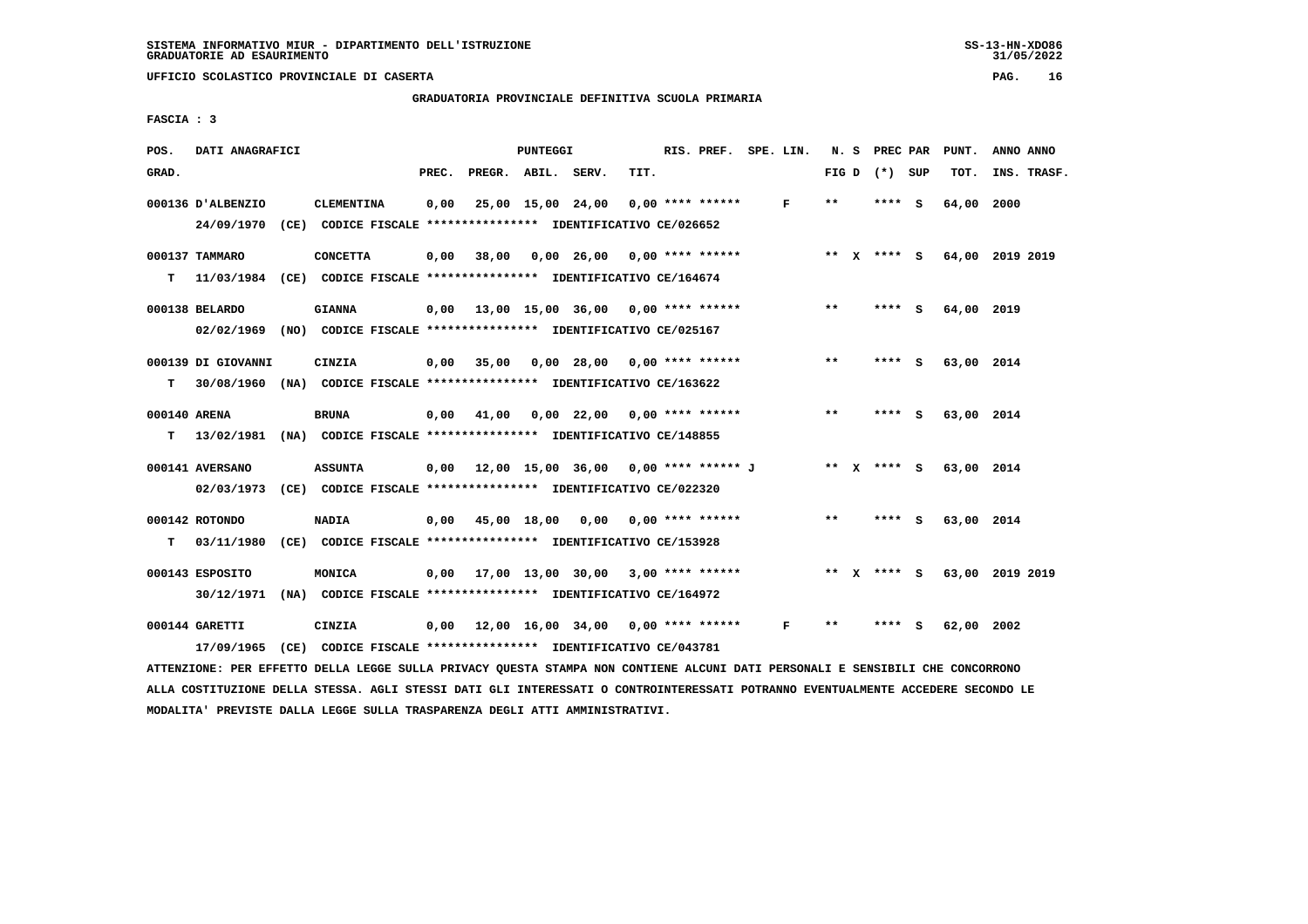## **GRADUATORIA PROVINCIALE DEFINITIVA SCUOLA PRIMARIA**

 **FASCIA : 3**

| POS.  | DATI ANAGRAFICI    |                                                                                                                               |       | PUNTEGGI |                                                 |      | RIS. PREF. SPE. LIN. |              |              | N. S PREC PAR   | PUNT.                       | ANNO ANNO |             |
|-------|--------------------|-------------------------------------------------------------------------------------------------------------------------------|-------|----------|-------------------------------------------------|------|----------------------|--------------|--------------|-----------------|-----------------------------|-----------|-------------|
| GRAD. |                    |                                                                                                                               | PREC. |          | PREGR. ABIL. SERV.                              | TIT. |                      |              |              | FIG D $(*)$ SUP | TOT.                        |           | INS. TRASF. |
|       | 000145 GOLINO      | <b>ANTONIETTA</b>                                                                                                             | 0,00  |          | 51,00 11,00 0,00                                |      | 0,00 **** ****** J   |              | $* *$        | **** S          | 62,00 2014                  |           |             |
| т     |                    | 10/05/1968 (CE) CODICE FISCALE **************** IDENTIFICATIVO CE/145970                                                      |       |          |                                                 |      |                      |              |              |                 |                             |           |             |
|       | 000146 PANICO      | <b>CATERINA</b>                                                                                                               | 0,00  |          | $30,00$ $0,00$ $32,00$ $0,00$ $***$ **** ****** |      |                      | $\mathbf{I}$ |              |                 | ** X **** S 62,00 2019 2019 |           |             |
| т     |                    | 30/06/1973 (CE) CODICE FISCALE *************** IDENTIFICATIVO CE/164900                                                       |       |          |                                                 |      |                      |              |              |                 |                             |           |             |
|       | 000147 IUDICONE    | <b>ROBERTA</b>                                                                                                                |       |          |                                                 |      |                      | I.           | **           | **** S          | 62,00 2019                  |           |             |
|       |                    | 26/01/1974 (CE) CODICE FISCALE *************** IDENTIFICATIVO CE/044783                                                       |       |          |                                                 |      |                      |              |              |                 |                             |           |             |
|       | 000148 GRAZIANO    | <b>MARIA</b>                                                                                                                  |       |          | $0,00$ 14,00 15,00 32,00 0,00 **** ******       |      |                      | I.           | $***$        | **** S          | 61,00 2002                  |           |             |
|       |                    | 27/06/1974 (CE) CODICE FISCALE *************** IDENTIFICATIVO CE/044362                                                       |       |          |                                                 |      |                      |              |              |                 |                             |           |             |
|       | 000149 GRAVANTE    | <b>ANTONIETTA</b>                                                                                                             |       |          | $0,00$ 20,00 0,00 38,00 3,00 **** ******        |      |                      |              | $***$        | **** S          | 61,00 2014                  |           |             |
| т     |                    | 09/09/1974 (EE) CODICE FISCALE *************** IDENTIFICATIVO CE/154600                                                       |       |          |                                                 |      |                      |              |              |                 |                             |           |             |
|       | 000150 GUERRIERO   | <b>ROSARIA</b>                                                                                                                |       |          | $0,00$ 10,00 15,00 36,00 0,00 **** ******       |      |                      | $\mathbf{I}$ | **           | **** S          | 61,00 2019                  |           |             |
|       |                    | 21/06/1964 (CE) CODICE FISCALE *************** IDENTIFICATIVO CE/022207                                                       |       |          |                                                 |      |                      |              |              |                 |                             |           |             |
|       | 000151 DEL GIUDICE | ANNA                                                                                                                          | 0,00  |          | 7,00 15,00 36,00 3,00 **** ****** J             |      |                      | I.           | **           | **** S          | 61,00 2022 2022             |           |             |
|       |                    | 06/07/1974 (CE) CODICE FISCALE *************** IDENTIFICATIVO CE/326641                                                       |       |          |                                                 |      |                      |              |              |                 |                             |           |             |
|       | 000152 DUNGINO     | MARIA CONCETT                                                                                                                 | 0,00  |          |                                                 |      |                      |              | $***$        | **** S          | 61,00 2022 2022             |           |             |
| т     |                    | 30/03/1975 (CE) CODICE FISCALE *************** IDENTIFICATIVO CE/326506                                                       |       |          |                                                 |      |                      |              |              |                 |                             |           |             |
|       | 000153 CARANGELO   | MARIA                                                                                                                         | 0,00  |          | 9,00 15,00 36,00 0,00 **** ******               |      |                      | $\mathbf{I}$ | $\star\star$ | **** S          | 60,00 2019                  |           |             |
|       | 14/12/1968         | (CE) CODICE FISCALE **************** IDENTIFICATIVO CE/042887                                                                 |       |          |                                                 |      |                      |              |              |                 |                             |           |             |
|       |                    | ATTENZIONE: PER EFFETTO DELLA LEGGE SULLA PRIVACY OUESTA STAMPA NON CONTIENE ALCUNI DATI PERSONALI E SENSIBILI CHE CONCORRONO |       |          |                                                 |      |                      |              |              |                 |                             |           |             |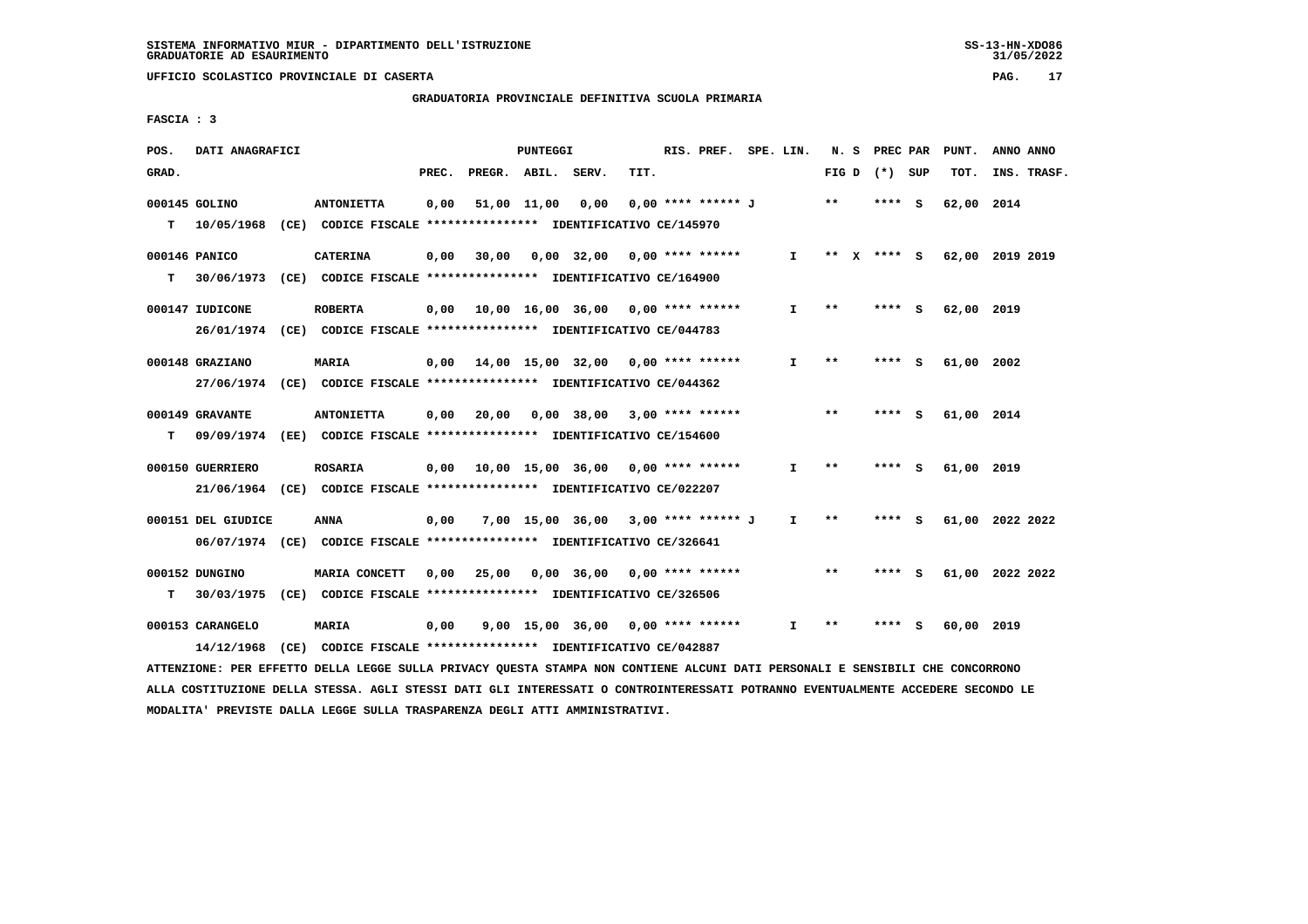# **GRADUATORIA PROVINCIALE DEFINITIVA SCUOLA PRIMARIA**

 **FASCIA : 3**

| POS.  | DATI ANAGRAFICI                                                                              |                   |       |                    | PUNTEGGI |                                              |      | RIS. PREF. SPE. LIN. |              | N. S PREC PAR |         |   | PUNT.           | ANNO ANNO |             |
|-------|----------------------------------------------------------------------------------------------|-------------------|-------|--------------------|----------|----------------------------------------------|------|----------------------|--------------|---------------|---------|---|-----------------|-----------|-------------|
| GRAD. |                                                                                              |                   | PREC. | PREGR. ABIL. SERV. |          |                                              | TIT. |                      |              | FIG D         | (*) SUP |   | TOT.            |           | INS. TRASF. |
|       | 000154 SANTANGELO<br>12/08/1972 (CE) CODICE FISCALE *************** IDENTIFICATIVO CE/326572 | <b>MARIA</b>      | 0,00  |                    |          | 34,00 14,00 12,00                            |      | $0.00$ **** ******   | $\mathbf{I}$ | $* *$         | **** S  |   | 60,00           | 2022 2022 |             |
|       |                                                                                              |                   |       |                    |          |                                              |      |                      |              |               |         |   |                 |           |             |
|       | 000155 TURTURIELLO                                                                           | <b>ANTONIETTA</b> | 0.00  | 29,00              |          | $0.00$ 30.00 0.00 **** ******                |      |                      |              | $***$         | **** S  |   | 59,00 2019 2019 |           |             |
|       | 09/04/1980 (CE) CODICE FISCALE *************** IDENTIFICATIVO CE/164657                      |                   |       |                    |          |                                              |      |                      |              |               |         |   |                 |           |             |
|       | 000156 ASTARITA                                                                              | <b>ROSARIA</b>    |       |                    |          | $0,00$ 47,00 12,00 0,00 0,00 **** ******     |      |                      |              | $***$         | **** S  |   | 59,00 2019 2019 |           |             |
|       | 03/10/1972 (NA) CODICE FISCALE **************** IDENTIFICATIVO CE/164864                     |                   |       |                    |          |                                              |      |                      |              |               |         |   |                 |           |             |
|       | 000157 ALBANO                                                                                | ORSOLA            |       |                    |          | 0,00 11,00 12,00 36,00 0,00 **** ****** J    |      |                      |              | $* *$         | **** S  |   | 59,00 2022 2022 |           |             |
|       | 04/04/1975 (NA) CODICE FISCALE *************** IDENTIFICATIVO CE/326566                      |                   |       |                    |          |                                              |      |                      |              |               |         |   |                 |           |             |
|       |                                                                                              |                   |       |                    |          |                                              |      |                      |              |               |         |   |                 |           |             |
|       | 000158 SCIVOLETTO                                                                            | ILARIA            |       |                    |          | $0.00$ 28.00 6.00 18.00 6.00 **** ****** J L |      |                      |              | $***$         | **** S  |   | 58,00 2007      |           |             |
| s     | 24/04/1982 (CE) CODICE FISCALE *************** IDENTIFICATIVO CE/056617                      |                   |       |                    |          |                                              |      |                      |              |               |         |   |                 |           |             |
|       | 000159 GALASSO                                                                               | <b>ELIDE</b>      | 0,00  |                    |          | 9,00 13,00 36,00 0,00 **** ****** J          |      |                      |              | $***$         | **** S  |   | 58,00 2014      |           |             |
| т     | 29/05/1978 (CE) CODICE FISCALE **************** IDENTIFICATIVO CE/154713                     |                   |       |                    |          |                                              |      |                      |              |               |         |   |                 |           |             |
|       | 000160 CATALDO                                                                               | <b>ANTONIETTA</b> | 0,00  |                    |          | $0.00$ 14.00 44.00 0.00 **** ******          |      |                      |              | $***$         | **** S  |   | 58,00 2014      |           |             |
|       | 24/05/1973 (CE) CODICE FISCALE *************** IDENTIFICATIVO CE/024152                      |                   |       |                    |          |                                              |      |                      |              |               |         |   |                 |           |             |
|       |                                                                                              |                   |       |                    |          |                                              |      |                      |              | $* *$         | **** S  |   | 58,00 2019 2019 |           |             |
| т     | 000161 MELILLO<br>21/08/1979 (CE) CODICE FISCALE **************** IDENTIFICATIVO CE/164755   | <b>ROSA</b>       | 0,00  | 46,00              |          | $0,00$ 12,00 0,00 **** ******                |      |                      |              |               |         |   |                 |           |             |
|       |                                                                                              |                   |       |                    |          |                                              |      |                      |              |               |         |   |                 |           |             |
|       | 000162 CASELLA                                                                               | <b>MARTA</b>      | 0,00  |                    |          | $3,00$ 18,00 36,00 1,00 **** ******          |      |                      | T            | $* *$         | ****    | s | 58,00 2019      |           |             |
|       | 06/11/1978 (CE) CODICE FISCALE *************** IDENTIFICATIVO CE/056927                      |                   |       |                    |          |                                              |      |                      |              |               |         |   |                 |           |             |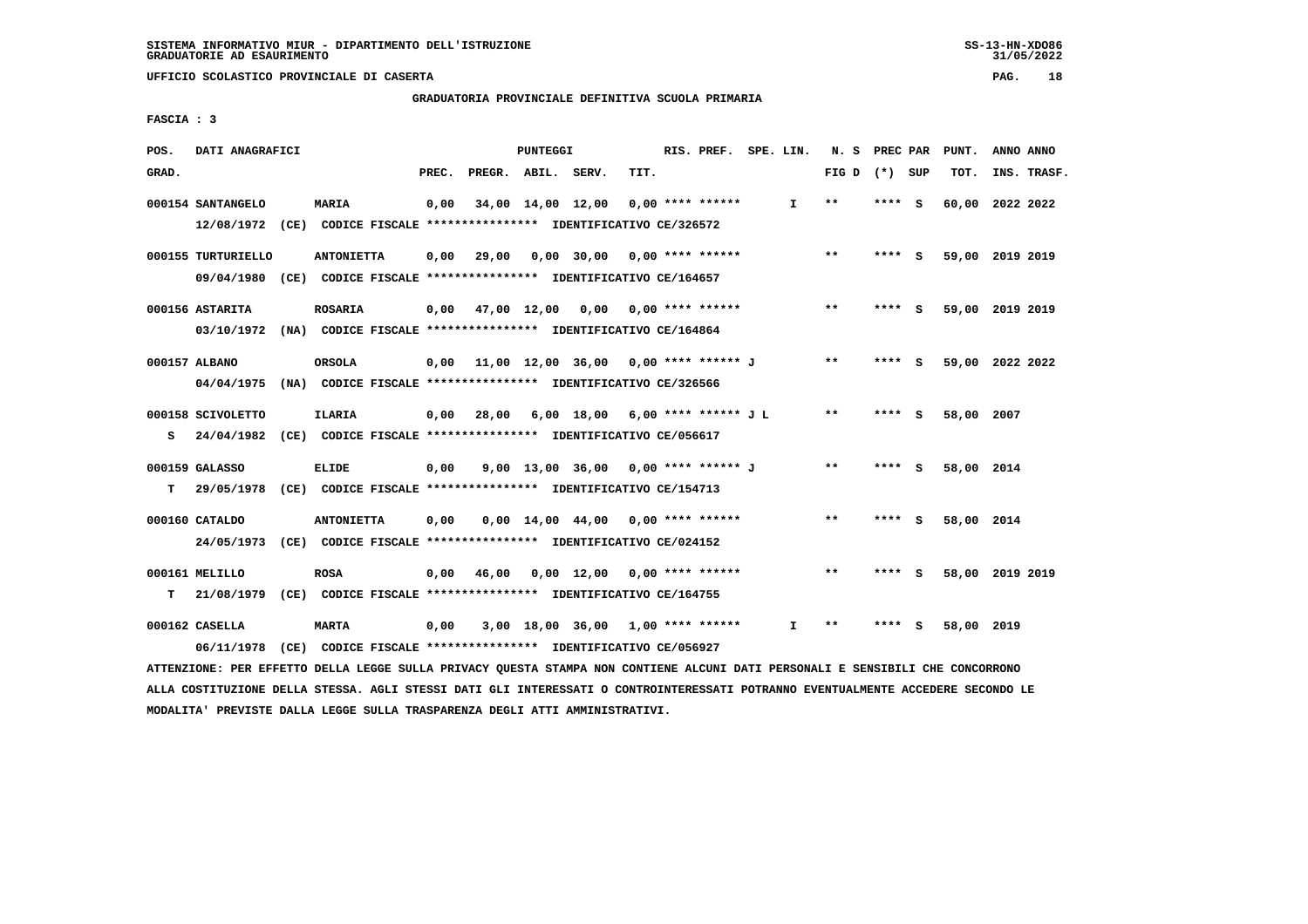**GRADUATORIA PROVINCIALE DEFINITIVA SCUOLA PRIMARIA**

 **FASCIA : 3**

| POS.         | DATI ANAGRAFICI                                                         |                                                               |       |                    | PUNTEGGI |                                      |      | RIS. PREF. SPE. LIN.    |              | N. S                       | PREC PAR |     | PUNT.      | ANNO ANNO       |
|--------------|-------------------------------------------------------------------------|---------------------------------------------------------------|-------|--------------------|----------|--------------------------------------|------|-------------------------|--------------|----------------------------|----------|-----|------------|-----------------|
| GRAD.        |                                                                         |                                                               | PREC. | PREGR. ABIL. SERV. |          |                                      | TIT. |                         |              | FIG D                      | (*) SUP  |     | TOT.       | INS. TRASF.     |
|              | 000163 VERDICCHIO                                                       | <b>VALERIA</b>                                                | 0,00  |                    |          | $0,00 \quad 16,00 \quad 36,00$       |      | $6,00$ **** ******      | F            | $* *$                      | **** S   |     | 58,00      | 2019            |
|              | 07/01/1977                                                              | (CE) CODICE FISCALE **************** IDENTIFICATIVO CE/045040 |       |                    |          |                                      |      |                         |              |                            |          |     |            |                 |
| 000164 BASCO |                                                                         | SAMANTA RAFFA                                                 | 0.00  |                    |          | 16,00 15,00 26,00 0,00 **** ******   |      |                         |              | $***$                      | $***$ S  |     |            | 57,00 2011 2011 |
|              | 05/04/1970                                                              | (MI) CODICE FISCALE **************** IDENTIFICATIVO CE/140011 |       |                    |          |                                      |      |                         |              |                            |          |     |            |                 |
|              | 000165 PERROTTA                                                         | GIOVANNINA                                                    | 0,00  |                    |          | 12,00 15,00 30,00 0,00 **** ******   |      |                         | F            | $* *$                      | ****     | - S | 57,00 2014 |                 |
|              | 06/08/1968 (CE) CODICE FISCALE *************** IDENTIFICATIVO CE/045686 |                                                               |       |                    |          |                                      |      |                         |              |                            |          |     |            |                 |
|              | 000166 GIANNATTASIO                                                     | <b>ANTONELLA</b>                                              | 0,00  |                    |          | $6,00$ 14,00 34,00 3,00 **** ******  |      |                         | I.           | $\pmb{\times}\pmb{\times}$ | **** S   |     | 57,00 2019 |                 |
|              | 08/10/1963 (CL) CODICE FISCALE *************** IDENTIFICATIVO CE/043764 |                                                               |       |                    |          |                                      |      |                         |              |                            |          |     |            |                 |
|              | 000167 PELLINO                                                          | <b>MARIA GRAZIA</b>                                           | 0,00  |                    |          | 3,00 15,00 36,00 3,00 **** ****** J  |      |                         | $\mathbf{I}$ | ** X **** S                |          |     | 57,00 2019 |                 |
|              | 09/01/1977 (CE) CODICE FISCALE *************** IDENTIFICATIVO CE/021548 |                                                               |       |                    |          |                                      |      |                         |              |                            |          |     |            |                 |
|              |                                                                         |                                                               |       |                    |          |                                      |      |                         |              |                            |          |     |            |                 |
|              | 000168 TIRELLI                                                          | <b>ANTONELLA</b>                                              | 0.00  |                    |          | 31,00 14,00 12,00 0,00 **** ****** J |      |                         |              | $***$                      | $***$ S  |     |            | 57,00 2022 2022 |
|              | 17/07/1974 (CE) CODICE FISCALE *************** IDENTIFICATIVO CE/326668 |                                                               |       |                    |          |                                      |      |                         |              |                            |          |     |            |                 |
|              | 000169 VERRENGIA                                                        | <b>FILOMENA</b>                                               | 0,00  | 41,00 15,00        |          |                                      |      | $0,00$ 0,00 **** ****** |              | $* *$                      | **** S   |     | 56,00 2000 |                 |
|              | 22/06/1970                                                              | (CE) CODICE FISCALE **************** IDENTIFICATIVO CE/026738 |       |                    |          |                                      |      |                         |              |                            |          |     |            |                 |
| 000170 TENGA |                                                                         | <b>CARMELA</b>                                                | 0,00  |                    |          | $9,00$ 17,00 30,00 0,00 **** ******  |      |                         | F            | $* *$                      | ****     | - S | 56,00 2002 |                 |
|              | 12/12/1961 (CE) CODICE FISCALE *************** IDENTIFICATIVO CE/004602 |                                                               |       |                    |          |                                      |      |                         |              |                            |          |     |            |                 |
|              |                                                                         |                                                               |       |                    |          |                                      |      |                         |              |                            |          |     |            |                 |
|              | 000171 DELUCA                                                           | <b>ROSA</b>                                                   | 0,00  | 38,00              |          | 0,00 18,00                           |      | $0.00$ **** ******      |              | $* *$                      | ****     | - S | 56,00 2014 |                 |
| т            | 24/02/1966                                                              | (CE) CODICE FISCALE *************** IDENTIFICATIVO CE/147523  |       |                    |          |                                      |      |                         |              |                            |          |     |            |                 |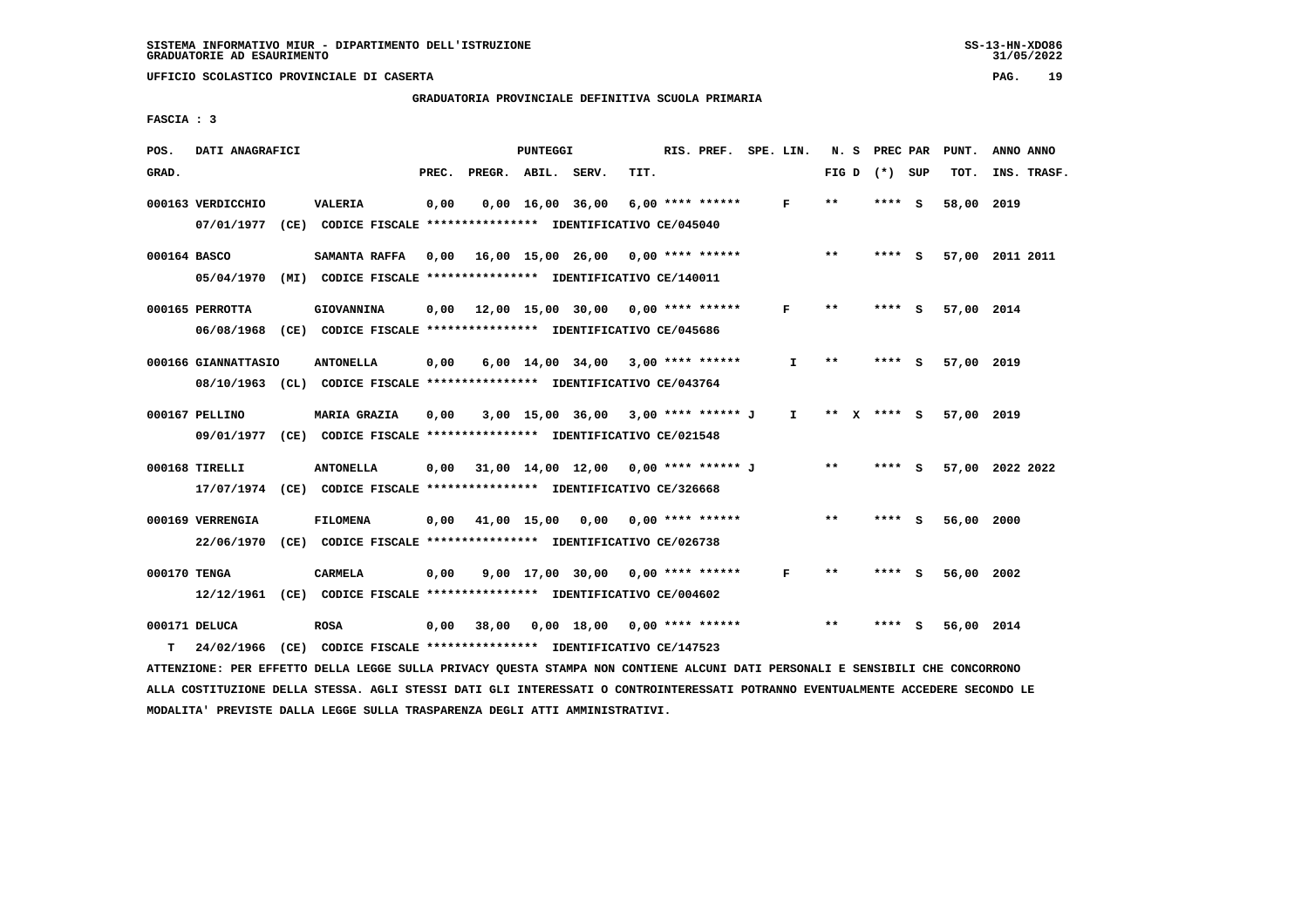## **GRADUATORIA PROVINCIALE DEFINITIVA SCUOLA PRIMARIA**

 **FASCIA : 3**

| POS.  | DATI ANAGRAFICI |                                                               |       |                    | PUNTEGGI |                                            |      | RIS. PREF.         | SPE. LIN.    | N.S                        | PREC PAR |     | PUNT.      | ANNO ANNO       |  |
|-------|-----------------|---------------------------------------------------------------|-------|--------------------|----------|--------------------------------------------|------|--------------------|--------------|----------------------------|----------|-----|------------|-----------------|--|
| GRAD. |                 |                                                               | PREC. | PREGR. ABIL. SERV. |          |                                            | TIT. |                    |              | FIG D                      | (*) SUP  |     | TOT.       | INS. TRASF.     |  |
|       | 000172 GAROFALO | <b>GIOVANNA</b>                                               | 0,00  | 22,00              |          | $0,00$ 34,00                               |      | $0.00$ **** ****** |              | $**$                       | ****     | - S | 56,00 2018 |                 |  |
|       | 30/06/1980      | (NA) CODICE FISCALE **************** IDENTIFICATIVO CE/048035 |       |                    |          |                                            |      |                    |              |                            |          |     |            |                 |  |
|       | 000173 TUFANO   | <b>IRENE</b>                                                  | 0,00  | 20,00              |          | 0,00 36,00 0,00 **** ****** J              |      |                    |              | $***$                      | $***$ S  |     |            | 56,00 2019 2019 |  |
| т     | 08/08/1982      | (NA) CODICE FISCALE **************** IDENTIFICATIVO CE/164656 |       |                    |          |                                            |      |                    |              |                            |          |     |            |                 |  |
|       | 000174 MITRANO  | MARIA VINCENZ                                                 | 0,00  |                    |          | 8,00 16,00 32,00 0,00 **** ****** J        |      |                    | $\mathbf{I}$ | $* *$                      | ****     | - S |            | 56,00 2019 2019 |  |
|       | 24/11/1967      | (NA) CODICE FISCALE **************** IDENTIFICATIVO CE/164802 |       |                    |          |                                            |      |                    |              |                            |          |     |            |                 |  |
|       | 000175 AUTERI   | MARIA DOMENIC                                                 | 0.00  | 36,00              |          | $0,00$ 20,00 0,00 **** ******              |      |                    |              | $* *$                      | **** S   |     |            | 56,00 2019 2019 |  |
|       | 17/01/1977      | (RC) CODICE FISCALE **************** IDENTIFICATIVO CE/164867 |       |                    |          |                                            |      |                    |              |                            |          |     |            |                 |  |
|       | 000176 MAISTO   | <b>MARIANNA</b>                                               | 0,00  |                    |          | 6,00 15,00 32,00 3,00 **** ****** J        |      |                    | $\mathbf{I}$ | $\pmb{\times}\pmb{\times}$ | **** S   |     |            | 56,00 2022 2022 |  |
|       | 16/05/1976      | (CE) CODICE FISCALE *************** IDENTIFICATIVO CE/326549  |       |                    |          |                                            |      |                    |              |                            |          |     |            |                 |  |
|       | 000177 VARGAS   | <b>NICOLETTA</b>                                              | 0,00  | 20,00              |          | $0,00$ 36,00 0,00 **** ******              |      |                    |              | $***$                      | **** S   |     |            | 56,00 2022 2022 |  |
| т     | 13/02/1978      | (NA) CODICE FISCALE *************** IDENTIFICATIVO CE/326530  |       |                    |          |                                            |      |                    |              |                            |          |     |            |                 |  |
|       | 000178 LIMONE   | <b>ANTONETTA</b>                                              | 0.00  |                    |          | $12,00$ $15,00$ $28,00$ $0,00$ **** ****** |      |                    | I.           | **                         | **** S   |     |            | 55,00 2019 2019 |  |
|       | 20/12/1959      | (CE) CODICE FISCALE **************** IDENTIFICATIVO CE/164924 |       |                    |          |                                            |      |                    |              |                            |          |     |            |                 |  |
|       | 000179 CAIAZZO  | PINA                                                          | 0,00  |                    |          | 5,00 15,00 32,00 3,00 **** ******          |      |                    |              | $**$                       | ****     | - 5 |            | 55,00 2019 2019 |  |
|       | 25/06/1975      | (CE) CODICE FISCALE **************** IDENTIFICATIVO CE/164875 |       |                    |          |                                            |      |                    |              |                            |          |     |            |                 |  |
|       | 000180 ROTONDO  | <b>ADELE</b>                                                  | 0,00  |                    |          | 6,00 15,00 34,00                           |      | $0.00$ **** ****** |              | $**$                       | ****     | s   | 55,00 2019 |                 |  |
|       | 09/08/1966      | (CE) CODICE FISCALE **************** IDENTIFICATIVO CE/043878 |       |                    |          |                                            |      |                    |              |                            |          |     |            |                 |  |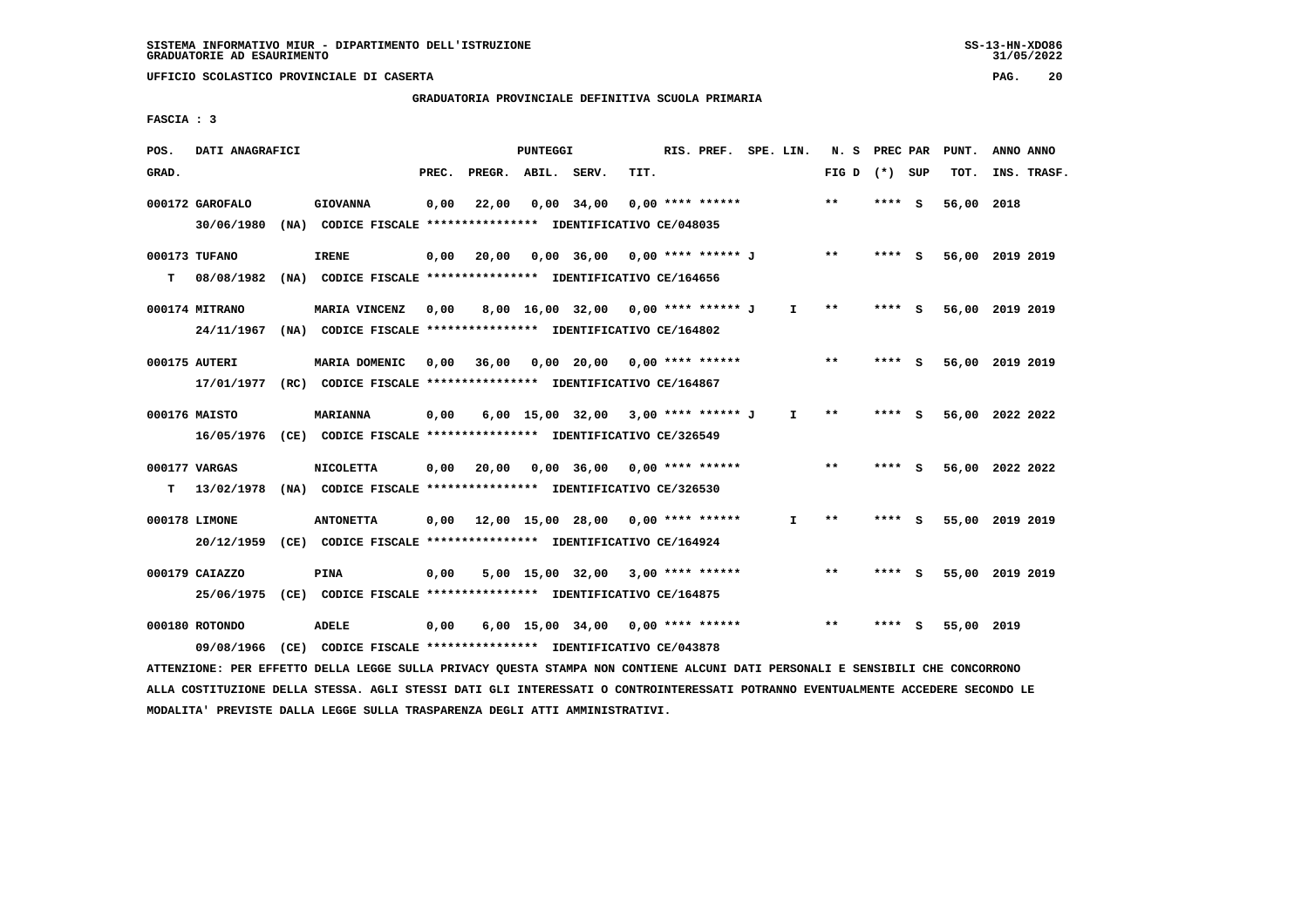**GRADUATORIA PROVINCIALE DEFINITIVA SCUOLA PRIMARIA**

 **FASCIA : 3**

| POS.         | DATI ANAGRAFICI   |                                                                                                                                 |       |                                           | <b>PUNTEGGI</b> |                                        |      | RIS. PREF. SPE. LIN. |    |       |                 | N. S PREC PAR PUNT. | ANNO ANNO |             |
|--------------|-------------------|---------------------------------------------------------------------------------------------------------------------------------|-------|-------------------------------------------|-----------------|----------------------------------------|------|----------------------|----|-------|-----------------|---------------------|-----------|-------------|
| GRAD.        |                   |                                                                                                                                 | PREC. | PREGR. ABIL. SERV.                        |                 |                                        | TIT. |                      |    |       | FIG D $(*)$ SUP | TOT.                |           | INS. TRASF. |
|              | 000181 CORONELLA  | <b>ROSALIA</b>                                                                                                                  | 0,00  |                                           | 45,00 10,00     | 0,00                                   |      | $0.00$ **** ******   | I. |       | ** $X$ ****     | 55,00 2022          |           |             |
|              |                   | 16/07/1966 (CE) CODICE FISCALE *************** IDENTIFICATIVO CE/023839                                                         |       |                                           |                 |                                        |      |                      |    |       |                 |                     |           |             |
| 000182 NEGRO |                   | <b>ANGELA</b>                                                                                                                   | 0,00  | 15,00 13,00 26,00 0,00 **** ******        |                 |                                        |      |                      | I. | $* *$ | $***$ S         | 54,00 2002          |           |             |
|              |                   | 27/05/1962 (CE) CODICE FISCALE *************** IDENTIFICATIVO CE/025703                                                         |       |                                           |                 |                                        |      |                      |    |       |                 |                     |           |             |
|              |                   |                                                                                                                                 |       |                                           |                 |                                        |      |                      |    |       |                 |                     |           |             |
| 000183 DIANA |                   | <b>ROSANNA</b>                                                                                                                  | 0,00  | 54,00                                     |                 | $0,00$ $0,00$ $0,00$ $***$ **** ****** |      |                      |    | $**$  | $***$ S         | 54,00 2014          |           |             |
| т            | 23/04/1975        | (NA) CODICE FISCALE *************** IDENTIFICATIVO CE/154101                                                                    |       |                                           |                 |                                        |      |                      |    |       |                 |                     |           |             |
|              | 000184 FORTUNATO  | <b>MARIA ANNA</b>                                                                                                               | 0,00  |                                           |                 | 17,00  0,00  34,00  3,00  ****  ****** |      |                      |    | $* *$ | **** S          | 54,00 2019 2019     |           |             |
| т            | 16/05/1983        | (CE) CODICE FISCALE **************** IDENTIFICATIVO CE/164761                                                                   |       |                                           |                 |                                        |      |                      |    |       |                 |                     |           |             |
|              |                   |                                                                                                                                 |       |                                           |                 |                                        |      |                      |    |       |                 |                     |           |             |
|              | 000185 MONTANARO  | TERESA ANGELA                                                                                                                   | 0,00  |                                           |                 | $9,00$ 15,00 30,00 0,00 **** ******    |      |                      |    |       | ** X **** S     | 54,00 2019 2019     |           |             |
|              | 02/09/1979        | (EE) CODICE FISCALE **************** IDENTIFICATIVO CE/164850                                                                   |       |                                           |                 |                                        |      |                      |    |       |                 |                     |           |             |
| 000186 LAMA  |                   | <b>PAOLA</b>                                                                                                                    | 0,00  |                                           |                 | 6,00 14,00 28,00 6,00 **** ****** J    |      |                      | I. | $* *$ | **** S          | 54,00 2019          |           |             |
|              | 24/03/1976        | (RM) CODICE FISCALE **************** IDENTIFICATIVO CE/022558                                                                   |       |                                           |                 |                                        |      |                      |    |       |                 |                     |           |             |
|              | 000187 RENNELLA   | <b>ANGELA</b>                                                                                                                   |       |                                           |                 |                                        |      |                      |    | $* *$ | $***$ S         | 53,00 2019 2007     |           |             |
|              |                   |                                                                                                                                 | 0,00  |                                           |                 | $1,00$ 13,00 36,00 3,00 **** ******    |      |                      |    |       |                 |                     |           |             |
|              | 24/04/1978        | (LT) CODICE FISCALE **************** IDENTIFICATIVO CE/055662                                                                   |       |                                           |                 |                                        |      |                      |    |       |                 |                     |           |             |
|              | 000188 GAGLIONE   | <b>ELISABETTA</b>                                                                                                               | 0,00  | 34,00                                     |                 | $0,00$ 16,00 3,00 **** ******          |      |                      | I. | $***$ | **** S          | 53,00 2019 2019     |           |             |
| т            |                   | 20/10/1975 (CE) CODICE FISCALE *************** IDENTIFICATIVO CE/164785                                                         |       |                                           |                 |                                        |      |                      |    |       |                 |                     |           |             |
|              | 000189 DI GAETANO | <b>MARINA</b>                                                                                                                   |       | $0,00$ 12,00 14,00 24,00 3,00 **** ****** |                 |                                        |      |                      |    | $* *$ | **** S          | 53,00 2019 2019     |           |             |
| т            | 25/02/1981        | (CE) CODICE FISCALE **************** IDENTIFICATIVO CE/164879                                                                   |       |                                           |                 |                                        |      |                      |    |       |                 |                     |           |             |
|              |                   | ATTENZIONE: PER EFFETTO DELLA LEGGE SULLA PRIVACY OUESTA STAMPA NON CONTIENE ALCUNI DATI PERSONALI E SENSIBILI CHE CONCORRONO   |       |                                           |                 |                                        |      |                      |    |       |                 |                     |           |             |
|              |                   | ALLA COSTITUZIONE DELLA STESSA. AGLI STESSI DATI GLI INTERESSATI O CONTROINTERESSATI POTRANNO EVENTUALMENTE ACCEDERE SECONDO LE |       |                                           |                 |                                        |      |                      |    |       |                 |                     |           |             |

 **MODALITA' PREVISTE DALLA LEGGE SULLA TRASPARENZA DEGLI ATTI AMMINISTRATIVI.**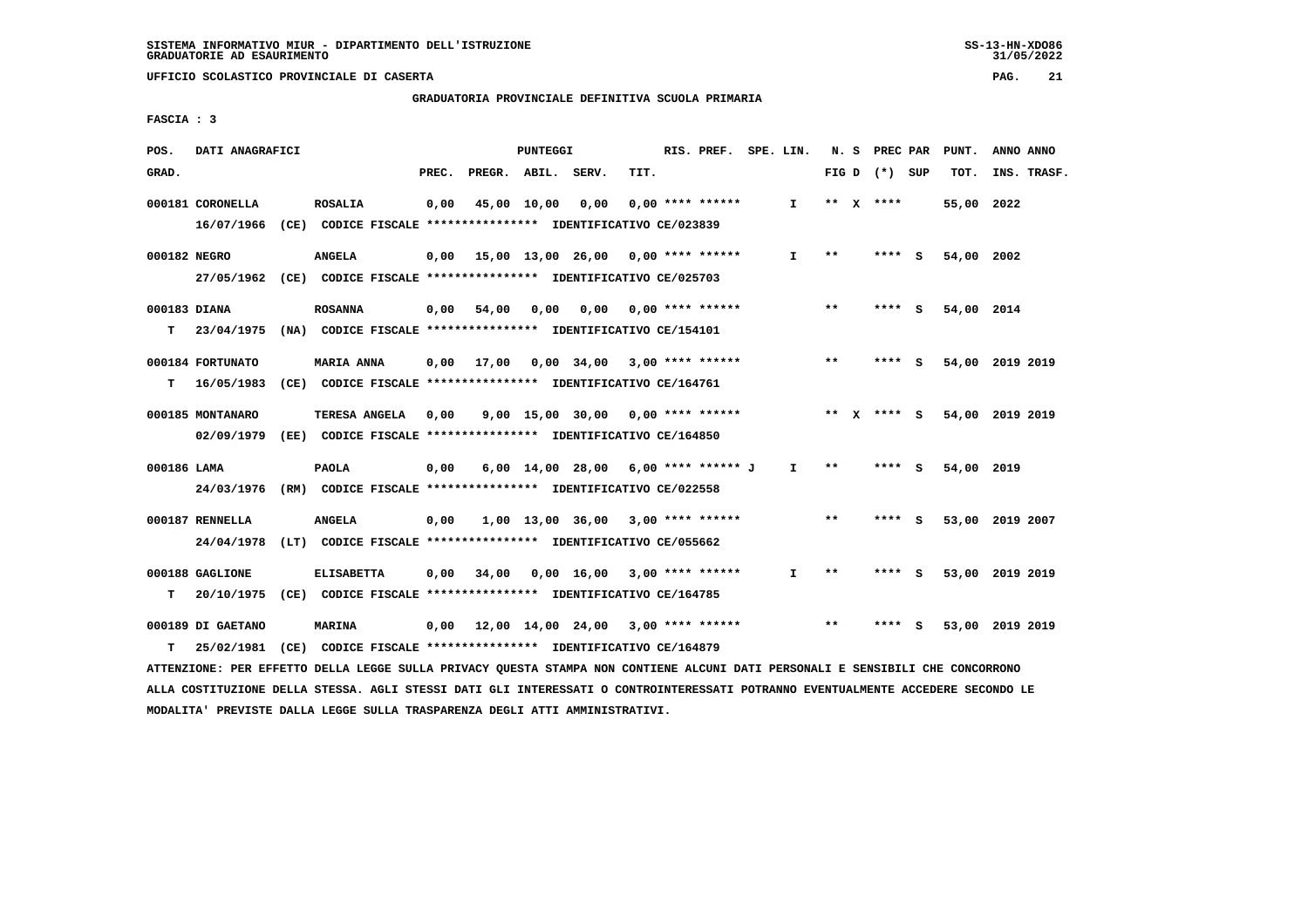**GRADUATORIA PROVINCIALE DEFINITIVA SCUOLA PRIMARIA**

 **FASCIA : 3**

| POS.  | DATI ANAGRAFICI  |                                                                         |       |                    | PUNTEGGI |                                     |      | RIS. PREF. SPE. LIN. |                               |       | N. S PREC PAR   |     | PUNT.                       | ANNO ANNO |             |
|-------|------------------|-------------------------------------------------------------------------|-------|--------------------|----------|-------------------------------------|------|----------------------|-------------------------------|-------|-----------------|-----|-----------------------------|-----------|-------------|
| GRAD. |                  |                                                                         | PREC. | PREGR. ABIL. SERV. |          |                                     | TIT. |                      |                               |       | FIG D $(*)$ SUP |     | TOT.                        |           | INS. TRASF. |
|       | 000190 PALADINO  | LUANA                                                                   | 0,00  |                    |          | 3,00 11,00 36,00                    |      | 3,00 **** ****** J   |                               |       | ** x **** s     |     | 53,00 2022 2022             |           |             |
| T.    |                  | 22/11/1974 (CE) CODICE FISCALE *************** IDENTIFICATIVO CE/326694 |       |                    |          |                                     |      |                      |                               |       |                 |     |                             |           |             |
|       | 000191 MANDATO   | <b>MARIAELENA</b>                                                       | 0,00  |                    |          | 3,00 14,00 36,00 0,00 **** ****** J |      |                      | $\mathbf{I}$ and $\mathbf{I}$ |       |                 |     | ** X **** S 53,00 2022 2022 |           |             |
|       | 01/02/1978       | (CE) CODICE FISCALE **************** IDENTIFICATIVO CE/326553           |       |                    |          |                                     |      |                      |                               |       |                 |     |                             |           |             |
|       | 000192 BELLOPEDE | MARIA FORTUNA                                                           | 0,00  |                    |          | 8,00 15,00 30,00 0,00 **** ******   |      |                      | I.                            |       | ** X **** S     |     | 53,00 2022 2022             |           |             |
|       |                  | 13/03/1963 (CE) CODICE FISCALE *************** IDENTIFICATIVO CE/326501 |       |                    |          |                                     |      |                      |                               |       |                 |     |                             |           |             |
|       | 000193 ARGENTO   | <b>ENZA</b>                                                             | 0,00  |                    |          | $0,00$ 17,00 36,00 0,00 **** ****** |      |                      | I.                            | $* *$ | **** S          |     | 53,00 2022                  |           |             |
|       |                  | 01/05/1975 (NA) CODICE FISCALE *************** IDENTIFICATIVO CE/057661 |       |                    |          |                                     |      |                      |                               |       |                 |     |                             |           |             |
|       | 000194 MASSIMO   | <b>ANNA</b>                                                             | 0,00  |                    |          | 26,00 15,00 12,00 0,00 **** ******  |      |                      | I.                            |       | ** X **** S     |     | 53,00 2022                  |           |             |
|       |                  | 15/02/1972 (CE) CODICE FISCALE *************** IDENTIFICATIVO CE/026884 |       |                    |          |                                     |      |                      |                               |       |                 |     |                             |           |             |
|       | 000195 SIMEONE   | <b>ANGELA</b>                                                           | 0,00  |                    |          | $9,00$ 11,00 32,00 0,00 **** ****** |      |                      |                               |       |                 |     | ** x **** s 52,00 2014      |           |             |
| т     | 11/07/1977       | (CE) CODICE FISCALE **************** IDENTIFICATIVO CE/145754           |       |                    |          |                                     |      |                      |                               |       |                 |     |                             |           |             |
|       | 000196 DALTERIO  | CARMELINA                                                               | 0,00  |                    |          | $7,00$ 11,00 34,00 0,00 **** ****** |      |                      |                               | **    | **** S          |     | 52,00 2014                  |           |             |
| т     | 24/04/1960       | (CE) CODICE FISCALE **************** IDENTIFICATIVO CE/154699           |       |                    |          |                                     |      |                      |                               |       |                 |     |                             |           |             |
|       | 000197 CARFORA   | RITA                                                                    | 0,00  |                    |          | $9,00$ 15,00 28,00 0,00 **** ****** |      |                      |                               | $* *$ | **** S          |     | 52,00 2018                  |           |             |
|       | 22/05/1976       | (CE) CODICE FISCALE *************** IDENTIFICATIVO CE/056865            |       |                    |          |                                     |      |                      |                               |       |                 |     |                             |           |             |
|       | 000198 ROSANO    | <b>MANUELA</b>                                                          | 0,00  |                    |          | $0,00$ 15,00 36,00 0,00 **** ****** |      |                      | I.                            | $* *$ | ****            | - 5 | 51,00 2003 2003             |           |             |
|       | 24/06/1978       | (NA) CODICE FISCALE **************** IDENTIFICATIVO CE/048354           |       |                    |          |                                     |      |                      |                               |       |                 |     |                             |           |             |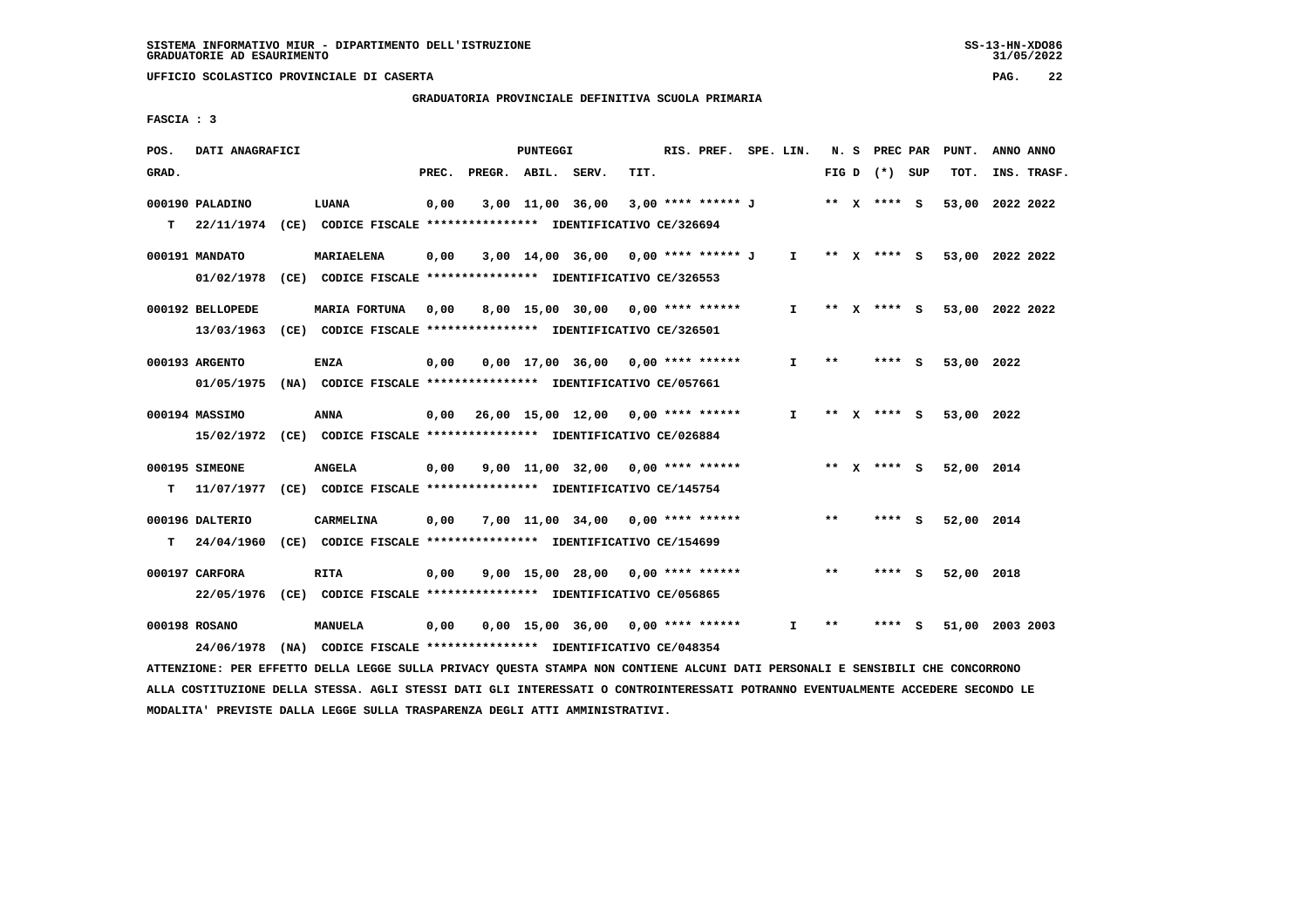**GRADUATORIA PROVINCIALE DEFINITIVA SCUOLA PRIMARIA**

 **FASCIA : 3**

| POS.  | DATI ANAGRAFICI   |                                                                                                                               |       |                    | PUNTEGGI |                                           |      | RIS. PREF. SPE. LIN. |              |       | N. S PREC PAR   | PUNT.           | ANNO ANNO |             |
|-------|-------------------|-------------------------------------------------------------------------------------------------------------------------------|-------|--------------------|----------|-------------------------------------------|------|----------------------|--------------|-------|-----------------|-----------------|-----------|-------------|
| GRAD. |                   |                                                                                                                               | PREC. | PREGR. ABIL. SERV. |          |                                           | TIT. |                      |              |       | FIG D $(*)$ SUP | TOT.            |           | INS. TRASF. |
|       | 000199 SCARFONE   | <b>DONATELLA</b>                                                                                                              | 0,00  |                    |          | 40,00 11,00 0,00                          |      | 0,00 **** ******     | $\mathbf{I}$ |       | ** x **** s     | 51,00 2014      |           |             |
|       | T 13/11/1981      | (CZ) CODICE FISCALE **************** IDENTIFICATIVO CE/149428                                                                 |       |                    |          |                                           |      |                      |              |       |                 |                 |           |             |
|       | 000200 DELL'ARIA  | <b>NICOLETTA</b>                                                                                                              | 0,00  |                    |          | $6,00$ 15,00 24,00 6,00 **** ******       |      |                      |              | $***$ | **** S          | 51,00 2019 2019 |           |             |
|       | 21/03/1968        | (NA) CODICE FISCALE **************** IDENTIFICATIVO CE/164848                                                                 |       |                    |          |                                           |      |                      |              |       |                 |                 |           |             |
|       |                   |                                                                                                                               |       |                    |          |                                           |      |                      |              |       |                 |                 |           |             |
|       | 000201 ANASTASIO  | <b>FRANCESCA</b>                                                                                                              | 0,00  |                    |          | $3,00$ 14,00 34,00 0,00 **** ******       |      |                      | Ι.           | $**$  | **** S          | 51,00 2019      |           |             |
|       |                   | 10/11/1961 (CE) CODICE FISCALE *************** IDENTIFICATIVO CE/021022                                                       |       |                    |          |                                           |      |                      |              |       |                 |                 |           |             |
|       | 000202 GUERRIERO  | PALMIRA LUISA                                                                                                                 | 0,00  |                    |          | 8,00 14,00 28,00 0,00 **** ******         |      |                      | I.           | $* *$ | **** S          | 50,00 2007      |           |             |
|       | 11/06/1965        | (CH) CODICE FISCALE **************** IDENTIFICATIVO CE/048174                                                                 |       |                    |          |                                           |      |                      |              |       |                 |                 |           |             |
|       |                   |                                                                                                                               |       |                    |          |                                           |      |                      |              |       |                 |                 |           |             |
|       | 000203 GRANDIOSO  | CARMELA                                                                                                                       |       |                    |          | $0,00$ 23,00 11,00 16,00 0,00 **** ****** |      |                      |              | $***$ | **** S          | 50,00 2014      |           |             |
| т     | 04/11/1982        | (CE) CODICE FISCALE **************** IDENTIFICATIVO CE/150139                                                                 |       |                    |          |                                           |      |                      |              |       |                 |                 |           |             |
|       | 000204 ANTONELLI  | <b>MADDALENA</b>                                                                                                              | 0,00  |                    |          | 5,00 16,00 26,00 3,00 **** ******         |      |                      | $\mathbf{F}$ |       | ** x **** S     | 50,00 2019 2005 |           |             |
|       | 01/06/1966        | (CE) CODICE FISCALE **************** IDENTIFICATIVO CE/053454                                                                 |       |                    |          |                                           |      |                      |              |       |                 |                 |           |             |
|       |                   |                                                                                                                               |       |                    |          |                                           |      |                      |              |       |                 |                 |           |             |
|       | 000205 SANTILLO   | FILOMENA                                                                                                                      | 0,00  |                    |          | $0,00$ 14,00 30,00 6,00 **** ****** J     |      |                      |              | $* *$ | **** S          | 50,00 2022      |           |             |
|       | 04/02/1975        | (CE) CODICE FISCALE **************** IDENTIFICATIVO CE/046299                                                                 |       |                    |          |                                           |      |                      |              |       |                 |                 |           |             |
|       | 000206 MARRANDINO | <b>MARIA</b>                                                                                                                  | 0,00  |                    |          | $3,00$ 16,00 30,00 0,00 **** ******       |      |                      | I.           | $***$ | $***$ S         | 49,00 2002      |           |             |
|       | 08/05/1966        | (CE) CODICE FISCALE **************** IDENTIFICATIVO CE/044735                                                                 |       |                    |          |                                           |      |                      |              |       |                 |                 |           |             |
|       |                   |                                                                                                                               |       |                    |          |                                           |      |                      |              |       |                 |                 |           |             |
|       | 000207 MARTUCCI   | MARIA                                                                                                                         | 0,00  |                    |          | 0,00 15,00 34,00 0,00 **** ****** J       |      |                      |              | $* *$ | **** S          | 49,00 2014      |           |             |
| т     | 23/09/1965        | (CE) CODICE FISCALE **************** IDENTIFICATIVO CE/160279                                                                 |       |                    |          |                                           |      |                      |              |       |                 |                 |           |             |
|       |                   | ATTENZIONE: PER EFFETTO DELLA LEGGE SULLA PRIVACY OUESTA STAMPA NON CONTIENE ALCUNI DATI PERSONALI E SENSIBILI CHE CONCORRONO |       |                    |          |                                           |      |                      |              |       |                 |                 |           |             |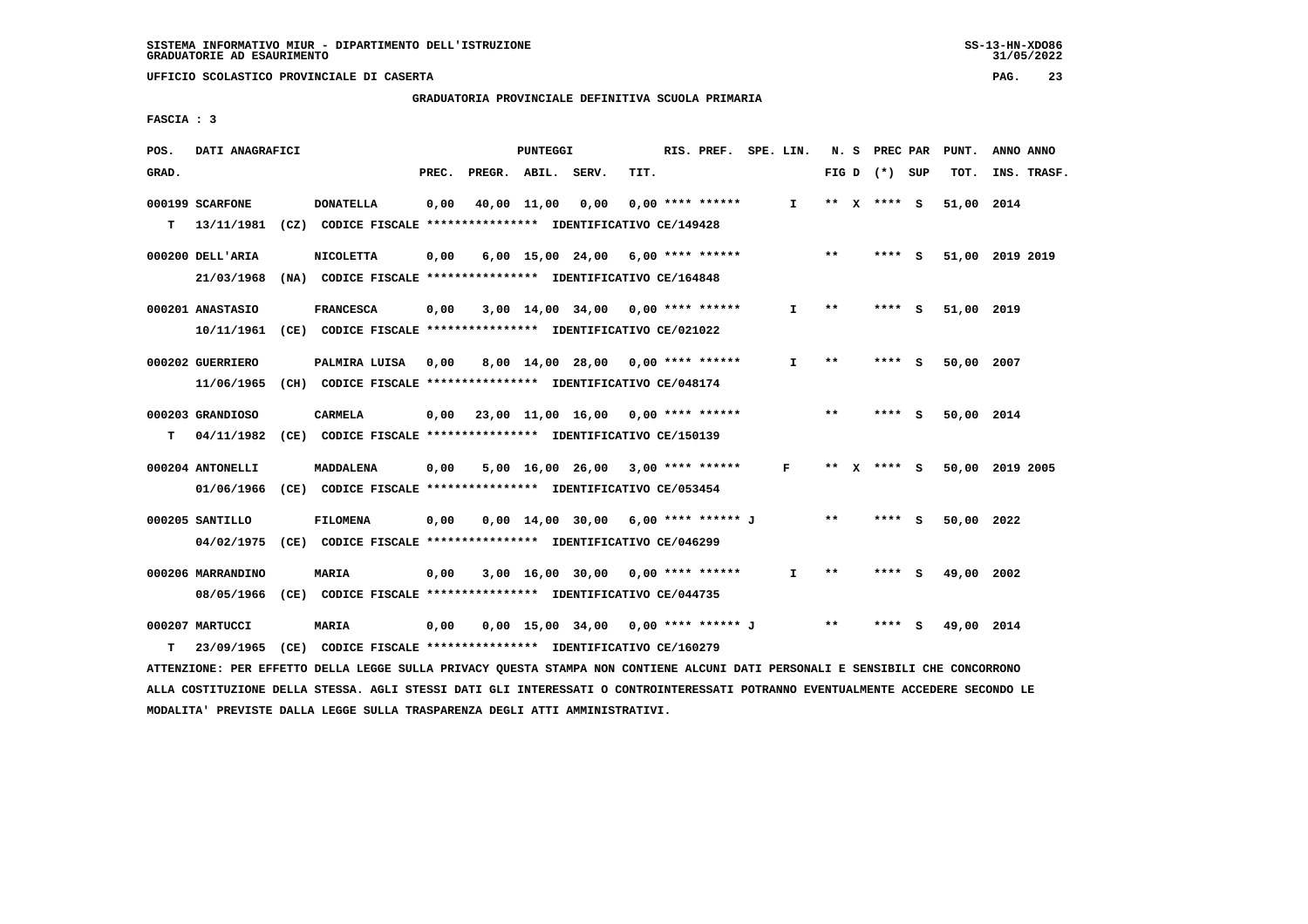# **GRADUATORIA PROVINCIALE DEFINITIVA SCUOLA PRIMARIA**

 **FASCIA : 3**

| POS.         | DATI ANAGRAFICI  |                                                                                                                               |       |                    | PUNTEGGI |                                                        |      | RIS. PREF.         | SPE. LIN.    | N. S PREC PAR   |        | PUNT.           | ANNO ANNO |             |
|--------------|------------------|-------------------------------------------------------------------------------------------------------------------------------|-------|--------------------|----------|--------------------------------------------------------|------|--------------------|--------------|-----------------|--------|-----------------|-----------|-------------|
| GRAD.        |                  |                                                                                                                               | PREC. | PREGR. ABIL. SERV. |          |                                                        | TIT. |                    |              | FIG D $(*)$ SUP |        | TOT.            |           | INS. TRASF. |
|              | 000208 CAMMUSO   | <b>MARIA GIOVANN</b>                                                                                                          | 0,00  |                    |          | 6,00 15,00 28,00                                       |      | $0.00$ **** ****** | F            | $***$           | **** S | 49,00 2019 2005 |           |             |
|              |                  | 18/06/1974 (CE) CODICE FISCALE *************** IDENTIFICATIVO CE/053805                                                       |       |                    |          |                                                        |      |                    |              |                 |        |                 |           |             |
|              | 000209 CASTIELLO | <b>TERESA</b>                                                                                                                 | 0,00  | 25,00              |          | $0,00$ 24,00 0,00 **** ******                          |      |                    |              | $***$           | **** S | 49,00 2019 2019 |           |             |
| т            | 30/03/1970       | (CE) CODICE FISCALE *************** IDENTIFICATIVO CE/164960                                                                  |       |                    |          |                                                        |      |                    |              |                 |        |                 |           |             |
| 000210 MOSCA |                  | <b>MARIA RAFFAEL</b>                                                                                                          | 0,00  | 27,00              |          | $0,00$ 22,00 0,00 **** ******                          |      |                    |              | $**$            | **** S | 49,00 2019 2019 |           |             |
|              |                  | 05/10/1983 (CE) CODICE FISCALE *************** IDENTIFICATIVO CE/164891                                                       |       |                    |          |                                                        |      |                    |              |                 |        |                 |           |             |
|              | 000211 MATTEI    | <b>FILOMENA</b>                                                                                                               | 0,00  |                    |          | 2,00 15,00 31,00 0,00 **** ******* J                   |      |                    | $\mathbf{I}$ | $* *$           | **** S | 48,00 2014 2007 |           |             |
|              |                  | 08/01/1972 (CE) CODICE FISCALE *************** IDENTIFICATIVO CE/057537                                                       |       |                    |          |                                                        |      |                    |              |                 |        |                 |           |             |
|              | 000212 CATERINO  | <b>ANNA</b>                                                                                                                   | 0,00  |                    |          | $6,00$ 12,00 24,00 6,00 **** ******                    |      |                    |              | $***$           | **** S | 48,00 2022      |           |             |
|              |                  | 29/08/1969 (CE) CODICE FISCALE *************** IDENTIFICATIVO CE/056953                                                       |       |                    |          |                                                        |      |                    |              |                 |        |                 |           |             |
|              | 000213 MATALUNA  | <b>MARIA</b>                                                                                                                  | 0,00  | 31,00 15,00        |          | 0,00                                                   |      | $0.00$ **** ****** | I.           | $* *$           | ****   | 46,00 2000      |           |             |
|              |                  | 16/01/1962 (CE) CODICE FISCALE *************** IDENTIFICATIVO CE/022730                                                       |       |                    |          |                                                        |      |                    |              |                 |        |                 |           |             |
|              | 000214 VEROLLA   | <b>ASSUNTA</b>                                                                                                                | 0,00  |                    |          | 0,00 12,00 34,00                                       |      | $0.00$ **** ****** | $\mathbf{I}$ | $***$           | **** S | 46,00 2022      |           |             |
|              |                  | 19/11/1968 (CE) CODICE FISCALE *************** IDENTIFICATIVO CE/024122                                                       |       |                    |          |                                                        |      |                    |              |                 |        |                 |           |             |
|              | 000215 D'ORSI    | <b>DORIANA</b>                                                                                                                |       |                    |          | $0,00$ $21,00$ $0,00$ $24,00$ $0,00$ $***$ **** ****** |      |                    | $\mathbf{I}$ | $* *$           | **** S | 45,00 2014      |           |             |
| т            |                  | 20/10/1983 (CE) CODICE FISCALE **************** IDENTIFICATIVO CE/151163                                                      |       |                    |          |                                                        |      |                    |              |                 |        |                 |           |             |
|              | 000216 ANZALONE  | <b>STEFANIA</b>                                                                                                               | 0,00  |                    |          | 3,00 14,00 28,00 0,00 **** ******                      |      |                    | I.           | $***$           | **** S | 45,00 2019 2007 |           |             |
|              | 08/06/1973       | (NA) CODICE FISCALE **************** IDENTIFICATIVO CE/057481                                                                 |       |                    |          |                                                        |      |                    |              |                 |        |                 |           |             |
|              |                  | ATTENZIONE: PER EFFETTO DELLA LEGGE SULLA PRIVACY OUESTA STAMPA NON CONTIENE ALCUNI DATI PERSONALI E SENSIBILI CHE CONCORRONO |       |                    |          |                                                        |      |                    |              |                 |        |                 |           |             |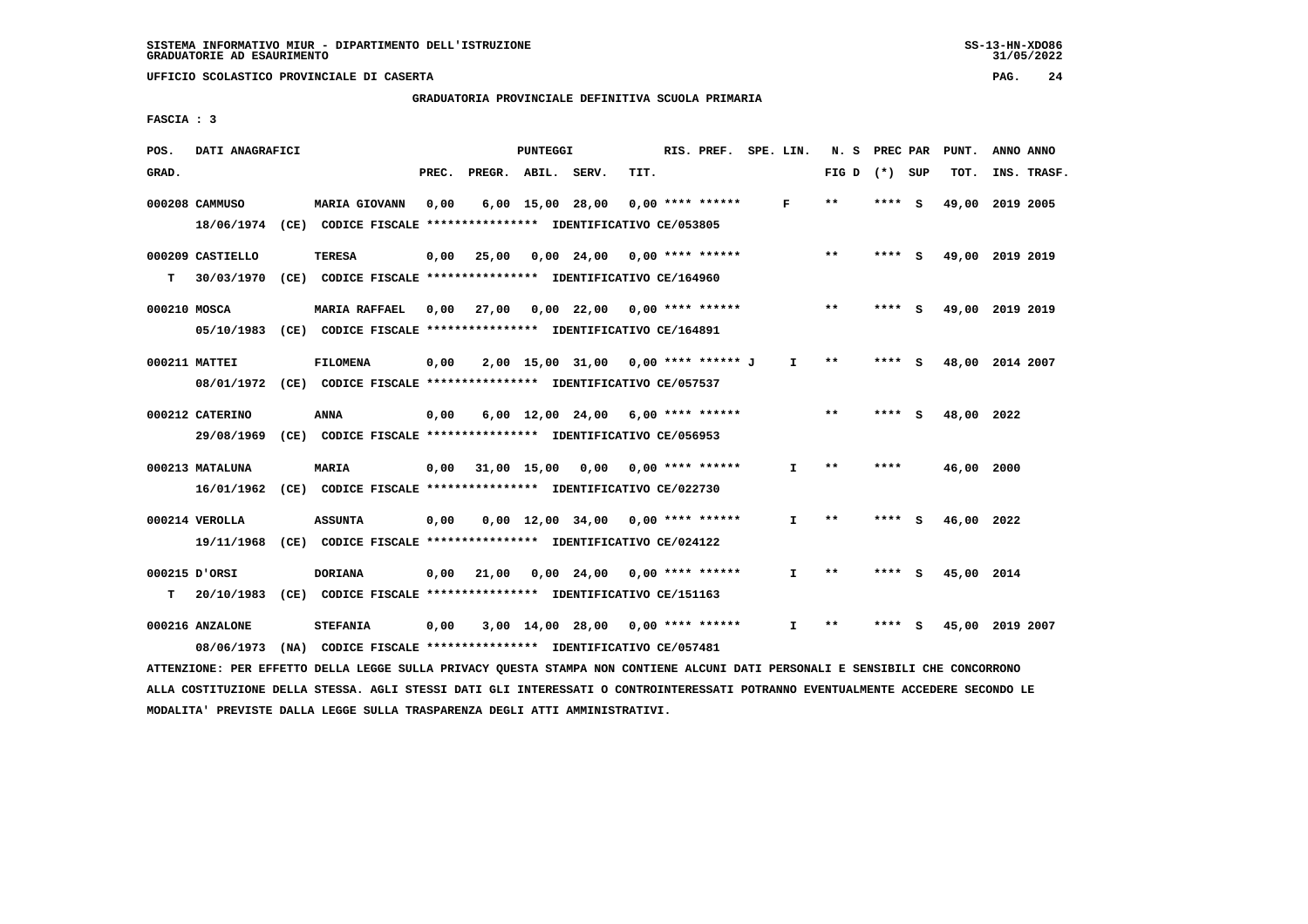**GRADUATORIA PROVINCIALE DEFINITIVA SCUOLA PRIMARIA**

 **FASCIA : 3**

| POS.              | DATI ANAGRAFICI                |                                                                                               |       |              | PUNTEGGI    |                                             |      | RIS. PREF.         | SPE. LIN.    | N. S PREC PAR              |        |     | PUNT.      | ANNO ANNO       |
|-------------------|--------------------------------|-----------------------------------------------------------------------------------------------|-------|--------------|-------------|---------------------------------------------|------|--------------------|--------------|----------------------------|--------|-----|------------|-----------------|
| GRAD.             |                                |                                                                                               | PREC. | PREGR. ABIL. |             | SERV.                                       | TIT. |                    |              | FIG D $(*)$ SUP            |        |     | TOT.       | INS. TRASF.     |
|                   | 000217 DE SORBO<br>21/01/1965  | <b>FILOMENA</b><br>(CE) CODICE FISCALE **************** IDENTIFICATIVO CE/023228              | 0,00  |              | 21,00 15,00 | 8,00                                        |      | $0.00$ **** ****** | $\mathbf{I}$ | **                         | **** S |     | 44,00      | 2000            |
|                   | 000218 MINCIONE                | <b>GIOVANNA</b><br>14/10/1975 (CE) CODICE FISCALE *************** IDENTIFICATIVO CE/046333    | 0,00  |              |             | 8,00 16,00 20,00 0,00 **** ******           |      |                    | F            | $\pmb{\times}\pmb{\times}$ | **** S |     |            | 44,00 2019 2002 |
| 000219 CORBO<br>т |                                | <b>ANNUNZIATA</b><br>19/08/1979 (CE) CODICE FISCALE **************** IDENTIFICATIVO CE/164871 |       |              |             | $0.00$ 15.00 14.00 12.00 3.00 **** ****** J |      |                    |              | $***$                      | **** S |     |            | 44,00 2019 2019 |
|                   | 000220 D'ADDIO                 | ANGELINA<br>06/10/1972 (CE) CODICE FISCALE *************** IDENTIFICATIVO CE/042569           | 0,00  |              |             | $0,00$ 14,00 30,00 0,00 **** ******         |      |                    | I.           | **                         | ****   | - 5 | 44,00 2019 |                 |
|                   | 000221 CARANGELO<br>15/04/1966 | <b>MARIA</b><br>(CE) CODICE FISCALE **************** IDENTIFICATIVO CE/049681                 | 0,00  |              |             | $3,00$ 10,00 25,00 6,00 **** ******         |      |                    |              | $**$                       | **** S |     |            | 44,00 2022 2004 |
|                   | 000222 RUGGIERO<br>29/09/1957  | <b>GIOVANNA</b><br>(CE) CODICE FISCALE **************** IDENTIFICATIVO CE/145612              |       |              |             | $0,00$ $30,00$ $13,00$ $0,00$               |      | $0.00$ **** ****** |              | $\star\star$               | **** S |     |            | 43,00 2014 2014 |
| т                 | 000223 MICILLO<br>24/06/1980   | <b>GIOVANNA</b><br>(NA) CODICE FISCALE **************** IDENTIFICATIVO CE/147089              | 0.00  |              |             | $0,00$ 13,00 24,00 6,00 **** ****** J       |      |                    |              | $* *$                      | **** S |     | 43,00 2014 |                 |
| T.                | 000224 BIANCO                  | <b>SIMONA</b><br>05/05/1974 (CE) CODICE FISCALE *************** IDENTIFICATIVO CE/147243      | 0,00  | 21,00        |             | $0,00$ 22,00 0,00 **** ******               |      |                    |              | $***$                      | **** S |     | 43,00 2014 |                 |
|                   | 000225 CAPACCHIONE             | MARIA<br>07/08/1963 (NA) CODICE FISCALE *************** IDENTIFICATIVO CE/026209              | 0,00  |              |             | $4,00$ 15,00 24,00 0,00 **** ******         |      |                    | F            | **                         | ****   | S   | 43,00 2018 |                 |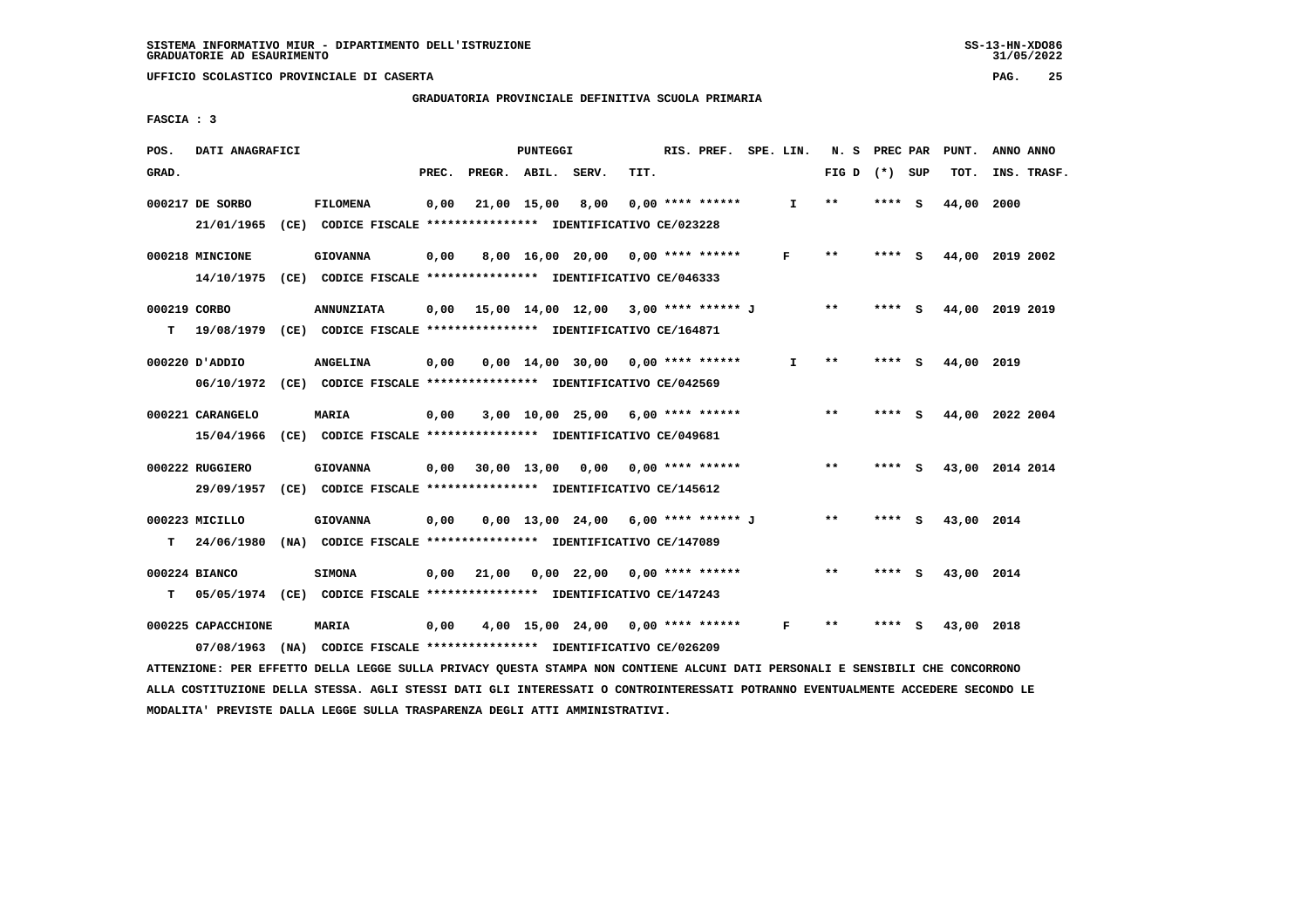## **GRADUATORIA PROVINCIALE DEFINITIVA SCUOLA PRIMARIA**

 **FASCIA : 3**

| POS.         | DATI ANAGRAFICI      |                                                                                                                               |       |                    | PUNTEGGI |                                            |      | RIS. PREF. SPE. LIN. |              |              | N. S PREC PAR |     | PUNT.                       | ANNO ANNO   |  |
|--------------|----------------------|-------------------------------------------------------------------------------------------------------------------------------|-------|--------------------|----------|--------------------------------------------|------|----------------------|--------------|--------------|---------------|-----|-----------------------------|-------------|--|
| GRAD.        |                      |                                                                                                                               | PREC. | PREGR. ABIL. SERV. |          |                                            | TIT. |                      |              | FIG D        | (*) SUP       |     | TOT.                        | INS. TRASF. |  |
|              | 000226 PIGNATARO     | <b>BRIGIDA</b>                                                                                                                | 0,00  |                    |          | 3,00 14,00 26,00                           |      | $0.00$ **** ******   |              | $***$        | **** S        |     | 43,00 2019                  |             |  |
|              |                      | 03/11/1961 (CE) CODICE FISCALE *************** IDENTIFICATIVO CE/020096                                                       |       |                    |          |                                            |      |                      |              |              |               |     |                             |             |  |
|              | 000227 CICCARELLI    | <b>PASQUALINA</b>                                                                                                             |       |                    |          | $0,00$ 28,00 14,00 0,00 0,00 **** ******   |      |                      |              | $***$        | **** S        |     | 42,00 2000                  |             |  |
|              |                      | 12/03/1968 (CE) CODICE FISCALE *************** IDENTIFICATIVO CE/023520                                                       |       |                    |          |                                            |      |                      |              |              |               |     |                             |             |  |
|              | 000228 DELL'AVERSANA | <b>CONCETTA</b>                                                                                                               |       |                    |          | 0,00 27,00 15,00 0,00 0,00 **** ****** L   |      |                      | $\mathbf{I}$ | $\star\star$ | **** S        |     | 42,00 2007                  |             |  |
|              |                      | 01/02/1969 (CE) CODICE FISCALE *************** IDENTIFICATIVO CE/026943                                                       |       |                    |          |                                            |      |                      |              |              |               |     |                             |             |  |
|              | 000229 CAROZZA       | RITAGIUSEPPIN                                                                                                                 |       |                    |          | $0,00$ 12,00 0,00 24,00 6,00 **** ******   |      |                      |              | $***$        | $***$ S       |     | 42,00 2022 2022             |             |  |
| т            |                      | 31/01/1965 (CE) CODICE FISCALE *************** IDENTIFICATIVO CE/326667                                                       |       |                    |          |                                            |      |                      |              |              |               |     |                             |             |  |
|              | 000230 PANARELLO     | <b>GENOVEFFA</b>                                                                                                              |       |                    |          | $0,00$ 27,00 14,00 0,00 0,00 **** ****** L |      |                      | $\mathbf{F}$ |              |               |     | ** X **** S 41,00 2002 2002 |             |  |
|              | 20/03/1962           | (CE) CODICE FISCALE **************** IDENTIFICATIVO CE/043710                                                                 |       |                    |          |                                            |      |                      |              |              |               |     |                             |             |  |
|              | 000231 PALMIERO      | <b>FEDERICA</b>                                                                                                               |       | $0,00$ 12,00       |          | $0.00$ 29.00 0.00 **** ******              |      |                      | I.           | $* *$        | **** S        |     | 41,00 2019 2019             |             |  |
| т            |                      | 01/08/1980 (CE) CODICE FISCALE *************** IDENTIFICATIVO CE/164812                                                       |       |                    |          |                                            |      |                      |              |              |               |     |                             |             |  |
|              | 000232 CAIMANO       | <b>MIRELLA</b>                                                                                                                | 0,00  |                    |          | $0.00$ 15.00 26.00 0.00 **** ******        |      |                      | F            | $* *$        | **** S        |     | 41,00 2019                  |             |  |
|              |                      | 28/06/1973 (CE) CODICE FISCALE *************** IDENTIFICATIVO CE/025095                                                       |       |                    |          |                                            |      |                      |              |              |               |     |                             |             |  |
|              | 000233 GAGLIARDI     | <b>FILOMENA</b>                                                                                                               |       |                    |          | $0.00$ 22.00 15.00 4.00 0.00 **** ******   |      |                      |              | $***$        | **** S        |     | 41,00 2022 2022             |             |  |
|              |                      | 03/05/1978 (CE) CODICE FISCALE *************** IDENTIFICATIVO CE/326587                                                       |       |                    |          |                                            |      |                      |              |              |               |     |                             |             |  |
| 000234 NASTO |                      | <b>GIUSEPPA</b>                                                                                                               |       | $0,00$ 18,00       |          | 0,00 22,00 0,00 **** ****** J              |      |                      |              | $***$        | ****          | - S | 40,00 2014                  |             |  |
| т            | 31/08/1982           | (CE) CODICE FISCALE *************** IDENTIFICATIVO CE/149486                                                                  |       |                    |          |                                            |      |                      |              |              |               |     |                             |             |  |
|              |                      | ATTENZIONE: PER EFFETTO DELLA LEGGE SULLA PRIVACY QUESTA STAMPA NON CONTIENE ALCUNI DATI PERSONALI E SENSIBILI CHE CONCORRONO |       |                    |          |                                            |      |                      |              |              |               |     |                             |             |  |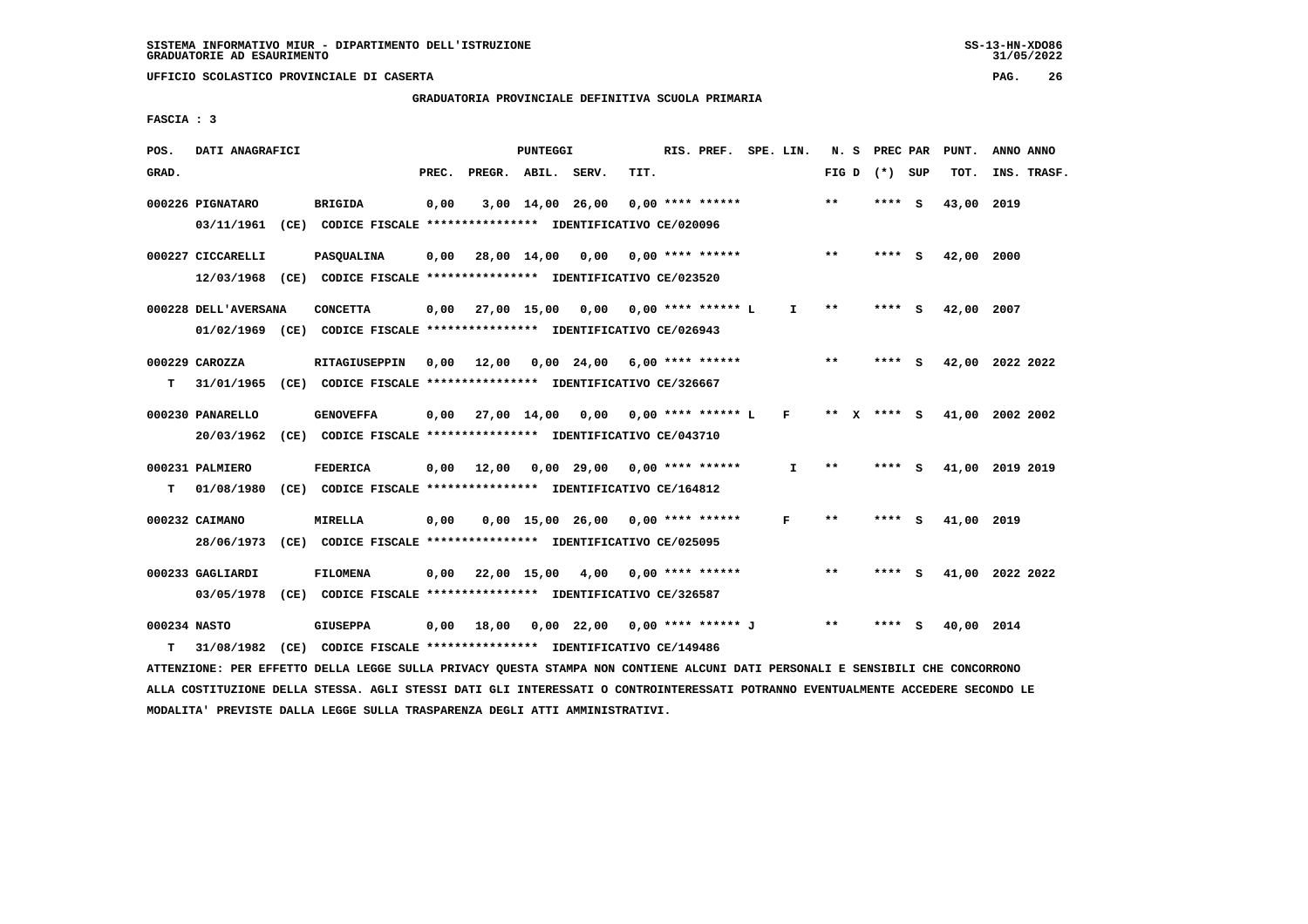#### **GRADUATORIA PROVINCIALE DEFINITIVA SCUOLA PRIMARIA**

 **FASCIA : 3**

| POS.        | DATI ANAGRAFICI  |                                                                         |       |                    | PUNTEGGI |                                                   |      | RIS. PREF. SPE. LIN. |              |       | N. S PREC PAR   |   | PUNT.      | ANNO ANNO       |
|-------------|------------------|-------------------------------------------------------------------------|-------|--------------------|----------|---------------------------------------------------|------|----------------------|--------------|-------|-----------------|---|------------|-----------------|
| GRAD.       |                  |                                                                         | PREC. | PREGR. ABIL. SERV. |          |                                                   | TIT. |                      |              |       | FIG D $(*)$ SUP |   | TOT.       | INS. TRASF.     |
|             | 000235 VIGLIOTTA | <b>MARIA ROSARIA</b>                                                    | 0,00  |                    |          | 2,00 12,00 26,00                                  |      | $0.00$ **** ******   |              | $* *$ | **** S          |   | 40,00      | 2014            |
| T.          | 28/08/1976       | (CE) CODICE FISCALE **************** IDENTIFICATIVO CE/146448           |       |                    |          |                                                   |      |                      |              |       |                 |   |            |                 |
|             | 000236 ALLOTTI   | GIULIA                                                                  | 0.00  | 23,00 16,00        |          |                                                   |      |                      | $\mathbf{I}$ | $* *$ | **** S          |   | 39,00 2002 |                 |
|             | 02/05/1965       | (NA) CODICE FISCALE **************** IDENTIFICATIVO CE/020996           |       |                    |          |                                                   |      |                      |              |       |                 |   |            |                 |
|             | 000237 CANTIELLO | TERESA                                                                  |       | $0,00$ 15,00       |          | $0.00 \quad 24.00 \quad 0.00 \quad *** \quad ***$ |      |                      |              | $***$ | **** S          |   | 39,00 2014 |                 |
|             | 09/08/1982       | (CE) CODICE FISCALE **************** IDENTIFICATIVO CE/151361           |       |                    |          |                                                   |      |                      |              |       |                 |   |            |                 |
|             | 000238 CASSELLA  | AGOSTINA GILD                                                           |       |                    |          | $0.00$ 27,00 $0.00$ 12,00 $0.00$ **** ******      |      |                      |              | $* *$ | **** S          |   |            | 39,00 2019 2019 |
|             | 09/04/1983       | (CE) CODICE FISCALE **************** IDENTIFICATIVO CE/164968           |       |                    |          |                                                   |      |                      |              |       |                 |   |            |                 |
|             | 000239 MEZZACAPO | MICHELA                                                                 | 0,00  |                    |          | 6,00 15,00 18,00                                  |      | $0.00$ **** ******   | I.           | $***$ | **** S          |   | 39,00 2019 |                 |
|             | 04/07/1974       | (CE) CODICE FISCALE **************** IDENTIFICATIVO CE/044203           |       |                    |          |                                                   |      |                      |              |       |                 |   |            |                 |
|             | 000240 CANZANO   | <b>CONCETTA</b>                                                         | 0,00  |                    |          | $0.00$ 13.00 26.00 0.00 **** ******               |      |                      |              | $***$ | **** S          |   | 39,00 2019 |                 |
|             |                  | 05/11/1966 (SA) CODICE FISCALE *************** IDENTIFICATIVO CE/024849 |       |                    |          |                                                   |      |                      |              |       |                 |   |            |                 |
| 000241 MELE |                  | <b>MARIA</b>                                                            | 0,00  | 0.00               |          | $0,00$ 39,00 0,00 **** ******                     |      |                      |              | ** X  | **** S          |   |            | 39,00 2022 2022 |
| s           |                  | 27/07/1983 (LT) CODICE FISCALE *************** IDENTIFICATIVO CE/326677 |       |                    |          |                                                   |      |                      |              |       |                 |   |            |                 |
|             |                  |                                                                         |       |                    |          |                                                   |      |                      |              |       |                 |   |            |                 |
|             | 000242 SGUEGLIA  | MARIAROSARIA                                                            | 0,00  | 23,00 15,00        |          | 0.00                                              |      | 0,00 **** ******     | I.           | $* *$ | **** S          |   | 38,00 2000 |                 |
|             | 21/02/1962       | (CE) CODICE FISCALE **************** IDENTIFICATIVO CE/022381           |       |                    |          |                                                   |      |                      |              |       |                 |   |            |                 |
|             | 000243 FRONDELLA | <b>GIOVANNA</b>                                                         | 0.00  | 14,00              |          | 0,00 24,00                                        |      | $0.00$ **** ******   |              | $* *$ | ****            | ్ | 38,00 2014 |                 |
| т           | 02/07/1963       | (CE) CODICE FISCALE **************** IDENTIFICATIVO CE/145597           |       |                    |          |                                                   |      |                      |              |       |                 |   |            |                 |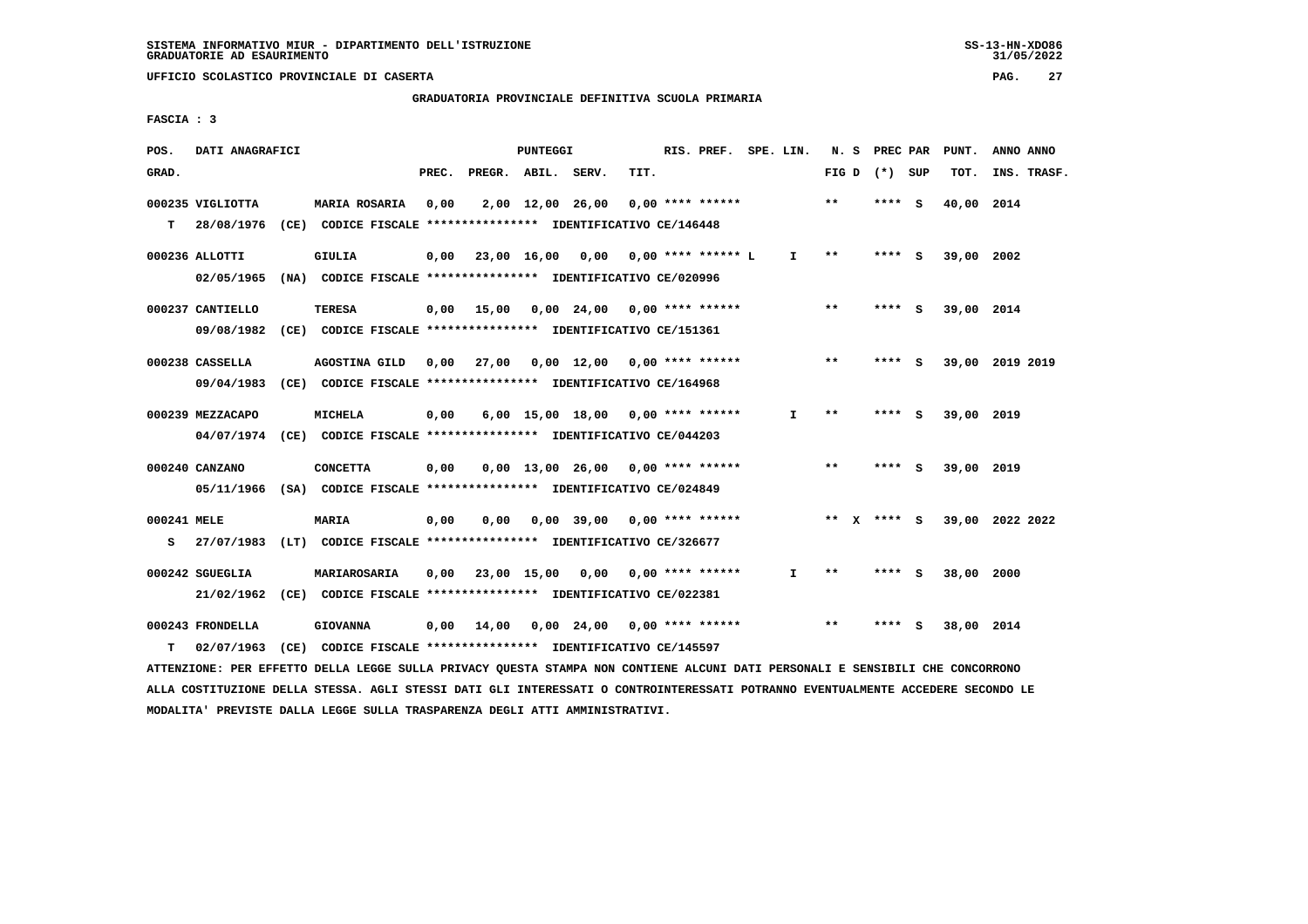**GRADUATORIA PROVINCIALE DEFINITIVA SCUOLA PRIMARIA**

 **FASCIA : 3**

| POS.         | DATI ANAGRAFICI   |                                                                           |       |                    | PUNTEGGI |                                          |      | RIS. PREF. SPE. LIN.    |              |                            |         | N. S PREC PAR PUNT. | ANNO ANNO                                                            |
|--------------|-------------------|---------------------------------------------------------------------------|-------|--------------------|----------|------------------------------------------|------|-------------------------|--------------|----------------------------|---------|---------------------|----------------------------------------------------------------------|
| GRAD.        |                   |                                                                           | PREC. | PREGR. ABIL. SERV. |          |                                          | TIT. |                         |              | FIG D $(*)$ SUP            |         | TOT.                | INS. TRASF.                                                          |
|              | 000244 CASAPULLA  | <b>ERIKA</b>                                                              | 0,00  | 31,00              | 0,00     | 0,00                                     |      | 7,00 **** ******        | $\mathbf{I}$ | $\pmb{\times}\pmb{\times}$ | **** S  |                     | 38,00 2022 2022                                                      |
|              |                   | T 22/12/1972 (CE) CODICE FISCALE *************** IDENTIFICATIVO CE/326665 |       |                    |          |                                          |      |                         |              |                            |         |                     |                                                                      |
| 000245 MUNNO |                   | <b>ANTONIETTA</b>                                                         | 0,00  |                    |          | 21,00 15,00 0,00 0,00 **** ****** KL     |      |                         |              | $***$                      | **** S  | 36,00 2000          |                                                                      |
|              |                   | 08/07/1966 (CE) CODICE FISCALE *************** IDENTIFICATIVO CE/020370   |       |                    |          |                                          |      |                         |              |                            |         |                     |                                                                      |
|              | 000246 MASSARO    | <b>ANTONIO</b>                                                            | 0,00  |                    |          | $0.00$ 14.00 22.00 0.00 **** ******      |      |                         | I.           | $* *$                      | **** S  |                     | 36,00 2022 2022                                                      |
| т            | 25/07/1977        | (BN) CODICE FISCALE **************** IDENTIFICATIVO CE/326645             |       |                    |          |                                          |      |                         |              |                            |         |                     |                                                                      |
|              | 000247 DEL PRETE  | ANGELA                                                                    | 0,00  | 26,00              | 0,00     |                                          |      | $0,00$ 9,00 **** ****** |              | $***$                      | $***$ S | 35,00 2014          |                                                                      |
| т            | 02/01/1980        | (NA) CODICE FISCALE **************** IDENTIFICATIVO CE/154362             |       |                    |          |                                          |      |                         |              |                            |         |                     |                                                                      |
|              | 000248 PONTORIERO | <b>DOMENICA</b>                                                           |       |                    |          |                                          |      |                         |              |                            |         |                     | 0,00 18,00 11,00 0,00 6,00 **** ****** J ** X **** S 35,00 2019 2019 |
| т            |                   | 12/08/1977 (VV) CODICE FISCALE **************** IDENTIFICATIVO CE/164982  |       |                    |          |                                          |      |                         |              |                            |         |                     |                                                                      |
|              | 000249 VERAZZO    | <b>EMILIA</b>                                                             |       |                    |          | $0,00$ 17,00 16,00 2,00 0,00 **** ****** |      |                         | $\mathbf{I}$ | $***$                      | **** S  | 35,00 2019          |                                                                      |
|              |                   | 26/05/1970 (CE) CODICE FISCALE *************** IDENTIFICATIVO CE/021129   |       |                    |          |                                          |      |                         |              |                            |         |                     |                                                                      |
|              | 000250 DI ROSA    | MARIA SAVERIA 0,00 21,00 13,00 0,00 0,00 **** ******                      |       |                    |          |                                          |      |                         | I.           | $***$                      | **** S  |                     | 34,00 2007 2007                                                      |
|              |                   | 16/08/1970 (CE) CODICE FISCALE *************** IDENTIFICATIVO CE/057080   |       |                    |          |                                          |      |                         |              |                            |         |                     |                                                                      |
|              | 000251 PAPALE     | <b>DIANA</b>                                                              | 0,00  |                    |          | $0.00$ 14.00 20.00 0.00 **** ******      |      |                         |              | $* *$                      | **** S  | 34,00 2014          |                                                                      |
|              |                   | 22/01/1975 (CE) CODICE FISCALE *************** IDENTIFICATIVO CE/045370   |       |                    |          |                                          |      |                         |              |                            |         |                     |                                                                      |
| 000252 SORBO |                   | TERESA                                                                    | 0,00  | 34,00              | 0,00     | 0,00                                     |      | 0,00 **** ****** J      |              | $\star\star$               | **** S  | 34,00 2014          |                                                                      |
| т            |                   | 16/02/1978 (CE) CODICE FISCALE *************** IDENTIFICATIVO CE/057277   |       |                    |          |                                          |      |                         |              |                            |         |                     |                                                                      |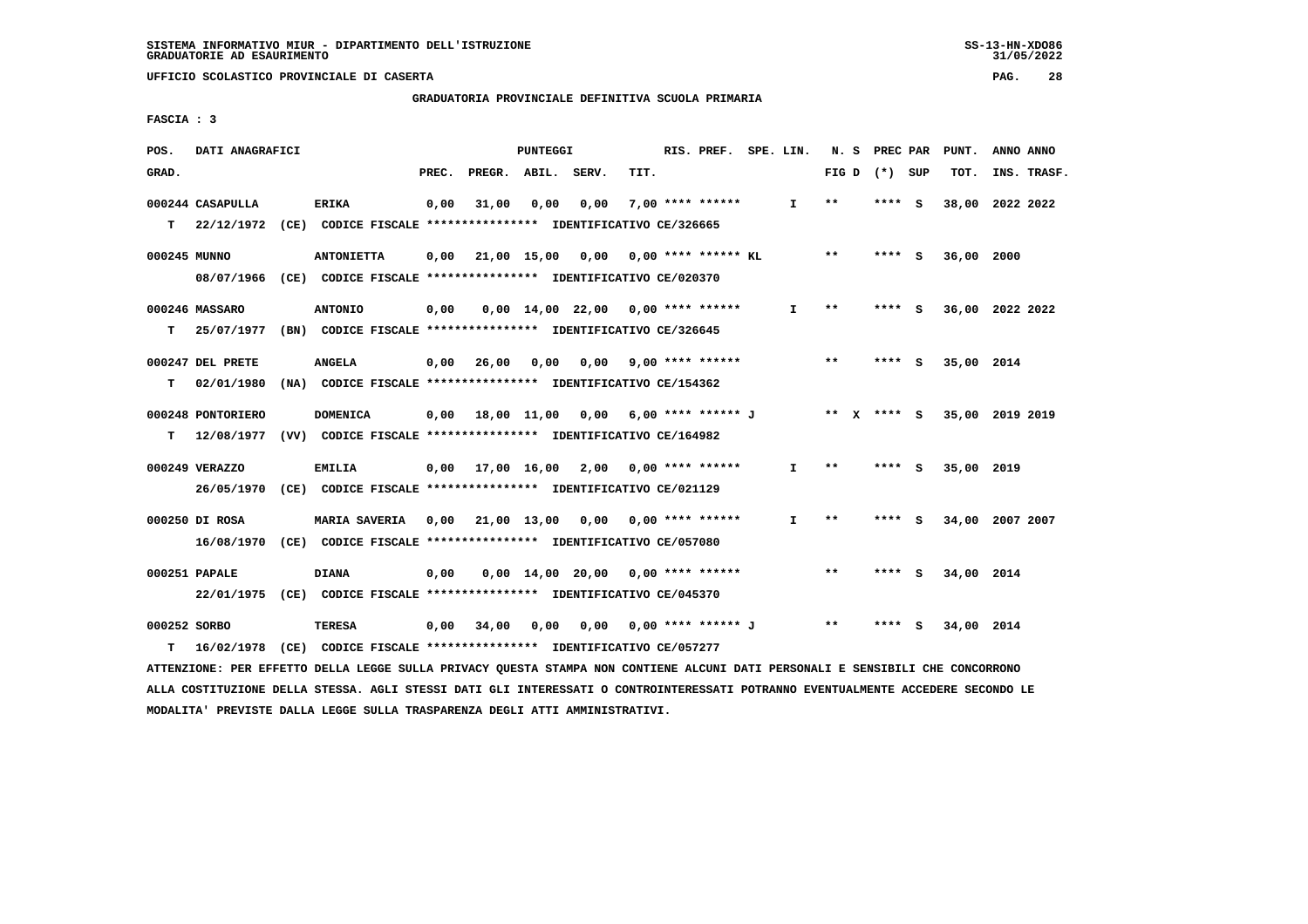#### **GRADUATORIA PROVINCIALE DEFINITIVA SCUOLA PRIMARIA**

 **FASCIA : 3**

| POS.  | DATI ANAGRAFICI               |      |                                                               |       |                  | <b>PUNTEGGI</b> |                                     |      | RIS. PREF.                | SPE. LIN. |     | N.S   | PREC PAR |     | PUNT.      | ANNO ANNO       |
|-------|-------------------------------|------|---------------------------------------------------------------|-------|------------------|-----------------|-------------------------------------|------|---------------------------|-----------|-----|-------|----------|-----|------------|-----------------|
| GRAD. |                               |      |                                                               | PREC. | PREGR. ABIL.     |                 | SERV.                               | TIT. |                           |           |     | FIG D | (*) SUP  |     | TOT.       | INS. TRASF.     |
|       | 000253 DE GENNARO             |      | ANNA LISA                                                     | 0,00  | 33,00            | 0.00            | 0.00                                |      | $0.00$ **** ******        |           |     | $***$ | ****     | - S | 33,00      | 2014            |
| т     | 27/10/1974                    |      | (CE) CODICE FISCALE **************** IDENTIFICATIVO CE/148238 |       |                  |                 |                                     |      |                           |           |     |       |          |     |            |                 |
|       | 000254 VICARIO                |      | <b>GIUSEPPINA</b>                                             | 0,00  |                  |                 | $6,00$ 15,00 12,00 0,00 **** ****** |      |                           |           | F   | $* *$ | ****     | - S |            | 33,00 2022 2022 |
|       | 09/11/1968                    |      | (CE) CODICE FISCALE **************** IDENTIFICATIVO CE/326539 |       |                  |                 |                                     |      |                           |           |     |       |          |     |            |                 |
|       | 000255 BARTOLOMEO             |      | <b>TERESA</b>                                                 | 0.00  |                  | 18,00 14,00     | 0,00                                |      | 0,00 **** ******          |           | I.  | $**$  | **** S   |     |            | 32,00 2002 2002 |
|       | 27/06/1963                    | (EE) | CODICE FISCALE **************** IDENTIFICATIVO CE/045205      |       |                  |                 |                                     |      |                           |           |     |       |          |     |            |                 |
|       | 000256 BENCIVENGA             |      | <b>TERESAMARIA</b>                                            | 0.00  |                  | 4,00 16,00      | 8,00                                |      | $3,00$ **** ******        |           |     | $* *$ | ****     | - S | 31,00 2014 |                 |
| т     | 01/03/1971                    |      | (NA) CODICE FISCALE **************** IDENTIFICATIVO CE/154623 |       |                  |                 |                                     |      |                           |           |     |       |          |     |            |                 |
|       | 000257 SCHIAVONE              |      | LAURA                                                         | 0.00  | 12,00 16,00      |                 |                                     |      | $0.00$ 3.00 **** ******   |           |     | $* *$ | ****     | - S |            | 31,00 2019 2019 |
|       | 21/02/1976                    |      | (CE) CODICE FISCALE **************** IDENTIFICATIVO CE/164751 |       |                  |                 |                                     |      |                           |           |     |       |          |     |            |                 |
|       | 000258 MINOPOLI               |      | <b>FRANCESCA</b>                                              | 0,00  |                  | 9,00 16,00      | 0,00                                |      | $6,00$ **** ******        |           | I.  | $**$  | ****     | - 5 | 31,00      | 2019            |
| T.    | 26/03/1980                    |      | (NA) CODICE FISCALE **************** IDENTIFICATIVO CE/057604 |       |                  |                 |                                     |      |                           |           |     |       |          |     |            |                 |
|       | 000259 MOZZILLO               |      | <b>ANGELINA</b>                                               | 0,00  | 15,00 15,00 0,00 |                 |                                     |      | 0,00 **** ******          |           | F   | $* *$ | ****     | - 5 | 30,00      | 2000            |
|       | 14/02/1964                    |      | (CE) CODICE FISCALE **************** IDENTIFICATIVO CE/021404 |       |                  |                 |                                     |      |                           |           |     |       |          |     |            |                 |
|       |                               |      | <b>ANGELA</b>                                                 |       |                  |                 |                                     |      |                           |           | FI. | $* *$ | ****     | - S |            |                 |
|       | 000260 PETRELLA<br>22/11/1968 | (CE) | CODICE FISCALE **************** IDENTIFICATIVO CE/021176      | 0,00  | 15,00 15,00      |                 | 0,00                                |      | 0,00 **** ******          |           |     |       |          |     | 30,00 2000 |                 |
|       |                               |      |                                                               |       |                  |                 |                                     |      |                           |           |     |       |          |     |            |                 |
|       | 000261 GALLINA                |      | <b>ANNA</b>                                                   | 0.00  |                  | 14,00 16,00     |                                     |      | $0.00$ $0.00$ **** ****** |           | F   | **    |          |     | 30,00 2000 |                 |
|       | 26/02/1965                    |      | (CE) CODICE FISCALE **************** IDENTIFICATIVO CE/021201 |       |                  |                 |                                     |      |                           |           |     |       |          |     |            |                 |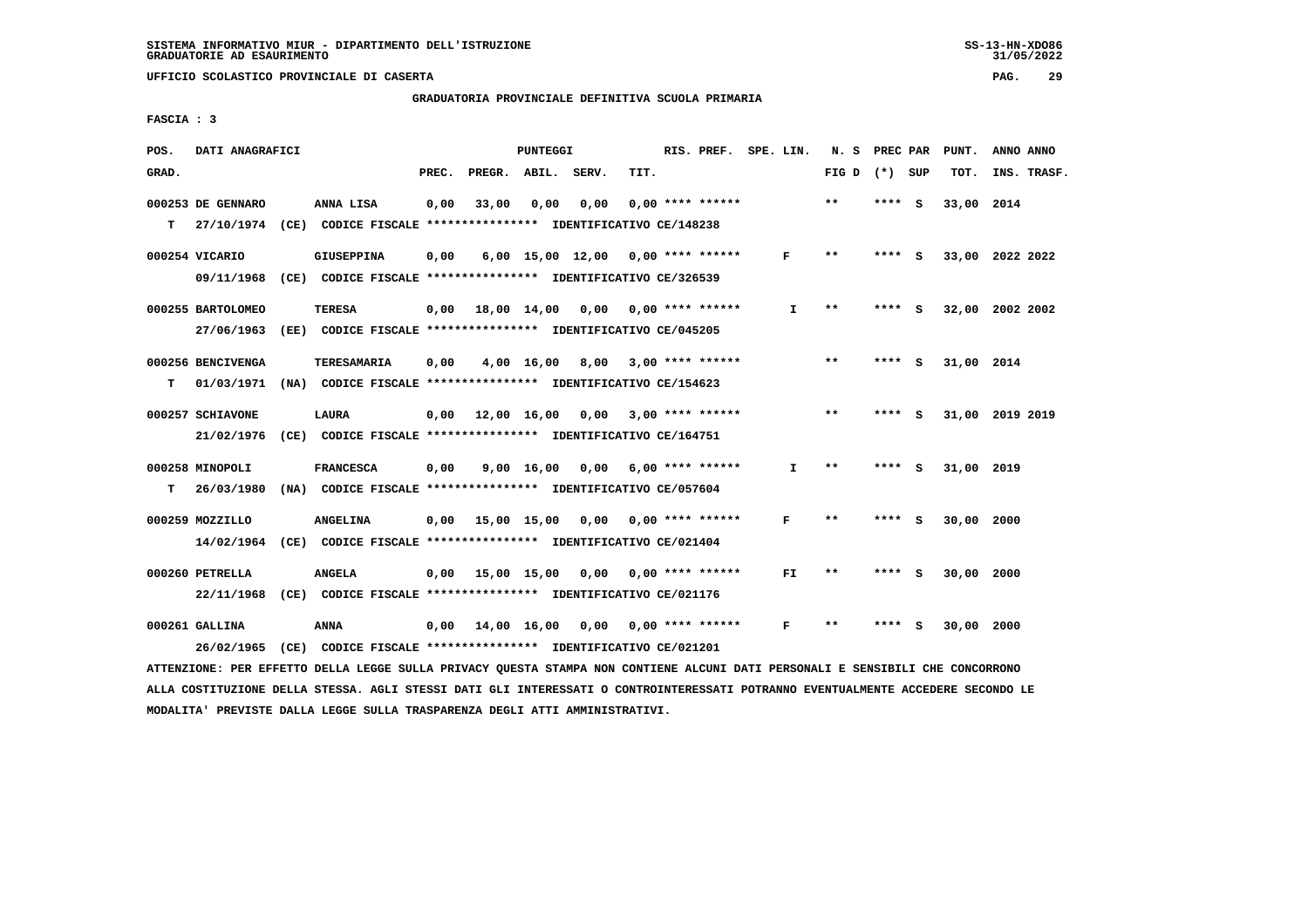$31/05/2022$ 

 **UFFICIO SCOLASTICO PROVINCIALE DI CASERTA PAG. 30**

## **GRADUATORIA PROVINCIALE DEFINITIVA SCUOLA PRIMARIA**

 **FASCIA : 3**

| POS.         | DATI ANAGRAFICI    |                                                                                                                               |                                                              |                    | PUNTEGGI |                                          |      | RIS. PREF. SPE. LIN. |    |       | N. S PREC PAR   | PUNT.           | ANNO ANNO |             |
|--------------|--------------------|-------------------------------------------------------------------------------------------------------------------------------|--------------------------------------------------------------|--------------------|----------|------------------------------------------|------|----------------------|----|-------|-----------------|-----------------|-----------|-------------|
| GRAD.        |                    |                                                                                                                               | PREC.                                                        | PREGR. ABIL. SERV. |          |                                          | TIT. |                      |    |       | FIG D $(*)$ SUP | TOT.            |           | INS. TRASF. |
|              | 000262 VERAZZO     | <b>EMILIA</b>                                                                                                                 | 0,00                                                         |                    |          | 12,00 18,00 0,00                         |      | $0.00$ **** ******   |    | $* *$ | **** S          | 30,00 2014 2014 |           |             |
|              |                    | 16/10/1979 (CE) CODICE FISCALE *************** IDENTIFICATIVO CE/145960                                                       |                                                              |                    |          |                                          |      |                      |    |       |                 |                 |           |             |
|              | 000263 RICCIARDI   | <b>MARTA</b>                                                                                                                  |                                                              |                    |          | $0,00$ 12,00 18,00 0,00 0,00 **** ****** |      |                      |    | $***$ | **** S          | 30,00 2014      |           |             |
|              |                    | T 19/04/1979 (CE) CODICE FISCALE *************** IDENTIFICATIVO CE/151441                                                     |                                                              |                    |          |                                          |      |                      |    |       |                 |                 |           |             |
|              | 000264 DE DOMENICO | <b>GRAZIELLA</b>                                                                                                              |                                                              |                    |          | $0,00$ 15,00 14,00 0,00 0,00 **** ****** |      |                      |    | $***$ | ****            | 29,00 2000      |           |             |
|              |                    | 23/07/1967 (CE) CODICE FISCALE *************** IDENTIFICATIVO CE/026110                                                       |                                                              |                    |          |                                          |      |                      |    |       |                 |                 |           |             |
| 000265 NOBIS |                    | <b>NICO</b>                                                                                                                   | 0,00                                                         |                    |          | 9,00 16,00 4,00 0,00 **** ******         |      |                      | I. |       | ** X **** S     | 29,00 2002      |           |             |
|              |                    | 26/06/1974 (NA) CODICE FISCALE **************** IDENTIFICATIVO CE/043108                                                      |                                                              |                    |          |                                          |      |                      |    |       |                 |                 |           |             |
|              | 000266 MENALE      | <b>ASSUNTA</b>                                                                                                                |                                                              |                    |          | $0,00$ 14,00 0,00 14,00 1,00 **** ****** |      |                      |    | $***$ | **** S          | 29,00 2019 2019 |           |             |
|              |                    | T 11/01/1980 (NA) CODICE FISCALE *************** IDENTIFICATIVO CE/164756                                                     |                                                              |                    |          |                                          |      |                      |    |       |                 |                 |           |             |
|              | 000267 SIMONE      | <b>RAFFAELA</b>                                                                                                               | 0,00                                                         |                    |          | 5,00 18,00 0,00 6,00 **** ******         |      |                      |    | $***$ | **** S          | 29,00 2022 2022 |           |             |
|              |                    | 06/09/1977 (CE) CODICE FISCALE *************** IDENTIFICATIVO CE/326585                                                       |                                                              |                    |          |                                          |      |                      |    |       |                 |                 |           |             |
|              | 000268 IANNIELLO   | <b>AGNESE RITA</b>                                                                                                            | 0,00                                                         |                    |          | $0,00$ 16,00 12,00 0,00 **** ****** J    |      |                      | T. | $* *$ | **** S          | 28,00 2014      |           |             |
|              | 02/06/1979         | (CE) CODICE FISCALE *************** IDENTIFICATIVO CE/048073                                                                  |                                                              |                    |          |                                          |      |                      |    |       |                 |                 |           |             |
|              | 000269 MATTIELLO   | <b>MARIA</b>                                                                                                                  |                                                              |                    |          | $0,00$ 18,00 0,00 10,00 0,00 **** ****** |      |                      |    | $**$  | **** S          | 28,00 2014      |           |             |
|              |                    | T 16/09/1975 (CE) CODICE FISCALE *************** IDENTIFICATIVO CE/154364                                                     |                                                              |                    |          |                                          |      |                      |    |       |                 |                 |           |             |
|              | 000270 CURCIO      | <b>CLAUDIA</b>                                                                                                                | 0,00 17,00 11,00 0,00 0,00 **** ****** J         ** X **** S |                    |          |                                          |      |                      |    |       |                 | 28,00 2022 2022 |           |             |
| т            | 05/04/1981         | (CZ) CODICE FISCALE **************** IDENTIFICATIVO CE/326586                                                                 |                                                              |                    |          |                                          |      |                      |    |       |                 |                 |           |             |
|              |                    | ATTENZIONE: PER EFFETTO DELLA LEGGE SULLA PRIVACY QUESTA STAMPA NON CONTIENE ALCUNI DATI PERSONALI E SENSIBILI CHE CONCORRONO |                                                              |                    |          |                                          |      |                      |    |       |                 |                 |           |             |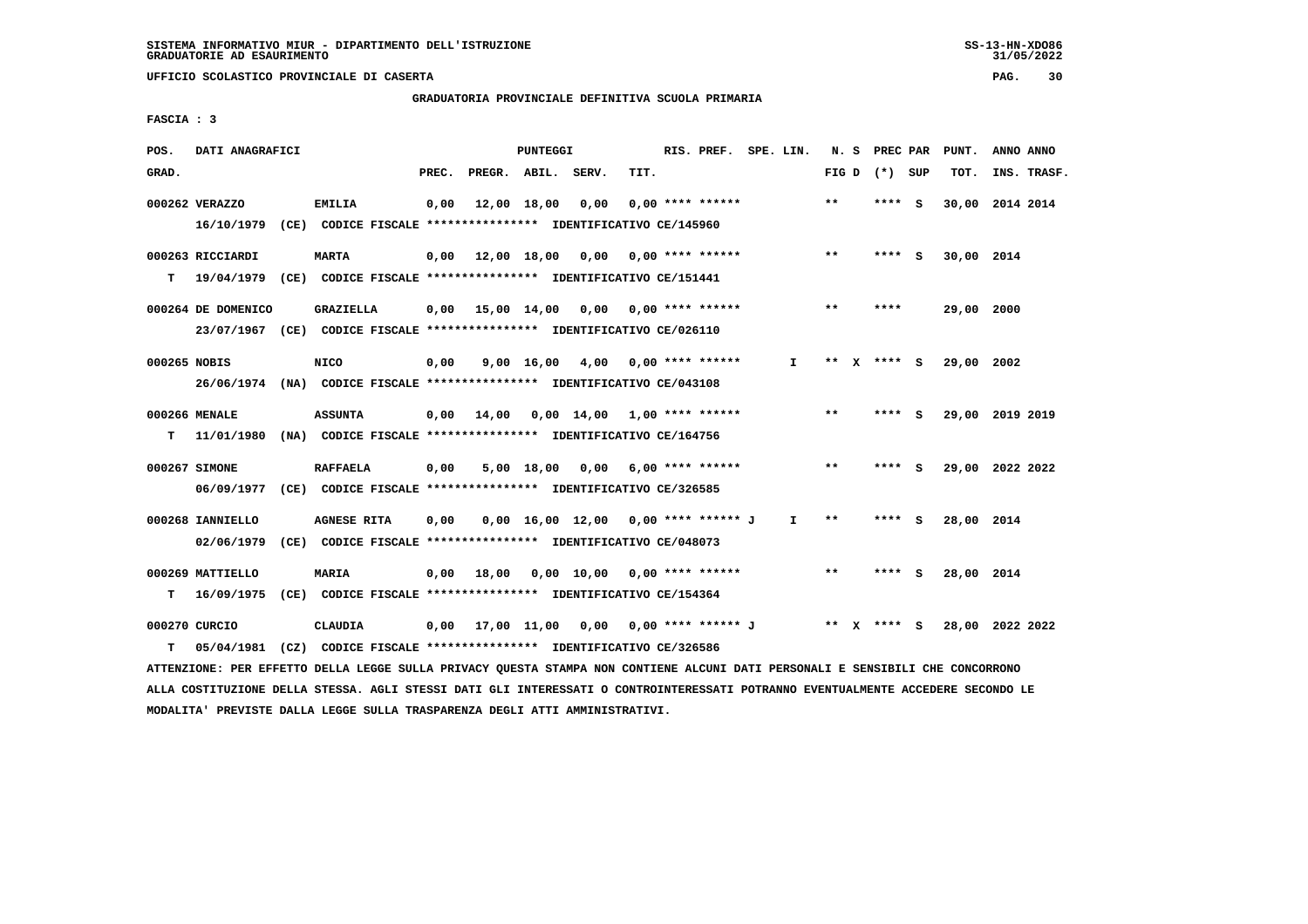## **GRADUATORIA PROVINCIALE DEFINITIVA SCUOLA PRIMARIA**

 **FASCIA : 3**

| POS.  | DATI ANAGRAFICI                 |                                                                                                |       |                                          | <b>PUNTEGGI</b> |                                                   |      | RIS. PREF. SPE. LIN.      |              |                 | N. S PREC PAR |     | PUNT.      | ANNO ANNO       |
|-------|---------------------------------|------------------------------------------------------------------------------------------------|-------|------------------------------------------|-----------------|---------------------------------------------------|------|---------------------------|--------------|-----------------|---------------|-----|------------|-----------------|
| GRAD. |                                 |                                                                                                | PREC. | PREGR. ABIL. SERV.                       |                 |                                                   | TIT. |                           |              | FIG D $(*)$ SUP |               |     | TOT.       | INS. TRASF.     |
|       | 000271 STOCCHETTI<br>30/04/1974 | <b>TEODOLINDA</b><br>(CE) CODICE FISCALE *************** IDENTIFICATIVO CE/046417              | 0,00  |                                          | $0,00$ 15,00    |                                                   |      | $0,00$ 13,00 **** ******  | $\mathbf{I}$ | $* *$           | **** S        |     | 28,00      | 2022            |
|       | 000272 DI NISIO                 | GIULIA<br>20/03/1974 (CE) CODICE FISCALE *************** IDENTIFICATIVO CE/026595              |       | $0,00$ 13,00 15,00 0,00 0,00 **** ****** |                 |                                                   |      |                           |              | $***$           | **** S        |     | 28,00 2022 |                 |
|       | 000273 DE PASQUALE              | <b>ANNA</b><br>16/02/1972 (CE) CODICE FISCALE *************** IDENTIFICATIVO CE/049694         |       | $0,00$ $12,00$ $15,00$                   |                 |                                                   |      | $0,00$ $0,00$ **** ****** | $\mathbf{I}$ | $***$           | ****          | - S |            | 27,00 2004 2004 |
|       | 000274 SCIROCCO                 | <b>MARIA TERESA</b><br>14/08/1978 (CE) CODICE FISCALE *************** IDENTIFICATIVO CE/056780 |       | 0,00 13,00 14,00 0,00                    |                 |                                                   |      | $0.00$ **** ******        | F            | $* *$           | ****          | - S | 27,00 2007 |                 |
| т     | 000275 VERRENGIA<br>08/11/1982  | <b>ANNARITA</b><br>(LT) CODICE FISCALE **************** IDENTIFICATIVO CE/164683               |       | $0,00$ 15,00                             |                 | 0,00 12,00 0,00 **** ****** J                     |      |                           |              | $* *$           | **** S        |     |            | 27,00 2019 2019 |
| T.    | 000276 LOMBARDO<br>25/10/1970   | ORSOLINA<br>(CE) CODICE FISCALE **************** IDENTIFICATIVO CE/164933                      |       | $0,00$ 17,00                             |                 | $0.00 \quad 10.00 \quad 0.00 \quad *** \quad ***$ |      |                           |              | ** x **** s     |               |     |            | 27,00 2019 2019 |
| т     | 000277 MIRAGLIA<br>24/09/1970   | <b>GIUSEPPINA</b><br>(CE) CODICE FISCALE **************** IDENTIFICATIVO CE/164799             | 0,00  | 24,00                                    | 0,00            | 0,00                                              |      | $3,00$ **** ******        | $\mathbf{I}$ | $* *$           | ****          | - S |            | 27,00 2019 2019 |
|       | 000278 LETTIERO<br>06/06/1979   | <b>ROSSELLA</b><br>(NA) CODICE FISCALE **************** IDENTIFICATIVO CE/326516               | 0,00  |                                          |                 | $0.00$ 13.00 14.00 0.00 **** ******               |      |                           |              | $* *$           | **** S        |     |            | 27,00 2022 2022 |
|       | 000279 PAGLIUCA<br>20/04/1978   | LUISA<br>(CE) CODICE FISCALE **************** IDENTIFICATIVO CE/043079                         | 0,00  |                                          |                 | $0,00$ 15,00 12,00 0,00 **** ******               |      |                           | FI.          | $\star\star$    |               |     | 27,00 2022 |                 |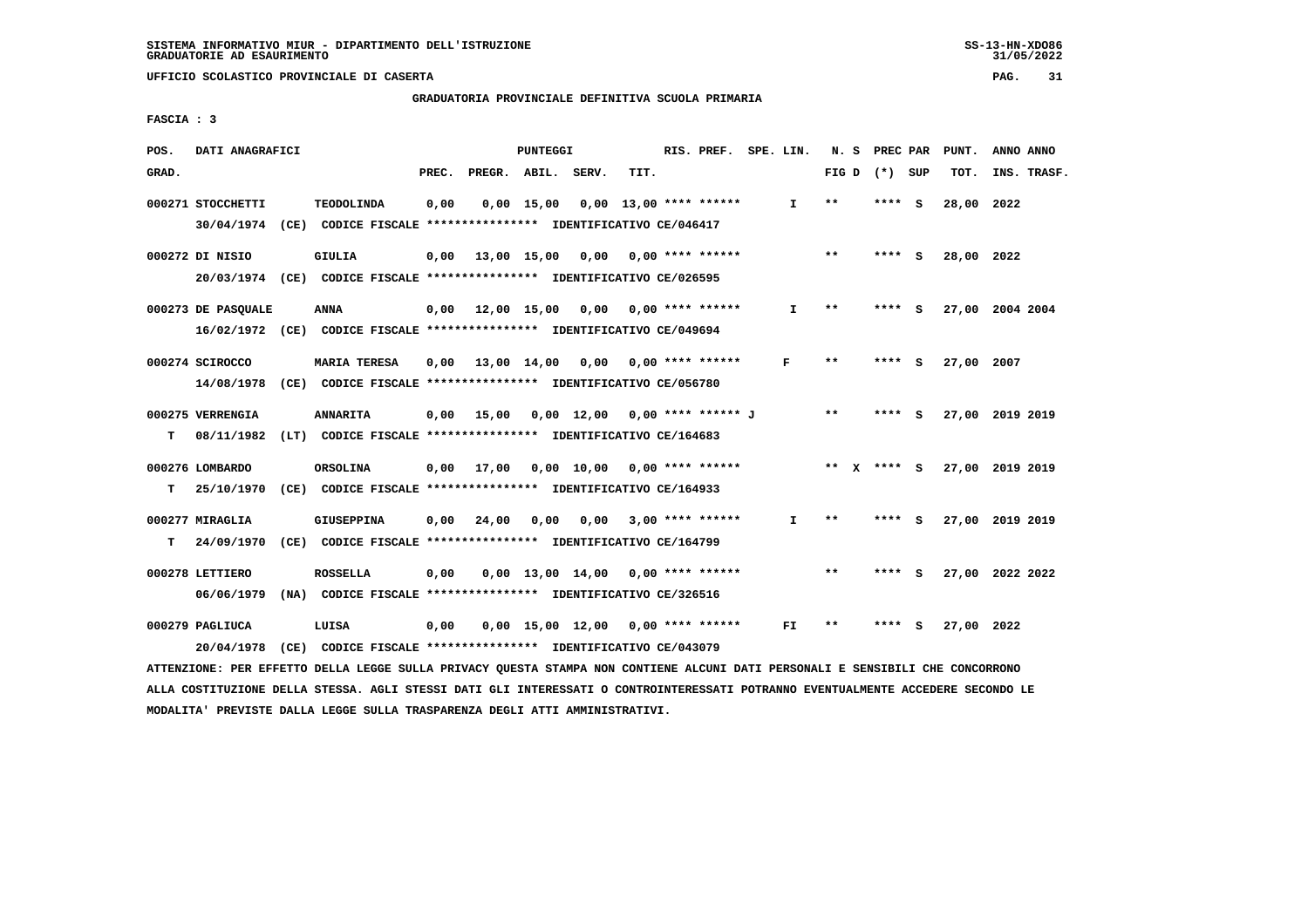$31/05/2022$ 

 **UFFICIO SCOLASTICO PROVINCIALE DI CASERTA PAG. 32**

## **GRADUATORIA PROVINCIALE DEFINITIVA SCUOLA PRIMARIA**

 **FASCIA : 3**

| POS.         | DATI ANAGRAFICI   |                                                                          |       |                                          | PUNTEGGI   |                                        |      | RIS. PREF. SPE. LIN.    |    | N. S  | <b>PREC PAR</b> |          | PUNT.      | ANNO ANNO       |
|--------------|-------------------|--------------------------------------------------------------------------|-------|------------------------------------------|------------|----------------------------------------|------|-------------------------|----|-------|-----------------|----------|------------|-----------------|
| GRAD.        |                   |                                                                          | PREC. | PREGR. ABIL. SERV.                       |            |                                        | TIT. |                         |    |       | FIG D $(*)$ SUP |          | TOT.       | INS. TRASF.     |
|              | 000280 ARGENZIANO | <b>MARIA</b>                                                             | 0,00  | 17,00                                    | 0,00 10,00 |                                        |      | $0.00$ **** ******      |    | $***$ | $***$ S         |          | 27,00 2022 |                 |
| T.           | 17/01/1968        | (CE) CODICE FISCALE **************** IDENTIFICATIVO CE/154590            |       |                                          |            |                                        |      |                         |    |       |                 |          |            |                 |
|              | 000281 RICCIO     | TOMMASINA                                                                | 0,00  |                                          |            | $0.00$ 14.00 12.00 0.00 **** ******    |      |                         | Ι. | $* *$ | **** S          |          | 26,00 2002 |                 |
|              | 18/12/1975        | (CE) CODICE FISCALE **************** IDENTIFICATIVO CE/046587            |       |                                          |            |                                        |      |                         |    |       |                 |          |            |                 |
|              | 000282 LOMBARDI   | LUCIA                                                                    |       | $0,00$ 11,00 15,00 0,00 0,00 **** ****** |            |                                        |      |                         | F  | $***$ | **** S          |          | 26,00 2014 |                 |
|              |                   | 01/05/1971 (CE) CODICE FISCALE *************** IDENTIFICATIVO CE/042836  |       |                                          |            |                                        |      |                         |    |       |                 |          |            |                 |
|              | 000283 MAIORIELLO | <b>GIUSEPPINA PA</b>                                                     | 0,00  |                                          |            | 9,00 16,00 0,00 0,00 **** ******       |      |                         | I. |       | ** X **** S     |          | 25,00 2000 |                 |
|              |                   | 24/11/1975 (CE) CODICE FISCALE *************** IDENTIFICATIVO CE/023463  |       |                                          |            |                                        |      |                         |    |       |                 |          |            |                 |
| 000284 RISPO |                   | <b>CATERINA</b>                                                          | 0,00  | 25,00                                    |            | $0.00$ $0.00$ $0.00$ $***$ **** ****** |      |                         |    | $* *$ | **** S          |          | 25,00 2014 |                 |
| т            |                   | 16/06/1962 (NA) CODICE FISCALE *************** IDENTIFICATIVO CE/045252  |       |                                          |            |                                        |      |                         |    |       |                 |          |            |                 |
|              | 000285 CORRADO    | <b>ORSOLA</b>                                                            |       | $0,00$ 15,00                             |            | 0,00 10,00 0,00 **** ******            |      |                         |    | $***$ | **** S          |          |            | 25,00 2019 2019 |
| т            |                   | 28/03/1977 (NA) CODICE FISCALE **************** IDENTIFICATIVO CE/164873 |       |                                          |            |                                        |      |                         |    |       |                 |          |            |                 |
|              | 000286 RICCIO     | MARIANGELA                                                               | 0,00  |                                          |            | $0.00$ 13.00 12.00 0.00 **** ******    |      |                         | I. | * *   | ****            | - S      | 25,00 2022 |                 |
|              |                   | 19/03/1970 (CE) CODICE FISCALE *************** IDENTIFICATIVO CE/045300  |       |                                          |            |                                        |      |                         |    |       |                 |          |            |                 |
|              | 000287 CORETTI    | <b>MARIANNA</b>                                                          | 0,00  |                                          | 6,00 12,00 |                                        |      | $0.00$ 6.00 **** ****** |    | $* *$ | **** S          |          |            | 24,00 2007 2007 |
|              | 20/06/1966        | (CE) CODICE FISCALE *************** IDENTIFICATIVO CE/056754             |       |                                          |            |                                        |      |                         |    |       |                 |          |            |                 |
|              | 000288 CEVARO     | <b>GINEVRA</b>                                                           |       | 0,00 13,00 11,00 0,00                    |            |                                        |      | $0,00$ **** ******      |    | $* *$ | ****            | <b>S</b> | 24,00 2014 |                 |
| т            |                   | 12/08/1974 (NA) CODICE FISCALE *************** IDENTIFICATIVO CE/042715  |       |                                          |            |                                        |      |                         |    |       |                 |          |            |                 |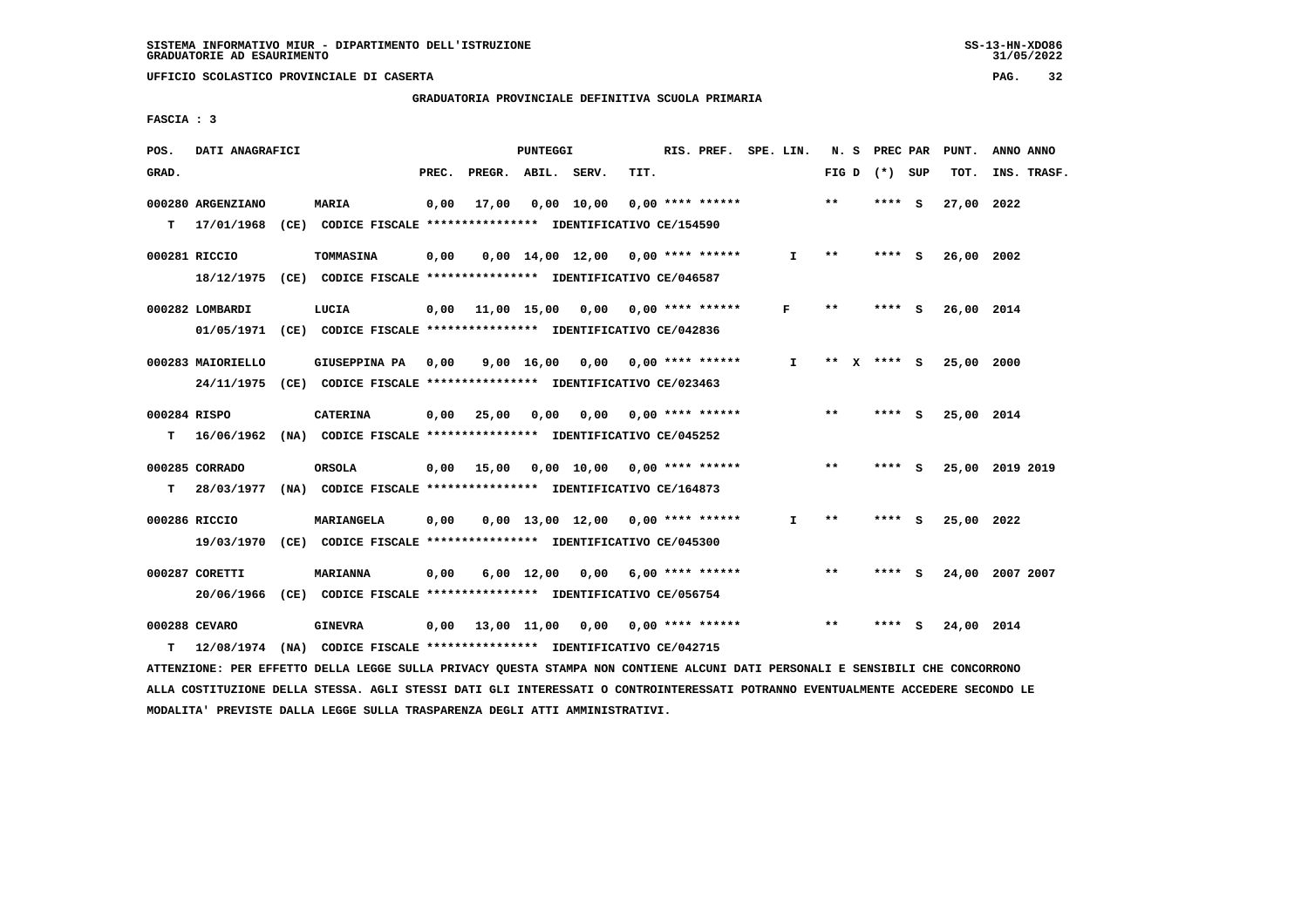## **GRADUATORIA PROVINCIALE DEFINITIVA SCUOLA PRIMARIA**

 **FASCIA : 3**

| POS.         | DATI ANAGRAFICI     |                                                                                                                               |       |                    | PUNTEGGI     |                                   |      | RIS. PREF. SPE. LIN.      |    | N. S PREC PAR   |        |     | PUNT.           | ANNO ANNO |             |
|--------------|---------------------|-------------------------------------------------------------------------------------------------------------------------------|-------|--------------------|--------------|-----------------------------------|------|---------------------------|----|-----------------|--------|-----|-----------------|-----------|-------------|
| GRAD.        |                     |                                                                                                                               | PREC. | PREGR. ABIL. SERV. |              |                                   | TIT. |                           |    | FIG D $(*)$ SUP |        |     | TOT.            |           | INS. TRASF. |
|              | 000289 COSCIA       | <b>ANGELA</b>                                                                                                                 | 0,00  | 24,00              | 0,00         | 0,00                              |      | $0.00$ **** ******        |    | $* *$           | **** S |     | 24,00 2019 2019 |           |             |
| т            | 14/07/1975          | (CE) CODICE FISCALE **************** IDENTIFICATIVO CE/164877                                                                 |       |                    |              |                                   |      |                           |    |                 |        |     |                 |           |             |
|              | 000290 CENNAMO      | <b>MICHELA</b>                                                                                                                | 0,00  |                    | $6,00$ 18,00 | 0,00 0,00 **** ******             |      |                           |    | $* *$           | **** S |     | 24,00 2019 2019 |           |             |
|              |                     | 20/05/1980 (NA) CODICE FISCALE *************** IDENTIFICATIVO CE/164941                                                       |       |                    |              |                                   |      |                           |    |                 |        |     |                 |           |             |
| 000291 DIANA |                     | <b>NICOLINA</b>                                                                                                               | 0,00  | 24,00              | 0,00         |                                   |      | $0,00$ $0,00$ **** ****** |    | $* *$           | **** S |     | 24,00 2019 2019 |           |             |
| т            |                     | 09/08/1965 (CE) CODICE FISCALE **************** IDENTIFICATIVO CE/164947                                                      |       |                    |              |                                   |      |                           |    |                 |        |     |                 |           |             |
|              | 000292 DELLA CORTE  | <b>GEMMA</b>                                                                                                                  | 0,00  |                    |              | 3,00 14,00 0,00                   |      | $6.00$ **** ******        | I. | $***$           | **** S |     | 23,00 2000      |           |             |
|              |                     | 25/12/1972 (CE) CODICE FISCALE *************** IDENTIFICATIVO CE/024953                                                       |       |                    |              |                                   |      |                           |    |                 |        |     |                 |           |             |
|              | 000293 CROCCO       | MARIA MICHELA                                                                                                                 | 0,00  |                    | 7,00 14,00   |                                   |      | $2,00$ 0,00 **** ******   |    | $***$           | **** S |     | 23,00 2007 2007 |           |             |
|              |                     | 26/11/1978 (CE) CODICE FISCALE *************** IDENTIFICATIVO CE/056801                                                       |       |                    |              |                                   |      |                           |    |                 |        |     |                 |           |             |
|              | 000294 SANTABARBARA | <b>VINCENZA</b>                                                                                                               | 0,00  |                    |              | 12,00 11,00 0,00 0,00 **** ****** |      |                           |    | $***$           | **** S |     | 23,00 2014      |           |             |
|              |                     | 17/11/1971 (CE) CODICE FISCALE *************** IDENTIFICATIVO CE/153922                                                       |       |                    |              |                                   |      |                           |    |                 |        |     |                 |           |             |
| 000295 RUSSO |                     | <b>DORIANA</b>                                                                                                                | 0,00  |                    |              | 9,00 14,00 0,00                   |      | $0.00$ **** ******        |    | $**$            | ****   | - S | 23,00 2019 2019 |           |             |
|              |                     | 23/07/1976 (CE) CODICE FISCALE *************** IDENTIFICATIVO CE/164811                                                       |       |                    |              |                                   |      |                           |    |                 |        |     |                 |           |             |
|              | 000296 SGAMBATO     | LUISA                                                                                                                         |       | $0,00$ 17,00       |              | $0,00$ 6,00 0,00 **** ******      |      |                           |    | $***$           | **** S |     | 23,00 2019 2019 |           |             |
|              | 30/01/1983          | (CE) CODICE FISCALE **************** IDENTIFICATIVO CE/164769                                                                 |       |                    |              |                                   |      |                           |    |                 |        |     |                 |           |             |
|              | 000297 GASPARRO     | <b>AGNESE</b>                                                                                                                 | 0,00  |                    |              | 12,00 11,00 0,00 0,00 **** ****** |      |                           |    | $* *$           | **** S |     | 23,00 2019 2019 |           |             |
|              | 23/06/1972          | (NA) CODICE FISCALE **************** IDENTIFICATIVO CE/164792                                                                 |       |                    |              |                                   |      |                           |    |                 |        |     |                 |           |             |
|              |                     | ATTENZIONE: PER EFFETTO DELLA LEGGE SULLA PRIVACY QUESTA STAMPA NON CONTIENE ALCUNI DATI PERSONALI E SENSIBILI CHE CONCORRONO |       |                    |              |                                   |      |                           |    |                 |        |     |                 |           |             |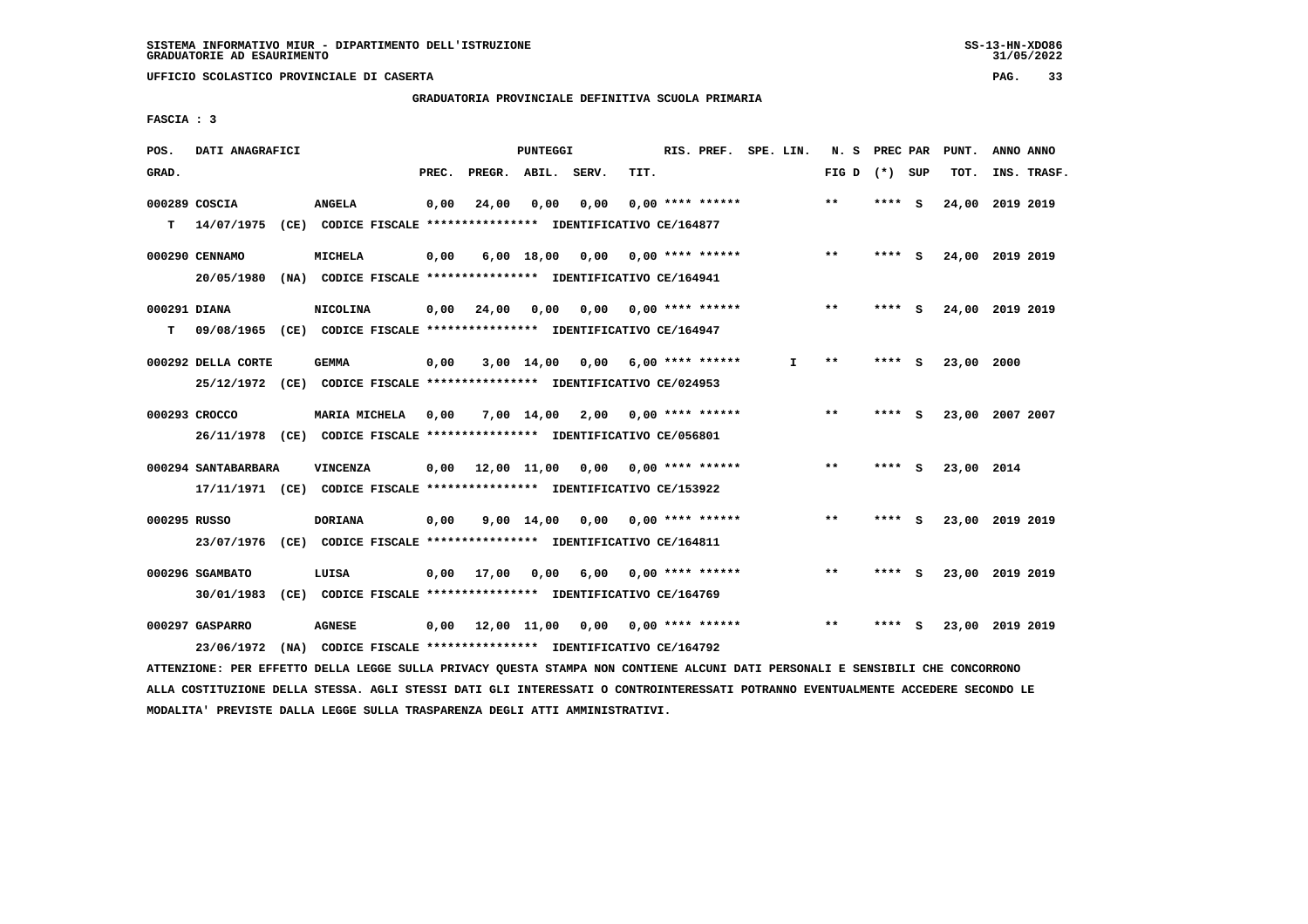## **GRADUATORIA PROVINCIALE DEFINITIVA SCUOLA PRIMARIA**

 **FASCIA : 3**

| POS.        | DATI ANAGRAFICI                                                                               |                                                               |       |                    | <b>PUNTEGGI</b>    |                 |      | RIS. PREF. SPE. LIN.           |              |       | N. S PREC PAR   |     | PUNT.           | ANNO ANNO |             |
|-------------|-----------------------------------------------------------------------------------------------|---------------------------------------------------------------|-------|--------------------|--------------------|-----------------|------|--------------------------------|--------------|-------|-----------------|-----|-----------------|-----------|-------------|
| GRAD.       |                                                                                               |                                                               | PREC. | PREGR. ABIL. SERV. |                    |                 | TIT. |                                |              |       | FIG D $(*)$ SUP |     | TOT.            |           | INS. TRASF. |
|             | 000298 DELLA GATTA<br>11/02/1969 (CE) CODICE FISCALE *************** IDENTIFICATIVO CE/326505 | MARIAAPIRO                                                    | 0,00  |                    | 2,00 15,00         | 6,00            |      | $0.00$ **** ******             |              | $***$ | **** S          |     | 23,00           | 2022 2022 |             |
|             | 000299 VENTRIGLIA                                                                             | MARIA ROSARIA                                                 | 0.00  |                    | $9,00 \quad 14,00$ | 0.00            |      | 0,00 **** ******               | F            | $* *$ | **** S          |     | 23,00 2022 2022 |           |             |
|             | 30/06/1966                                                                                    | (CE) CODICE FISCALE **************** IDENTIFICATIVO CE/326697 |       |                    |                    |                 |      |                                |              |       |                 |     |                 |           |             |
|             | 000300 FRUGGIERO                                                                              | MARIA                                                         | 0,00  |                    |                    | 0,00 16,00 7,00 |      | $0.00$ **** ******             | I.           | $* *$ | ****            | - S | 23,00 2022 2022 |           |             |
|             | 22/10/1971 (CE) CODICE FISCALE *************** IDENTIFICATIVO CE/326632                       |                                                               |       |                    |                    |                 |      |                                |              |       |                 |     |                 |           |             |
|             | 000301 MINCIONE                                                                               | <b>TERESA</b>                                                 | 0,00  |                    | $6,00 \quad 16,00$ |                 |      | $0.00$ $0.00$ $***$ **** ***** | $\mathbf{I}$ |       | ** $X$ **** S   |     | 22.00 2002      |           |             |
|             | 19/10/1959 (CE) CODICE FISCALE *************** IDENTIFICATIVO CE/020826                       |                                                               |       |                    |                    |                 |      |                                |              |       |                 |     |                 |           |             |
|             | 000302 RICCIUTO                                                                               | <b>ANNA</b>                                                   | 0,00  |                    | 6,00 16,00         | 0,00            |      | $0.00$ **** ******             |              | $***$ | ****            |     | 22,00 2002      |           |             |
|             | 26/07/1959                                                                                    | (CE) CODICE FISCALE **************** IDENTIFICATIVO CE/045285 |       |                    |                    |                 |      |                                |              |       |                 |     |                 |           |             |
|             | 000303 PELLEGRINO                                                                             | <b>ROSA</b>                                                   | 0,00  |                    | $9,00 \quad 13,00$ | 0,00            |      | 0,00 **** ******               | $\mathbf{I}$ | $* *$ | ****            |     | 22,00 2002      |           |             |
|             | 03/01/1964 (CE) CODICE FISCALE *************** IDENTIFICATIVO CE/045968                       |                                                               |       |                    |                    |                 |      |                                |              |       |                 |     |                 |           |             |
| 000304 MELE |                                                                                               | <b>ANTONIETTA</b>                                             | 0,00  |                    | $6,00 \quad 16,00$ | 0,00            |      | $0.00$ **** ******             | I.           | $* *$ | ****            | - 5 | 22,00 2005 2005 |           |             |
|             | 16/04/1967 (CE) CODICE FISCALE *************** IDENTIFICATIVO CE/053402                       |                                                               |       |                    |                    |                 |      |                                |              |       |                 |     |                 |           |             |
|             | 000305 PIATTO                                                                                 | <b>MARIA</b>                                                  | 0,00  |                    | 3,00 11,00         | 8,00            |      | $0.00$ **** ******             |              | $***$ | ****            | - S | 22,00 2014      |           |             |
| T.          | 13/10/1975 (NA) CODICE FISCALE *************** IDENTIFICATIVO CE/154127                       |                                                               |       |                    |                    |                 |      |                                |              |       |                 |     |                 |           |             |
|             | 000306 MEROLA<br>01/02/1963 (CE) CODICE FISCALE *************** IDENTIFICATIVO CE/164859      | <b>ANGELA</b>                                                 | 0,00  |                    | 7,00 15,00         | 0,00            |      | $0.00$ **** ******             |              | $* *$ | ****            | - s | 22,00 2019 2019 |           |             |
|             |                                                                                               |                                                               |       |                    |                    |                 |      |                                |              |       |                 |     |                 |           |             |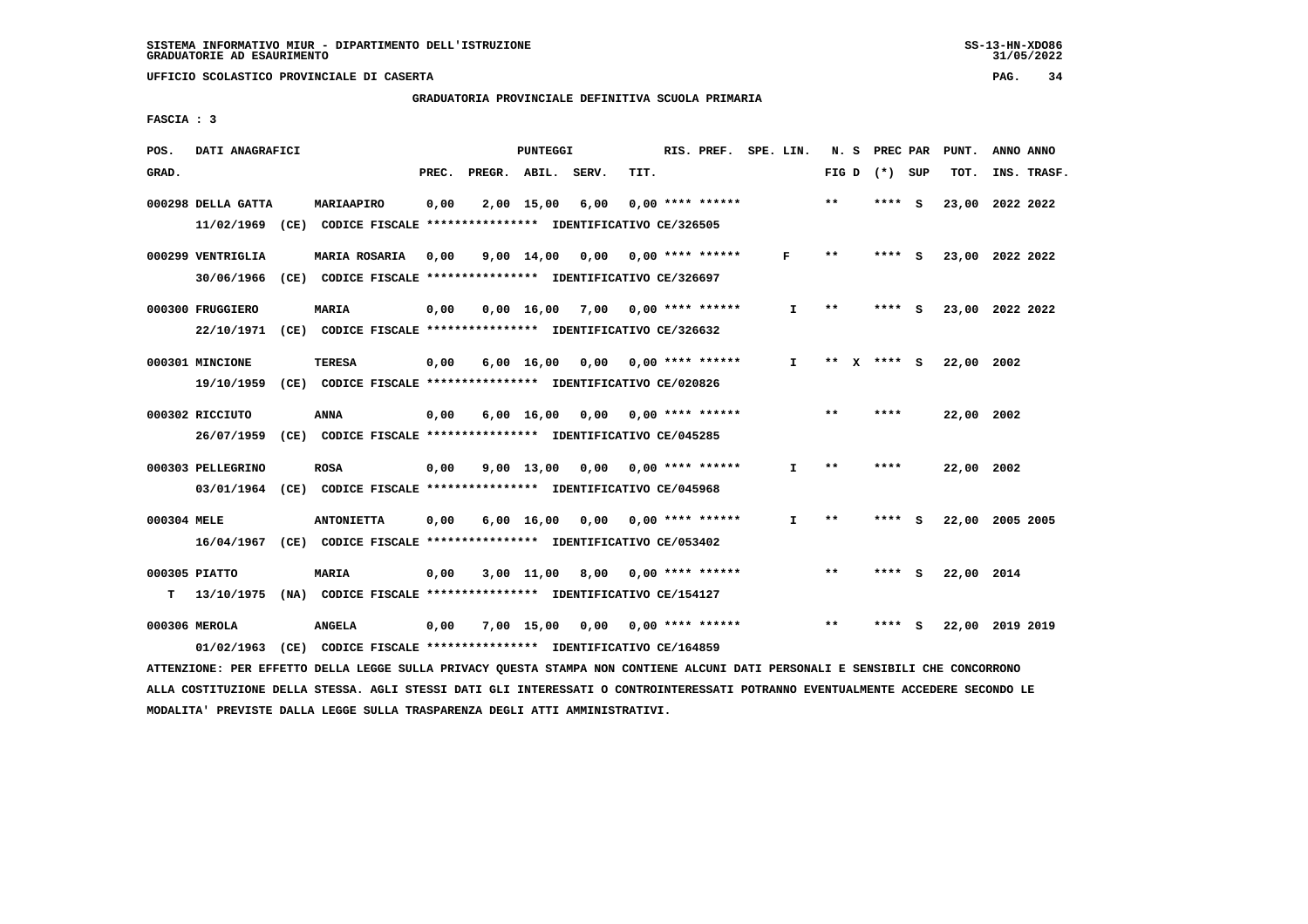$31/05/2022$ 

 **UFFICIO SCOLASTICO PROVINCIALE DI CASERTA PAG. 35**

 **GRADUATORIA PROVINCIALE DEFINITIVA SCUOLA PRIMARIA**

 **FASCIA : 3**

| POS.  | DATI ANAGRAFICI    |                                                                                                                               |       |                    | PUNTEGGI           |                                    |      | RIS. PREF. SPE. LIN.      |              |       | N. S PREC PAR   |     | PUNT.      | ANNO ANNO       |  |
|-------|--------------------|-------------------------------------------------------------------------------------------------------------------------------|-------|--------------------|--------------------|------------------------------------|------|---------------------------|--------------|-------|-----------------|-----|------------|-----------------|--|
| GRAD. |                    |                                                                                                                               | PREC. | PREGR. ABIL. SERV. |                    |                                    | TIT. |                           |              |       | FIG D $(*)$ SUP |     | TOT.       | INS. TRASF.     |  |
|       | 000307 ZAMPELLA    | DANIELA                                                                                                                       | 0,00  |                    | $6,00 \quad 16,00$ | 0,00                               |      | 0,00 **** ******          | $\mathbf{I}$ | $***$ | ****            | - S | 22,00 2019 |                 |  |
|       |                    | 21/10/1970 (CE) CODICE FISCALE *************** IDENTIFICATIVO CE/050172                                                       |       |                    |                    |                                    |      |                           |              |       |                 |     |            |                 |  |
|       | 000308 BOTTIGLIERI | <b>CARMELINA</b>                                                                                                              | 0,00  |                    | 4,00 17,00         |                                    |      | $0,00$ $0,00$ **** ****** |              | $***$ | **** S          |     | 21,00 2014 |                 |  |
| T.    |                    | 25/10/1964 (SA) CODICE FISCALE **************** IDENTIFICATIVO CE/154738                                                      |       |                    |                    |                                    |      |                           |              |       |                 |     |            |                 |  |
|       | 000309 CASTELLO    | <b>MARIA ILARIA</b>                                                                                                           | 0.00  | 15,00 0,00         |                    |                                    |      | $6,00$ 0,00 **** ******   |              | $***$ | **** S          |     | 21,00 2014 |                 |  |
| т     |                    | 24/01/1983 (CE) CODICE FISCALE *************** IDENTIFICATIVO CE/154294                                                       |       |                    |                    |                                    |      |                           |              |       |                 |     |            |                 |  |
|       | 000310 DELLA TORRE | <b>GABRIELLA</b>                                                                                                              | 0,00  |                    |                    | 6,00 15,00 0,00                    |      | $0,00$ **** ******        | F            | **    | **** S          |     |            | 21,00 2019 2002 |  |
|       |                    | 24/03/1967 (CE) CODICE FISCALE *************** IDENTIFICATIVO CE/042676                                                       |       |                    |                    |                                    |      |                           |              |       |                 |     |            |                 |  |
|       | 000311 SANTILLO    | <b>TERESA</b>                                                                                                                 | 0,00  |                    | 2,00 15,00         |                                    |      | $4,00$ 0,00 **** ******   |              | $***$ | **** S          |     | 21,00 2019 |                 |  |
|       |                    | 14/10/1964 (CE) CODICE FISCALE *************** IDENTIFICATIVO CE/021244                                                       |       |                    |                    |                                    |      |                           |              |       |                 |     |            |                 |  |
|       | 000312 DI VIRGILIO | <b>ELENA</b>                                                                                                                  | 0,00  |                    | 8,00 10,00         |                                    |      | $0,00$ 3,00 **** ******   | $\mathbf{I}$ |       | ** X **** S     |     | 21,00 2019 |                 |  |
|       |                    | 10/08/1959 (CE) CODICE FISCALE *************** IDENTIFICATIVO CE/025517                                                       |       |                    |                    |                                    |      |                           |              |       |                 |     |            |                 |  |
|       | 000313 CANTIELLO   | <b>MICHELA</b>                                                                                                                |       | $0,00$ 21,00       | 0,00               | 0,00                               |      | $0.00$ **** ******        |              | $* *$ | ****            |     |            | 21,00 2022 2022 |  |
|       |                    | 07/04/1984 (NA) CODICE FISCALE *************** IDENTIFICATIVO CE/326678                                                       |       |                    |                    |                                    |      |                           |              |       |                 |     |            |                 |  |
|       | 000314 D'ANNA      | <b>DOMENICA</b>                                                                                                               | 0,00  |                    |                    | $6,00$ 12,00 0,00 3,00 **** ****** |      |                           |              | $***$ | **** S          |     |            | 21,00 2022 2022 |  |
| т     |                    | 13/05/1977 (CE) CODICE FISCALE **************** IDENTIFICATIVO CE/326523                                                      |       |                    |                    |                                    |      |                           |              |       |                 |     |            |                 |  |
|       | 000315 STELLATO    | ANNAMARIA                                                                                                                     | 0,00  |                    | $6,00 \quad 12,00$ | 0,00                               |      | $3,00$ **** ******        |              | $* *$ | **** S          |     |            | 21,00 2022 2022 |  |
| т     | 28/06/1967         | (CE) CODICE FISCALE **************** IDENTIFICATIVO CE/326596                                                                 |       |                    |                    |                                    |      |                           |              |       |                 |     |            |                 |  |
|       |                    | ATTENZIONE: PER EFFETTO DELLA LEGGE SULLA PRIVACY QUESTA STAMPA NON CONTIENE ALCUNI DATI PERSONALI E SENSIBILI CHE CONCORRONO |       |                    |                    |                                    |      |                           |              |       |                 |     |            |                 |  |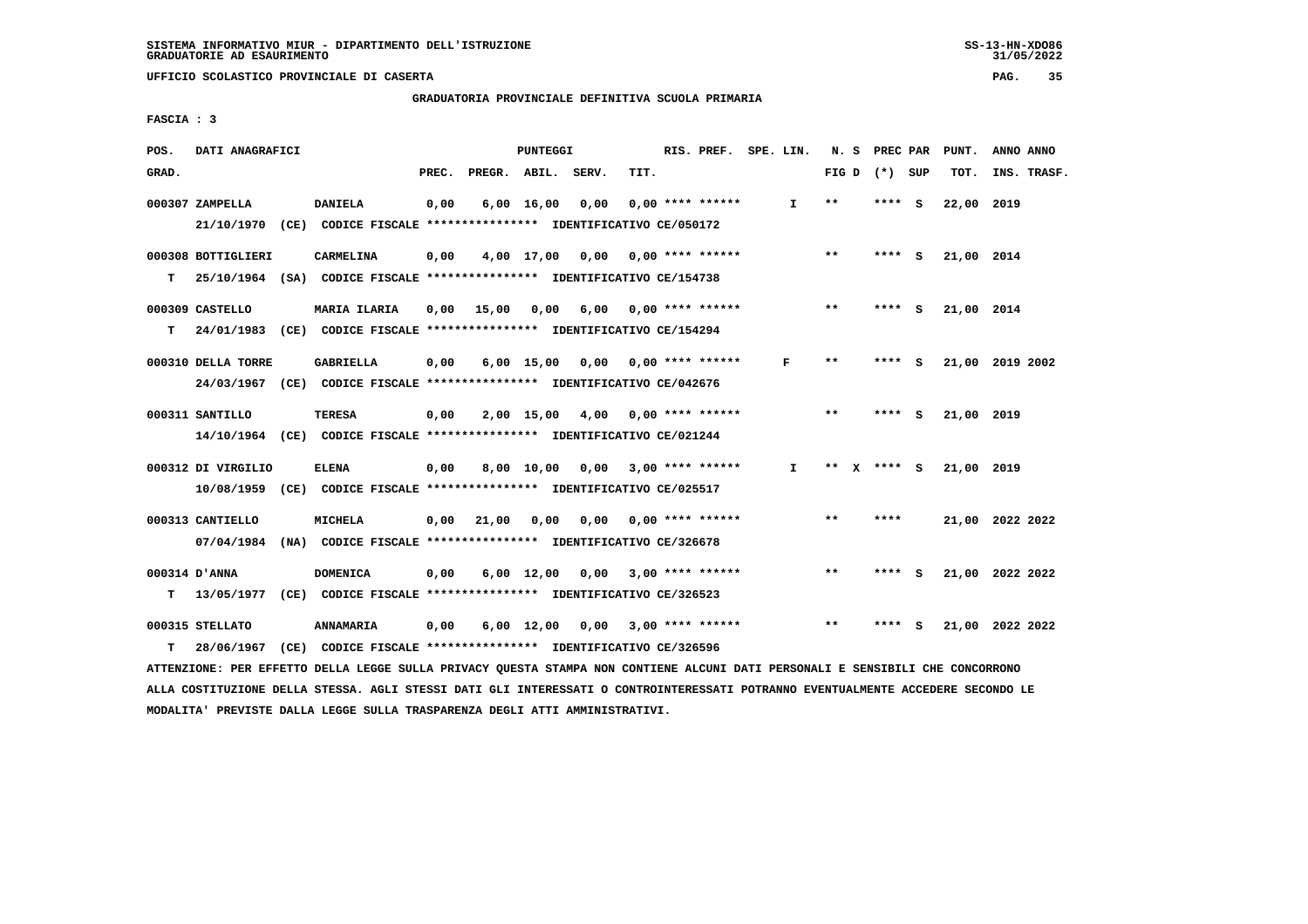## **GRADUATORIA PROVINCIALE DEFINITIVA SCUOLA PRIMARIA**

 **FASCIA : 3**

| POS.  | DATI ANAGRAFICI      |                                                                         |       |                    | <b>PUNTEGGI</b>               |                         |      | RIS. PREF. SPE. LIN.    |              | N. S PREC PAR   |        |     | PUNT.      | ANNO ANNO       |
|-------|----------------------|-------------------------------------------------------------------------|-------|--------------------|-------------------------------|-------------------------|------|-------------------------|--------------|-----------------|--------|-----|------------|-----------------|
| GRAD. |                      |                                                                         | PREC. | PREGR. ABIL. SERV. |                               |                         | TIT. |                         |              | FIG D $(*)$ SUP |        |     | TOT.       | INS. TRASF.     |
|       | 000316 DELLI CARPINI | MARIA                                                                   | 0,00  |                    | $6,00$ 15,00                  | 0.00                    |      | $0.00$ **** ******      |              | **              | ****   | ్   | 21,00 2022 |                 |
|       |                      | 27/07/1975 (CE) CODICE FISCALE *************** IDENTIFICATIVO CE/026684 |       |                    |                               |                         |      |                         |              |                 |        |     |            |                 |
|       | 000317 DENUNZIO      | <b>LOREDANA</b>                                                         | 0,00  |                    | 0.00 18.00                    | 0,00 3,00 **** ****** J |      |                         |              | $***$           | **** S |     | 21,00 2022 |                 |
| т     | 14/11/1975           | (MI) CODICE FISCALE **************** IDENTIFICATIVO CE/154694           |       |                    |                               |                         |      |                         |              |                 |        |     |            |                 |
|       | 000318 D'ANGELO      | <b>MARIA ANTONIE</b>                                                    | 0,00  |                    | 5,00 15,00                    | 0,00                    |      | $0.00$ **** ******      |              | $**$            | ****   | - S | 20,00 2014 |                 |
|       | 09/06/1962           | (CE) CODICE FISCALE **************** IDENTIFICATIVO CE/026081           |       |                    |                               |                         |      |                         |              |                 |        |     |            |                 |
|       | 000319 ABBRACCIO     | LUCIA ANTONEL                                                           | 0,00  |                    | $6,00 \quad 14,00$            | 0,00                    |      | 0,00 **** ******        | I.           | $**$            | **** S |     |            | 20,00 2019 2019 |
|       |                      | 04/08/1977 (CE) CODICE FISCALE *************** IDENTIFICATIVO CE/164696 |       |                    |                               |                         |      |                         |              |                 |        |     |            |                 |
|       | 000320 MARINIELLO    | <b>BARBARA</b>                                                          | 0,00  |                    | $0.00 \quad 14.00 \quad 0.00$ |                         |      | $6.00$ **** ******      | $\mathbf{I}$ | $***$           | **** S |     | 20,00 2019 |                 |
|       |                      | 27/10/1974 (CE) CODICE FISCALE *************** IDENTIFICATIVO CE/044309 |       |                    |                               |                         |      |                         |              |                 |        |     |            |                 |
|       | 000321 PETRICCIONE   | <b>FRANCESCA</b>                                                        | 0.00  |                    | 5,00 15,00                    |                         |      | $0,00$ 0,00 **** ****** | F            | **              | ****   |     | 20,00 2019 |                 |
|       |                      | 30/05/1971 (CE) CODICE FISCALE *************** IDENTIFICATIVO CE/024085 |       |                    |                               |                         |      |                         |              |                 |        |     |            |                 |
|       | 000322 MURANTE       | <b>ANTONIETTA</b>                                                       | 0.00  |                    | $0.00 \quad 12.00$            |                         |      | 8,00 0,00 **** ****** J |              | $**$            | ****   | ్   |            | 20,00 2022 2007 |
|       |                      | 04/02/1977 (CE) CODICE FISCALE *************** IDENTIFICATIVO CE/057424 |       |                    |                               |                         |      |                         |              |                 |        |     |            |                 |
|       | 000323 PAOLELLA      | <b>ANTONELLA</b>                                                        | 0,00  |                    | $9,00$ 11,00                  | 0,00                    |      | $0.00$ **** ******      |              | $* *$           | ****   | - S |            | 20,00 2022 2022 |
| т     | 26/04/1973           | (CE) CODICE FISCALE **************** IDENTIFICATIVO CE/326623           |       |                    |                               |                         |      |                         |              |                 |        |     |            |                 |
|       | 000324 COVIELLO      | <b>ROSA</b>                                                             | 0,00  |                    | $6,00 \quad 13,00$            | 0.00                    |      | $0.00$ **** ******      |              | $* *$           | ****   |     | 19,00 2002 |                 |
|       | 04/01/1963           | (NA) CODICE FISCALE **************** IDENTIFICATIVO CE/025276           |       |                    |                               |                         |      |                         |              |                 |        |     |            |                 |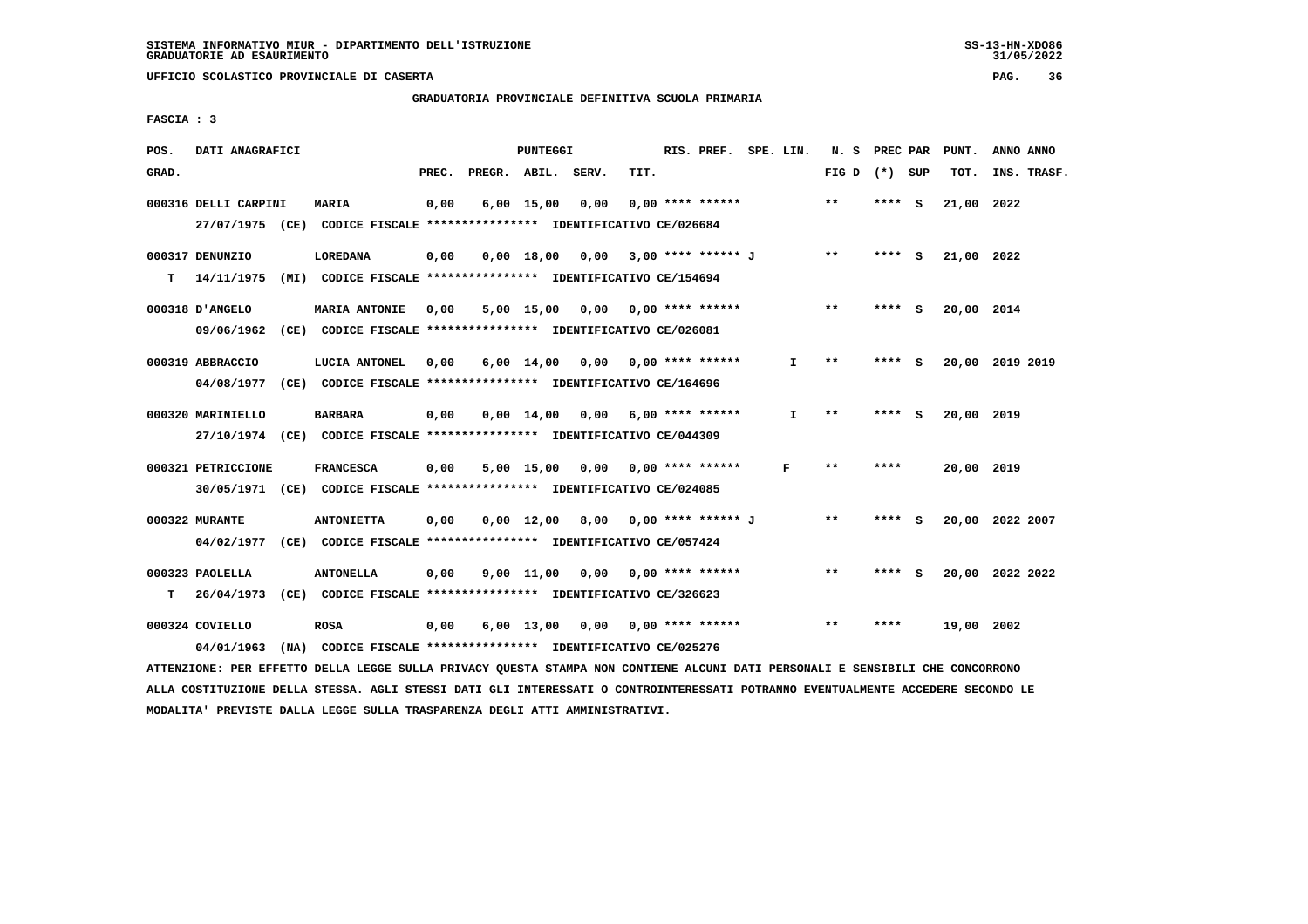## **GRADUATORIA PROVINCIALE DEFINITIVA SCUOLA PRIMARIA**

 **FASCIA : 3**

| POS.        | DATI ANAGRAFICI   |                                                                                                                               |       |                                       | PUNTEGGI     |                                    |      | RIS. PREF. SPE. LIN. |              |       | N. S PREC PAR   | PUNT.      | ANNO ANNO       |  |
|-------------|-------------------|-------------------------------------------------------------------------------------------------------------------------------|-------|---------------------------------------|--------------|------------------------------------|------|----------------------|--------------|-------|-----------------|------------|-----------------|--|
| GRAD.       |                   |                                                                                                                               | PREC. | PREGR. ABIL. SERV.                    |              |                                    | TIT. |                      |              |       | FIG D $(*)$ SUP | TOT.       | INS. TRASF.     |  |
|             | 000325 TRAMONTI   | <b>MARIA</b>                                                                                                                  | 0,00  |                                       |              | $5,00$ 14,00 0,00                  |      | $0.00$ **** ******   | $\mathbf{I}$ | **    | $***$ S         |            | 19,00 2022 2022 |  |
|             |                   | 12/01/1967 (CE) CODICE FISCALE **************** IDENTIFICATIVO CE/326557                                                      |       |                                       |              |                                    |      |                      |              |       |                 |            |                 |  |
|             | 000326 FORMATI    | <b>ANTONIETTA</b>                                                                                                             | 0,00  |                                       |              | 3,00 15,00 0,00 0,00 **** ****** K |      |                      | $\mathbf{I}$ |       | ** x **** S     | 18,00 2000 |                 |  |
|             |                   | 07/06/1968 (CE) CODICE FISCALE *************** IDENTIFICATIVO CE/022842                                                       |       |                                       |              |                                    |      |                      |              |       |                 |            |                 |  |
|             | 000327 FURIO      | <b>ROSARIA</b>                                                                                                                | 0,00  |                                       | $3,00$ 15,00 |                                    |      |                      | I.           | $***$ | $***$ S         | 18,00 2002 |                 |  |
|             |                   | 08/02/1965 (CE) CODICE FISCALE *************** IDENTIFICATIVO CE/043241                                                       |       |                                       |              |                                    |      |                      |              |       |                 |            |                 |  |
|             | 000328 D'ANTONIO  | <b>TERESA</b>                                                                                                                 | 0,00  |                                       |              | 3,00 15,00 0,00                    |      | $0.00$ **** ******   | $\mathbf{I}$ | $**$  | **** S          | 18,00 2002 |                 |  |
|             | 05/01/1960        | (VT) CODICE FISCALE **************** IDENTIFICATIVO CE/045453                                                                 |       |                                       |              |                                    |      |                      |              |       |                 |            |                 |  |
|             | 000329 AGLIONE    | <b>ANTONELLA</b>                                                                                                              | 0,00  |                                       |              | 3,00 15,00 0,00 0,00 **** ****** J |      |                      | $\mathbf{I}$ | $* *$ | $***$ S         | 18,00 2014 |                 |  |
|             |                   | 04/05/1973 (CE) CODICE FISCALE *************** IDENTIFICATIVO CE/044465                                                       |       |                                       |              |                                    |      |                      |              |       |                 |            |                 |  |
|             | 000330 TOSELLI    | ADRIANA                                                                                                                       | 0,00  |                                       |              | 3,00 15,00 0,00 0,00 **** ******   |      |                      |              | $***$ | $***$ S         |            | 18,00 2019 2007 |  |
|             |                   | 03/01/1976 (CE) CODICE FISCALE *************** IDENTIFICATIVO CE/057109                                                       |       |                                       |              |                                    |      |                      |              |       |                 |            |                 |  |
|             | 000331 CECERE     | LUIGI                                                                                                                         |       | $0,00$ 18,00                          |              | 0,00 0,00                          |      | 0,00 **** ******     | I.           | $* *$ | **** S          |            | 18,00 2019 2019 |  |
| т           |                   | 10/11/1982 (NA) CODICE FISCALE **************** IDENTIFICATIVO CE/164963                                                      |       |                                       |              |                                    |      |                      |              |       |                 |            |                 |  |
|             | 000332 SIGNORELLI | <b>ANTONIETTA</b>                                                                                                             |       | 0,00 12,00 0,00 0,00 6,00 **** ****** |              |                                    |      |                      | $\mathbf{I}$ | $* *$ | **** S          |            | 18,00 2019 2019 |  |
| т           |                   | 09/04/1975 (LT) CODICE FISCALE *************** IDENTIFICATIVO CE/164771                                                       |       |                                       |              |                                    |      |                      |              |       |                 |            |                 |  |
| 000333 PAPA |                   | <b>PASQUALINA</b>                                                                                                             | 0,00  |                                       |              | 3,00 15,00 0,00 0,00 **** ******   |      |                      | $\mathbf{I}$ |       | ** x **** s     |            | 18,00 2019 2019 |  |
|             | 26/04/1976        | (CE) CODICE FISCALE **************** IDENTIFICATIVO CE/164890                                                                 |       |                                       |              |                                    |      |                      |              |       |                 |            |                 |  |
|             |                   | ATTENZIONE: PER EFFETTO DELLA LEGGE SULLA PRIVACY QUESTA STAMPA NON CONTIENE ALCUNI DATI PERSONALI E SENSIBILI CHE CONCORRONO |       |                                       |              |                                    |      |                      |              |       |                 |            |                 |  |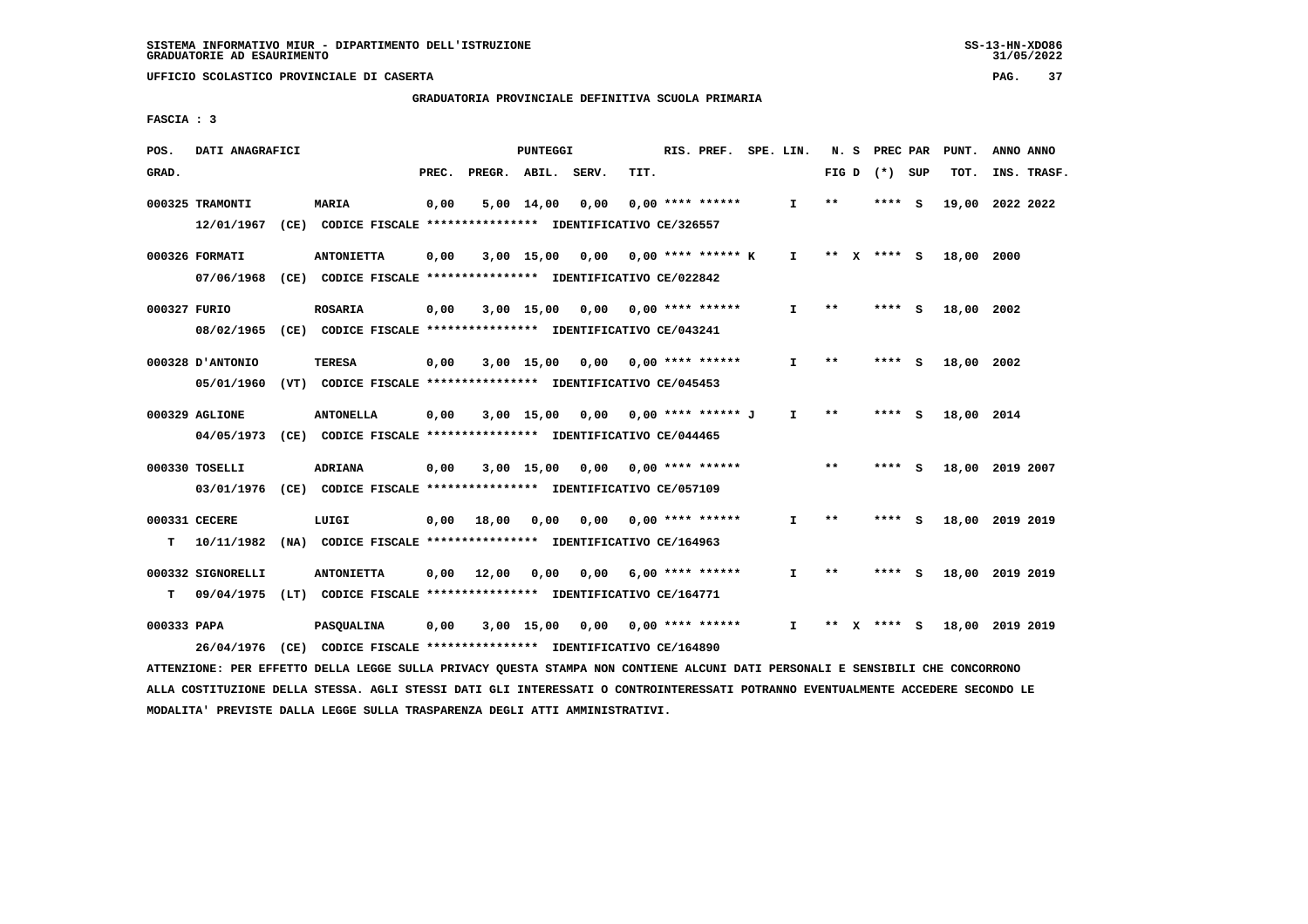## **GRADUATORIA PROVINCIALE DEFINITIVA SCUOLA PRIMARIA**

 **FASCIA : 3**

| POS.              | DATI ANAGRAFICI                |                                                                                             |       |                    | PUNTEGGI              |      |      | RIS. PREF. SPE. LIN.      |              | N. S    | <b>PREC PAR</b> |     | PUNT.      | ANNO ANNO       |
|-------------------|--------------------------------|---------------------------------------------------------------------------------------------|-------|--------------------|-----------------------|------|------|---------------------------|--------------|---------|-----------------|-----|------------|-----------------|
| GRAD.             |                                |                                                                                             | PREC. | PREGR. ABIL. SERV. |                       |      | TIT. |                           |              | FIG D   | (*) SUP         |     | TOT.       | INS. TRASF.     |
|                   | 000334 PEZZELLA<br>14/03/1976  | <b>STEFANO</b><br>(NA) CODICE FISCALE **************** IDENTIFICATIVO CE/164995             | 0,00  |                    | $3,00$ 15,00          | 0,00 |      | $0.00$ **** ******        | $\mathbf{I}$ | $**$    | ****            | - S | 18,00      | 2019 2019       |
|                   | 000335 ARGANESE<br>25/06/1966  | <b>ANGELINA</b><br>(BN) CODICE FISCALE **************** IDENTIFICATIVO CE/164860            | 0,00  |                    | 3,00 15,00 0,00       |      |      | 0,00 **** ******          |              | $***$   | **** S          |     |            | 18,00 2019 2019 |
|                   | 000336 TROIANO<br>07/12/1976   | <b>FIORENZA</b><br>(NA) CODICE FISCALE *************** IDENTIFICATIVO CE/326556             | 0,00  |                    | $3,00$ 15,00          |      |      | $0,00$ $0,00$ **** ****** | $\mathbf{I}$ | $* *$   | **** S          |     |            | 18,00 2022 2022 |
| 000337 CIOCE      | 28/06/1976                     | <b>MARIA</b><br>(CE) CODICE FISCALE **************** IDENTIFICATIVO CE/326630               | 0,00  |                    | $3,00$ 15,00          |      |      | $0,00$ $0,00$ **** ****** | I.           | **<br>x | **** S          |     |            | 18,00 2022 2022 |
|                   | 000338 CEVOLA<br>30/08/1968    | <b>MARIA</b><br>(PA) CODICE FISCALE **************** IDENTIFICATIVO CE/042717               | 0,00  |                    | $3,00$ 15,00          | 0,00 |      | 0,00 **** ******          | F            | $**$    | **** S          |     | 18,00 2022 |                 |
|                   | 000339 VALENTINO<br>20/10/1971 | MARILENA<br>(CE) CODICE FISCALE **************** IDENTIFICATIVO CE/042619                   | 0,00  |                    | $6,00$ $11,00$ $0,00$ |      |      | 0,00 **** ******          |              | $***$   | ****            | - S | 17,00 2002 |                 |
| 000340 GUIDA<br>т |                                | <b>ENRICO</b><br>18/04/1969 (CE) CODICE FISCALE **************** IDENTIFICATIVO CE/151247   | 0,00  | 17,00              | 0,00                  | 0.00 |      | 0,00 **** ******          |              | $***$   | **** S          |     | 17,00 2014 |                 |
| 000341 TEOLI<br>т |                                | <b>EMILIANA</b><br>23/10/1974 (FR) CODICE FISCALE **************** IDENTIFICATIVO CE/164732 | 0,00  | 14,00              | 0,00                  | 0,00 |      | $3,00$ **** ******        |              | $* *$   | ****            | - 5 |            | 17,00 2019 2019 |
| т                 | 000342 GLORIA                  | TERESA<br>23/02/1984 (NA) CODICE FISCALE **************** IDENTIFICATIVO CE/164821          | 0,00  | 17,00              | 0,00                  |      |      | $0,00$ $0,00$ **** ****** |              | $**$    | ****            | - S |            | 17,00 2019 2019 |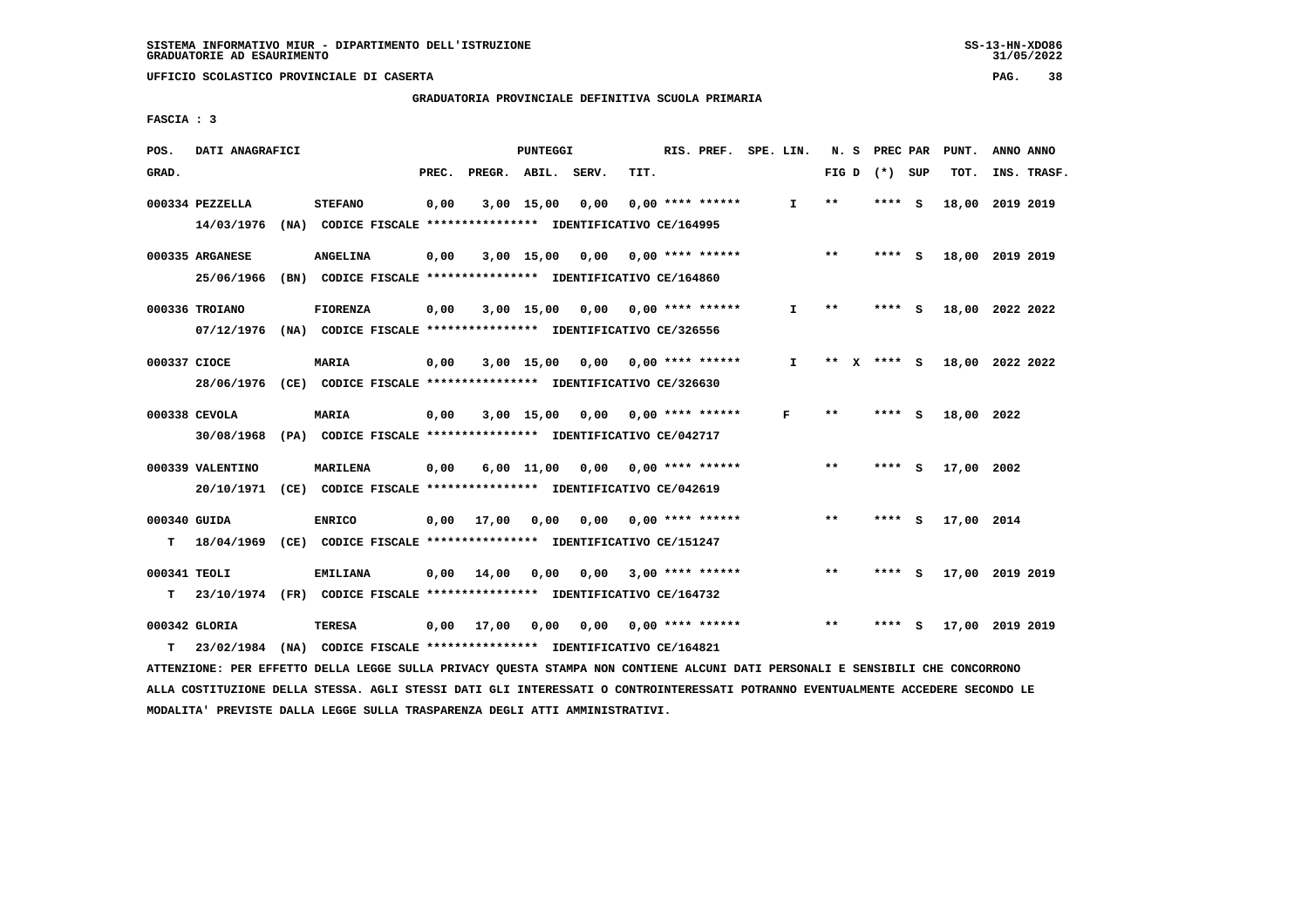## **GRADUATORIA PROVINCIALE DEFINITIVA SCUOLA PRIMARIA**

 **FASCIA : 3**

| POS.         | DATI ANAGRAFICI   |                                                                         |       |                    | PUNTEGGI           |                                        |      | RIS. PREF.                | SPE. LIN. |              | N.S             | PREC PAR |          | PUNT.      | ANNO ANNO       |  |
|--------------|-------------------|-------------------------------------------------------------------------|-------|--------------------|--------------------|----------------------------------------|------|---------------------------|-----------|--------------|-----------------|----------|----------|------------|-----------------|--|
| GRAD.        |                   |                                                                         | PREC. | PREGR. ABIL. SERV. |                    |                                        | TIT. |                           |           |              | FIG D $(*)$ SUP |          |          | TOT.       | INS. TRASF.     |  |
|              | 000343 FRANCO     | <b>ANNALISE</b>                                                         | 0,00  | 17,00              | 0,00               | 0,00                                   |      | $0.00$ **** ******        |           |              | $**$            | **** S   |          | 17,00      | 2019 2019       |  |
| T.           | 20/02/1977        | (PA) CODICE FISCALE **************** IDENTIFICATIVO CE/164763           |       |                    |                    |                                        |      |                           |           |              |                 |          |          |            |                 |  |
| 000344 GALLO |                   | <b>MARIANNA</b>                                                         | 0,00  |                    | $6,00$ 11,00       | 0,00                                   |      | 0,00 **** ******          |           |              | $***$           | **** S   |          |            | 17,00 2019 2019 |  |
| T.           | 02/04/1974        | (NA) CODICE FISCALE **************** IDENTIFICATIVO CE/164789           |       |                    |                    |                                        |      |                           |           |              |                 |          |          |            |                 |  |
|              | 000345 DE LUCIA   | <b>CLEMENTINA</b>                                                       | 0,00  |                    | $0.00$ 15.00       |                                        |      | $2,00$ 0,00 **** ******   |           | $\mathbf{I}$ | $***$           | ****     | - S      | 17,00 2019 |                 |  |
|              | 20/11/1978        | (CE) CODICE FISCALE *************** IDENTIFICATIVO CE/044133            |       |                    |                    |                                        |      |                           |           |              |                 |          |          |            |                 |  |
|              | 000346 PACELLI    | MARIA CRISTIN                                                           | 0,00  |                    | $0.00$ 17.00       |                                        |      | $0,00$ $0,00$ **** ****** |           | F            | $***$           | $***$ S  |          | 17,00 2019 |                 |  |
|              |                   | 19/05/1972 (CE) CODICE FISCALE *************** IDENTIFICATIVO CE/025658 |       |                    |                    |                                        |      |                           |           |              |                 |          |          |            |                 |  |
|              | 000347 D'AUCE     | SONIA                                                                   | 0,00  | 17,00              | 0,00               | 0.00                                   |      | 0,00 **** ******          |           |              | $**$            | ****     | - S      |            | 17,00 2022 2022 |  |
|              |                   | 11/03/1974 (CE) CODICE FISCALE *************** IDENTIFICATIVO CE/326498 |       |                    |                    |                                        |      |                           |           |              |                 |          |          |            |                 |  |
|              | 000348 D'AMBROSIO | <b>ROSA</b>                                                             | 0,00  | 17,00              |                    | $0.00$ $0.00$ $0.00$ $***$ **** ****** |      |                           |           | I.           | $* *$           | ****     | <b>S</b> |            | 17,00 2022 2022 |  |
|              | 12/02/1976        | (CE) CODICE FISCALE **************** IDENTIFICATIVO CE/326563           |       |                    |                    |                                        |      |                           |           |              |                 |          |          |            |                 |  |
|              | 000349 MEROLA     | MARGHERITA                                                              | 0,00  |                    | $6,00 \quad 10,00$ |                                        |      | $0.00$ $0.00$ **** ****** |           | $\mathbf{I}$ | $* *$           | **** S   |          | 16,00 2000 |                 |  |
|              |                   | 11/05/1974 (CE) CODICE FISCALE *************** IDENTIFICATIVO CE/022675 |       |                    |                    |                                        |      |                           |           |              |                 |          |          |            |                 |  |
|              | 000350 FONTANELLA | <b>ORNELLA</b>                                                          | 0,00  |                    | $3,00$ 13,00       |                                        |      | $0,00$ $0,00$ **** ****** |           |              | $* *$           | ****     | - S      |            | 16,00 2011 2011 |  |
|              | 07/06/1971        | (NA) CODICE FISCALE **************** IDENTIFICATIVO CE/140156           |       |                    |                    |                                        |      |                           |           |              |                 |          |          |            |                 |  |
|              | 000351 VALERIANI  | <b>MARIA GIUSEPP</b>                                                    | 0,00  |                    | 5,00 11,00         | 0,00                                   |      | $0.00$ **** ****** K      |           |              | $* *$           |          | s        | 16,00 2014 |                 |  |
| т            | 12/02/1968        | (EE) CODICE FISCALE **************** IDENTIFICATIVO CE/146595           |       |                    |                    |                                        |      |                           |           |              |                 |          |          |            |                 |  |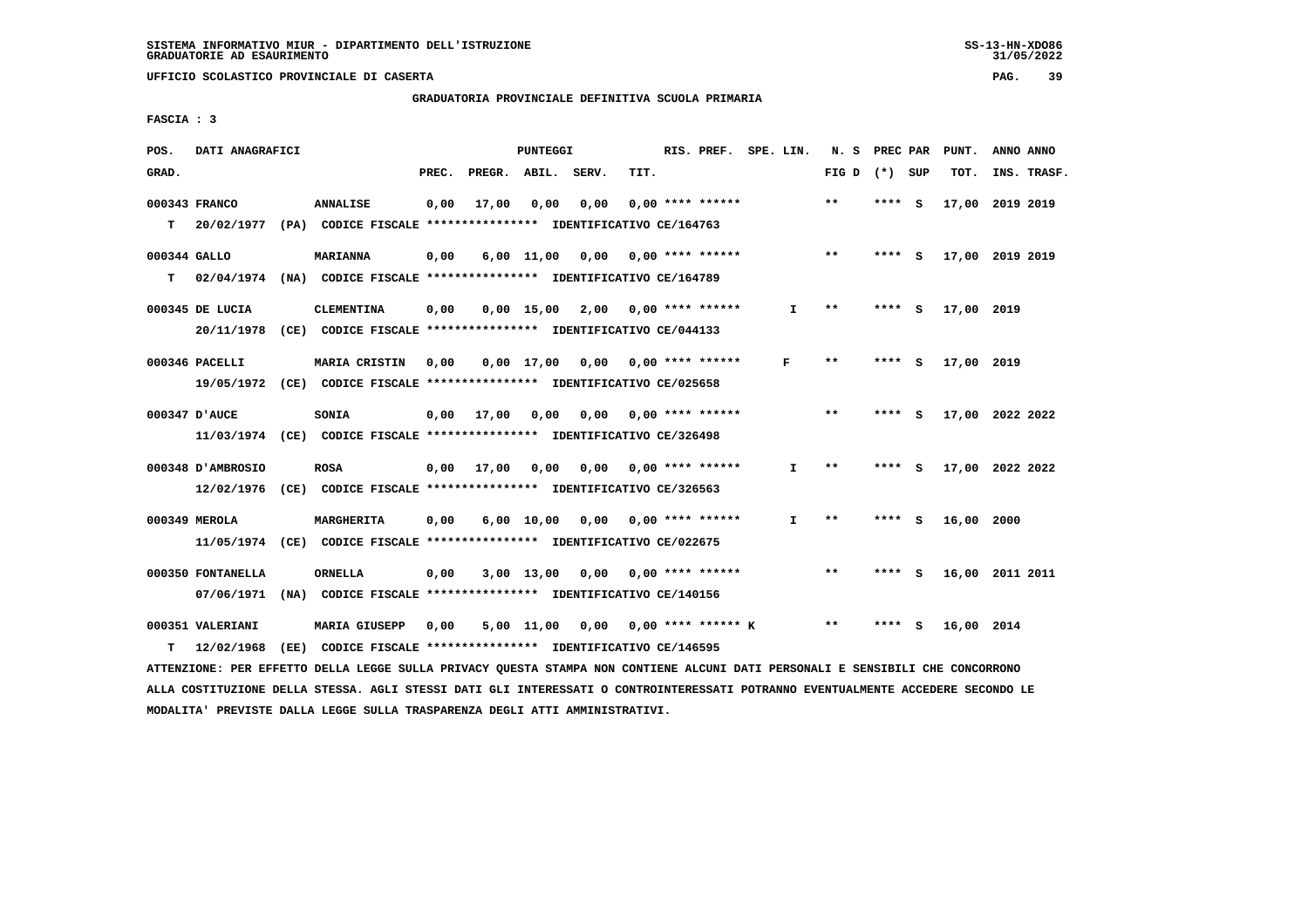**GRADUATORIA PROVINCIALE DEFINITIVA SCUOLA PRIMARIA**

 **FASCIA : 3**

| POS.              | DATI ANAGRAFICI                                                                               |                   |       |                       | PUNTEGGI     |                                                                      |      | RIS. PREF. SPE. LIN.            |              | N. S PREC PAR |         |     | PUNT.      | ANNO ANNO       |
|-------------------|-----------------------------------------------------------------------------------------------|-------------------|-------|-----------------------|--------------|----------------------------------------------------------------------|------|---------------------------------|--------------|---------------|---------|-----|------------|-----------------|
| GRAD.             |                                                                                               |                   | PREC. | PREGR. ABIL.          |              | SERV.                                                                | TIT. |                                 |              | FIG D         | (*) SUP |     | TOT.       | INS. TRASF.     |
|                   | 000352 GRIECO<br>02/12/1978 (MI) CODICE FISCALE **************** IDENTIFICATIVO CE/044138     | <b>KATIA</b>      | 0,00  |                       | 0.00 16.00   | 0,00                                                                 |      | $0.00$ **** ******              | $\mathbf{I}$ | $* *$         | **** S  |     | 16,00 2019 |                 |
|                   | 000353 BALZANO<br>02/01/1977 (NA) CODICE FISCALE **************** IDENTIFICATIVO CE/326500    | <b>RITA</b>       | 0,00  |                       |              | 3,00 13,00 0,00                                                      |      | 0,00 **** ****** J              |              | $* *$         | **** S  |     |            | 16,00 2022 2022 |
| т                 | 000354 SICILIA<br>26/11/1979 (CE) CODICE FISCALE *************** IDENTIFICATIVO CE/326583     | <b>ILARIA</b>     |       | $0,00$ $16,00$ $0,00$ |              |                                                                      |      | $0.00$ $0.00$ **** ******       |              | $***$         | **** S  |     |            | 16,00 2022 2022 |
| 000355 LEONE      | 02/02/1961 (CE) CODICE FISCALE *************** IDENTIFICATIVO CE/326515                       | <b>MARIA</b>      | 0,00  |                       |              | $0.00$ 16.00 0.00 0.00 **** ******                                   |      |                                 |              | $* *$         | **** S  |     |            | 16,00 2022 2022 |
|                   | 000356 MASTROIANNI<br>20/01/1961 (CE) CODICE FISCALE *************** IDENTIFICATIVO CE/027155 | MADDALENA         | 0,00  |                       | $0,00$ 15,00 |                                                                      |      | $0,00$ $0,00$ **** ******       |              | $* *$         | $***5$  |     | 15,00 2000 |                 |
|                   | 000357 PALMIERO<br>26/09/1977 (NA) CODICE FISCALE *************** IDENTIFICATIVO CE/056667    | <b>TERESA</b>     | 0,00  |                       |              | $0.00$ 15.00 0.00 0.00 **** ******                                   |      |                                 | $\mathbf{I}$ | $* *$         | **** S  |     |            | 15,00 2007 2007 |
| 000358 RUSSO<br>т | 08/09/1959 (CE) CODICE FISCALE *************** IDENTIFICATIVO CE/149336                       | PIERINA           | 0,00  |                       |              | 0,00 15,00 0,00                                                      |      | $0.00$ **** ******              |              | $***$         | **** S  |     | 15,00 2014 |                 |
| T.                | 000359 FIORILLO<br>18/11/1971 (CE) CODICE FISCALE *************** IDENTIFICATIVO CE/145896    | <b>MARIA</b>      |       | $0,00$ 15,00          | 0,00         |                                                                      |      | $0.00$ $0.00$ $***$ **** ****** |              | $* *$         | **** S  |     | 15,00 2014 |                 |
| т                 | 000360 DI DOMENICO<br>02/04/1983                                                              | <b>ANTONIETTA</b> |       | $0,00$ 15,00          | 0,00         | 0,00<br>(CE) CODICE FISCALE *************** IDENTIFICATIVO CE/150731 |      | $0.00$ **** ******              |              | $***$         | ****    | - S | 15,00 2014 |                 |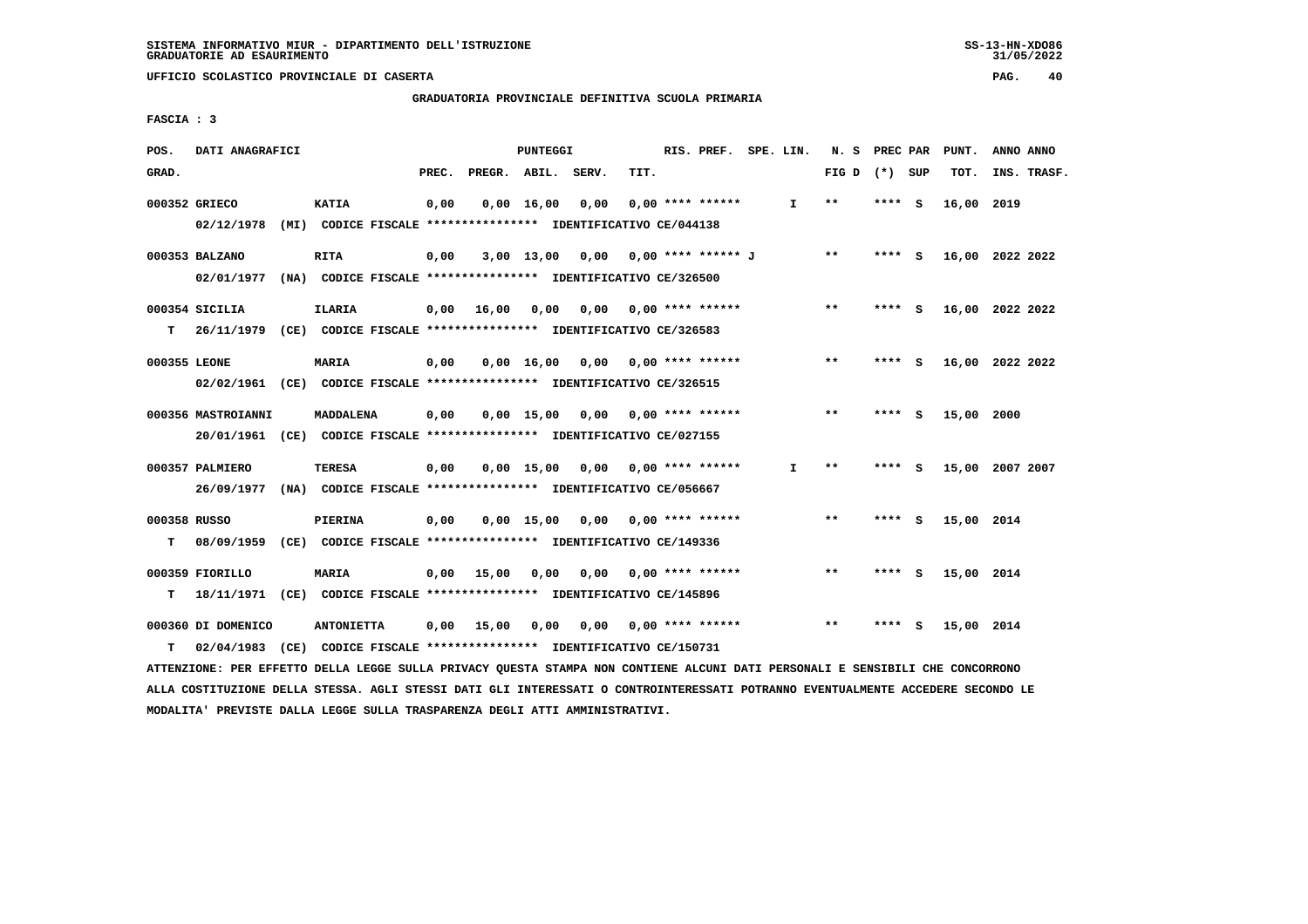**GRADUATORIA PROVINCIALE DEFINITIVA SCUOLA PRIMARIA**

 **FASCIA : 3**

| POS.        | DATI ANAGRAFICI                                                          |                                                               |       |        | PUNTEGGI           |       |      | RIS. PREF.                | SPE. LIN. | N. S            | PREC PAR |     | PUNT.      | ANNO ANNO       |
|-------------|--------------------------------------------------------------------------|---------------------------------------------------------------|-------|--------|--------------------|-------|------|---------------------------|-----------|-----------------|----------|-----|------------|-----------------|
| GRAD.       |                                                                          |                                                               | PREC. | PREGR. | ABIL.              | SERV. | TIT. |                           |           | FIG D $(*)$ SUP |          |     | TOT.       | INS. TRASF.     |
|             | 000361 GOLINO                                                            | ANNA MARIA                                                    | 0,00  | 15,00  | 0,00               | 0,00  |      | $0.00$ **** ******        |           | $* *$           | **** S   |     | 15,00 2014 |                 |
| T.          | 25/05/1968                                                               | (CE) CODICE FISCALE **************** IDENTIFICATIVO CE/043822 |       |        |                    |       |      |                           |           |                 |          |     |            |                 |
|             | 000362 BORZILLO                                                          | <b>TERESA</b>                                                 | 0,00  |        | $0,00$ 15,00       | 0,00  |      | $0.00$ **** ******        |           | $**$            | $***$ S  |     |            | 15,00 2022 2007 |
|             | 25/11/1964 (CE) CODICE FISCALE *************** IDENTIFICATIVO CE/056097  |                                                               |       |        |                    |       |      |                           |           |                 |          |     |            |                 |
|             | 000363 MANDARA                                                           | <b>ELDA</b>                                                   | 0,00  |        | $0,00$ 12,00       | 0,00  |      | 3,00 **** ****** J        |           | $* *$           | **** S   |     |            | 15,00 2022 2022 |
| T.          | 20/03/1981 (CE) CODICE FISCALE *************** IDENTIFICATIVO CE/326551  |                                                               |       |        |                    |       |      |                           |           |                 |          |     |            |                 |
|             | 000364 VILLANO                                                           | CARMELA                                                       | 0,00  |        | $0,00$ 15,00       | 0,00  |      | $0.00$ **** ****** KL     |           | **              | **** S   |     | 15,00 2022 |                 |
|             | 16/05/1973 (CE) CODICE FISCALE **************** IDENTIFICATIVO CE/021793 |                                                               |       |        |                    |       |      |                           |           |                 |          |     |            |                 |
|             | 000365 MASTRANGELO                                                       | <b>PAOLA</b>                                                  | 0,00  |        | $0,00 \quad 14,00$ | 0,00  |      | $0.00$ **** ******        | IS        | $* *$           | **** S   |     | 14,00      | 2002            |
|             | 13/08/1972 (CE) CODICE FISCALE *************** IDENTIFICATIVO CE/045423  |                                                               |       |        |                    |       |      |                           |           |                 |          |     |            |                 |
| 000366 VANO |                                                                          | <b>ROSA</b>                                                   | 0,00  |        | $0.00 \quad 14.00$ |       |      | $0,00$ $0,00$ **** ****** |           | $**$            | **** S   |     |            | 14,00 2007 2007 |
|             | 09/11/1957                                                               | (CE) CODICE FISCALE **************** IDENTIFICATIVO CE/057124 |       |        |                    |       |      |                           |           |                 |          |     |            |                 |
|             |                                                                          |                                                               |       |        |                    |       |      |                           |           |                 |          |     |            |                 |
|             | 000367 SILVESTRO                                                         | <b>ANNA</b>                                                   | 0,00  |        | $3,00$ 11,00       |       |      | $0.00$ $0.00$ **** ****** |           | $***$           | **** S   |     | 14,00 2014 |                 |
| т           | 20/12/1966                                                               | (NA) CODICE FISCALE **************** IDENTIFICATIVO CE/140089 |       |        |                    |       |      |                           |           |                 |          |     |            |                 |
|             | 000368 FIORILLO                                                          | ANGELA ANTONI                                                 | 0.00  | 14,00  | 0,00               | 0.00  |      | $0.00$ **** ******        |           | $***$           | ****     | - S | 14,00 2014 |                 |
| т           | 06/02/1979                                                               | (CE) CODICE FISCALE **************** IDENTIFICATIVO CE/145941 |       |        |                    |       |      |                           |           |                 |          |     |            |                 |
|             | 000369 MAROTTA                                                           | <b>ASSUNTA</b>                                                | 0,00  | 14,00  | 0,00               | 0,00  |      | $0.00$ **** ******        |           | $**$            | ****     | s   | 14,00 2014 |                 |
| т           | 05/05/1971                                                               | (CE) CODICE FISCALE *************** IDENTIFICATIVO CE/044691  |       |        |                    |       |      |                           |           |                 |          |     |            |                 |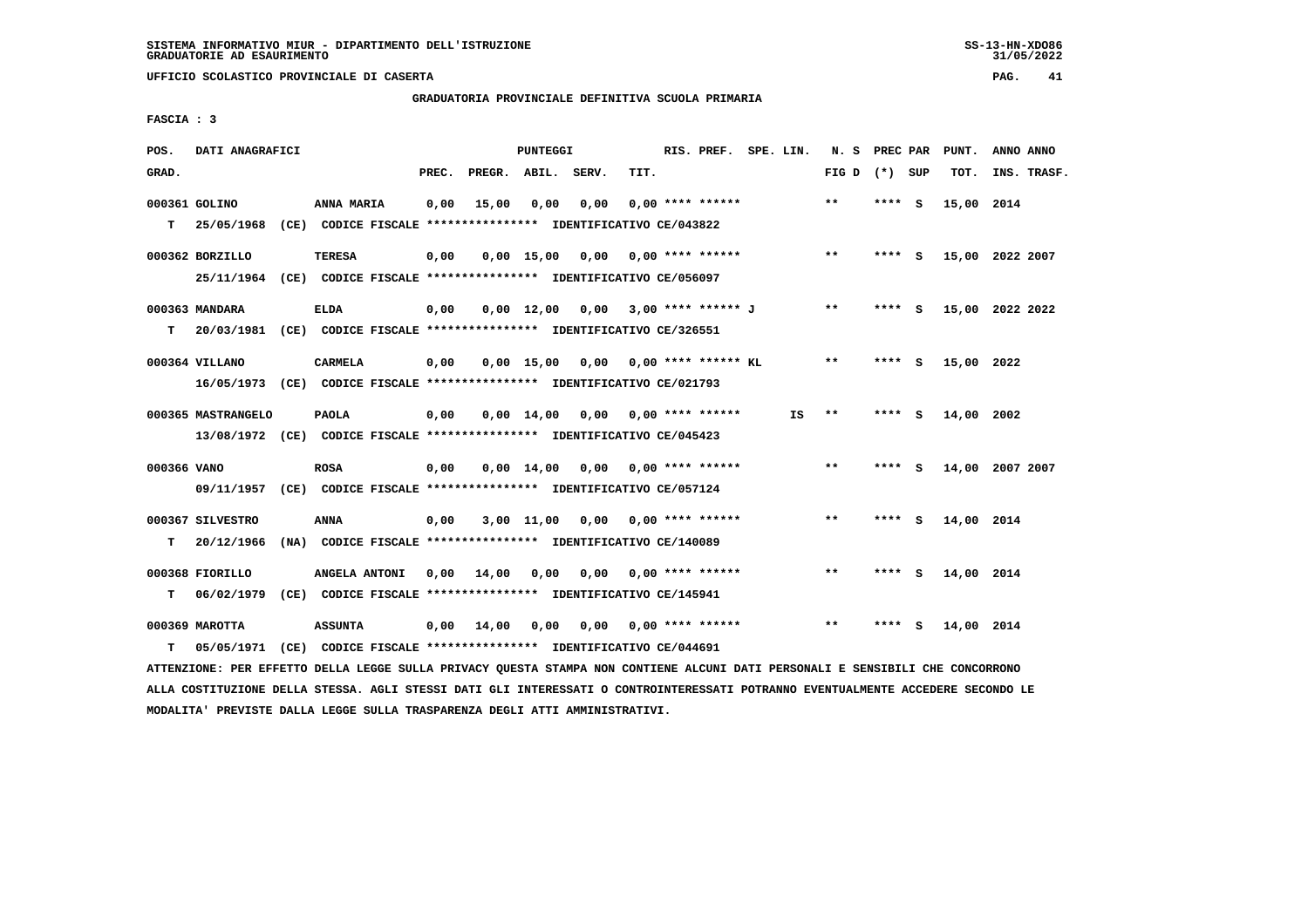$31/05/2022$ 

 **UFFICIO SCOLASTICO PROVINCIALE DI CASERTA PAG. 42**

 **GRADUATORIA PROVINCIALE DEFINITIVA SCUOLA PRIMARIA**

 **FASCIA : 3**

| POS.  | DATI ANAGRAFICI     |                                                                          |       |                    | PUNTEGGI           |                                    |                           | RIS. PREF. SPE. LIN. |  |       | N. S PREC PAR   |     | PUNT.      | ANNO ANNO       |
|-------|---------------------|--------------------------------------------------------------------------|-------|--------------------|--------------------|------------------------------------|---------------------------|----------------------|--|-------|-----------------|-----|------------|-----------------|
| GRAD. |                     |                                                                          | PREC. | PREGR. ABIL. SERV. |                    |                                    | TIT.                      |                      |  |       | FIG D $(*)$ SUP |     | TOT.       | INS. TRASF.     |
|       | 000370 CALIFRI      | <b>ANTONELLA</b>                                                         | 0,00  | 14,00              | 0,00               | 0,00                               |                           | $0.00$ **** ******   |  | $* *$ | **** S          |     | 14,00 2014 |                 |
| т     |                     | 15/02/1967 (AV) CODICE FISCALE *************** IDENTIFICATIVO CE/149881  |       |                    |                    |                                    |                           |                      |  |       |                 |     |            |                 |
|       | 000371 GIANNANTONIO | <b>ALESSANDRA</b>                                                        | 0,00  |                    | $0,00 \quad 14,00$ | 0,00 0,00 **** ******              |                           |                      |  | $**$  | $***$ S         |     | 14,00 2019 |                 |
|       |                     | 19/08/1970 (NA) CODICE FISCALE *************** IDENTIFICATIVO CE/043127  |       |                    |                    |                                    |                           |                      |  |       |                 |     |            |                 |
|       | 000372 D'AURIA      | <b>NICOLETTA</b>                                                         | 0,00  |                    |                    | $0.00$ 14.00 0.00 0.00 **** ****** |                           |                      |  | $***$ | **** S          |     |            | 14,00 2022 2022 |
| т     |                     | 16/09/1983 (CE) CODICE FISCALE **************** IDENTIFICATIVO CE/326526 |       |                    |                    |                                    |                           |                      |  |       |                 |     |            |                 |
|       | 000373 DE ROSA      | <b>NUNZIA</b>                                                            | 0,00  | 14,00              | 0,00               |                                    | 0,00 0,00 **** ******     |                      |  | $***$ | $***5$          |     |            | 14,00 2022 2022 |
| т     | 28/07/1978          | (RM) CODICE FISCALE **************** IDENTIFICATIVO CE/326522            |       |                    |                    |                                    |                           |                      |  |       |                 |     |            |                 |
|       | 000374 BUONANNO     | <b>CAROLINA</b>                                                          | 0,00  | 14,00              | 0.00               | 0,00                               | 0,00 **** ******          |                      |  | **    | $***$ S         |     |            | 14,00 2022 2022 |
| т     | 09/01/1977          | (CE) CODICE FISCALE **************** IDENTIFICATIVO CE/326508            |       |                    |                    |                                    |                           |                      |  |       |                 |     |            |                 |
|       | 000375 FERRARA      | <b>FORTUNA</b>                                                           | 0,00  |                    |                    | $0,00 \quad 14,00 \quad 0,00$      |                           | $0.00$ **** ******   |  |       | ** $X$ ****     |     | 14,00 2022 |                 |
|       |                     | 28/12/1976 (CE) CODICE FISCALE *************** IDENTIFICATIVO CE/055571  |       |                    |                    |                                    |                           |                      |  |       |                 |     |            |                 |
|       | 000376 PISANTI      | <b>ROSA</b>                                                              | 0,00  |                    | $0,00 \quad 13,00$ |                                    | $0,00$ $0,00$ **** ****** |                      |  | $***$ | **** S          |     | 13,00 2007 |                 |
|       | 25/05/1966          | (CE) CODICE FISCALE **************** IDENTIFICATIVO CE/046644            |       |                    |                    |                                    |                           |                      |  |       |                 |     |            |                 |
|       | 000377 PERRONE      | TERESA                                                                   | 0.00  | 13,00              | 0,00               |                                    | $0.00$ $0.00$ **** ****** |                      |  | $***$ | **** S          |     | 13,00 2014 |                 |
| т     | 27/02/1977          | (CE) CODICE FISCALE **************** IDENTIFICATIVO CE/154684            |       |                    |                    |                                    |                           |                      |  |       |                 |     |            |                 |
|       | 000378 PENDOLINO    | <b>ANTONIETTA</b>                                                        | 0,00  | 13,00              | 0,00               |                                    | $0,00$ $0,00$ **** ****** |                      |  | **    | ****            | - 5 |            | 13,00 2019 2019 |
| т     | 29/03/1979          | (CE) CODICE FISCALE **************** IDENTIFICATIVO CE/164964            |       |                    |                    |                                    |                           |                      |  |       |                 |     |            |                 |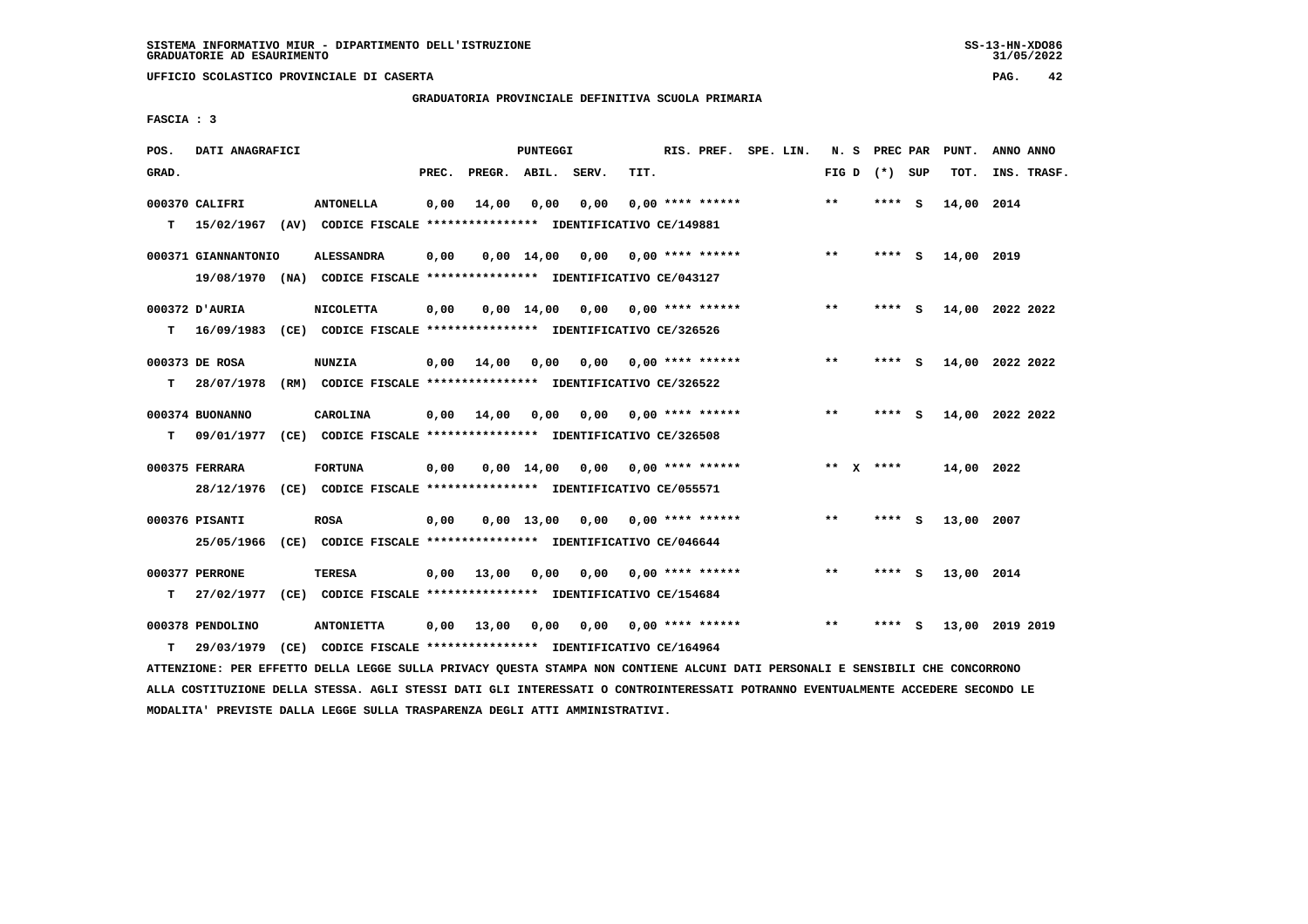**GRADUATORIA PROVINCIALE DEFINITIVA SCUOLA PRIMARIA**

 **FASCIA : 3**

| POS.         | DATI ANAGRAFICI                |                                                                               |       |              | <b>PUNTEGGI</b> |                                      |      | RIS. PREF. SPE. LIN.      |  | N. S PREC PAR   |          |     | PUNT.           | ANNO ANNO |             |
|--------------|--------------------------------|-------------------------------------------------------------------------------|-------|--------------|-----------------|--------------------------------------|------|---------------------------|--|-----------------|----------|-----|-----------------|-----------|-------------|
| GRAD.        |                                |                                                                               | PREC. | PREGR. ABIL. |                 | SERV.                                | TIT. |                           |  | FIG D $(*)$ SUP |          |     | TOT.            |           | INS. TRASF. |
|              | 000379 CAPASSO<br>T 27/04/1980 | MARIAROSARIA<br>(CE) CODICE FISCALE **************** IDENTIFICATIVO CE/164662 | 0,00  | 13,00        | 0,00            | 0,00                                 |      | $0.00$ **** ******        |  | $**$            | **** S   |     | 13,00 2019 2019 |           |             |
|              |                                |                                                                               |       |              |                 |                                      |      |                           |  |                 |          |     |                 |           |             |
| 000380 TURCO |                                | <b>CRISTINA</b>                                                               | 0,00  | 13,00        |                 | 0,00 0,00 0,00 **** ******           |      |                           |  | $* *$           | $***$ S  |     | 13,00 2022 2022 |           |             |
|              |                                | 21/08/1983 (CE) CODICE FISCALE *************** IDENTIFICATIVO CE/326546       |       |              |                 |                                      |      |                           |  |                 |          |     |                 |           |             |
|              | 000381 BRESCIA                 | <b>ASSUNTA</b>                                                                | 0,00  |              |                 | $0,00$ 13,00 0,00 0,00 **** ****** J |      |                           |  | $***$           | **** S   |     | 13,00 2022      |           |             |
| т            |                                | 08/11/1971 (CE) CODICE FISCALE **************** IDENTIFICATIVO CE/154591      |       |              |                 |                                      |      |                           |  |                 |          |     |                 |           |             |
| 000382 CORBO |                                | <b>MARIA ROSARIA</b>                                                          | 0,00  |              |                 | $0,00$ 13,00 0,00 0,00 **** ******   |      |                           |  | $**$            | **** S   |     | 13,00 2022      |           |             |
|              | 15/03/1966                     | (CE) CODICE FISCALE **************** IDENTIFICATIVO CE/023840                 |       |              |                 |                                      |      |                           |  |                 |          |     |                 |           |             |
|              |                                |                                                                               |       |              |                 |                                      |      |                           |  |                 |          |     |                 |           |             |
|              | 000383 SAVINELLI               | ORSOLA                                                                        | 0,00  |              |                 | $0,00$ 12,00 0,00 0,00 **** ******   |      |                           |  | $**$            | **** S   |     | 12,00 2014      |           |             |
| T.           | 24/10/1962                     | (CE) CODICE FISCALE **************** IDENTIFICATIVO CE/154639                 |       |              |                 |                                      |      |                           |  |                 |          |     |                 |           |             |
|              | 000384 IANNUCCI                | <b>RITA</b>                                                                   | 0,00  |              |                 | $0,00$ $12,00$ $0,00$                |      | $0.00$ **** ******        |  | $\star\star$    | **** $S$ |     | 12,00 2019      |           |             |
|              | 31/07/1963                     | (BN) CODICE FISCALE **************** IDENTIFICATIVO CE/044052                 |       |              |                 |                                      |      |                           |  |                 |          |     |                 |           |             |
| 000385 IZZO  |                                | LAURAGIUSEPPI                                                                 | 0.00  |              |                 | $0,00$ 11,00 0,00 0,00 **** ******   |      |                           |  | $* *$           | **** S   |     | 11,00 2014      |           |             |
|              | $T = 13/05/1963$               | (CE) CODICE FISCALE **************** IDENTIFICATIVO CE/154304                 |       |              |                 |                                      |      |                           |  |                 |          |     |                 |           |             |
|              |                                |                                                                               |       |              |                 |                                      |      |                           |  |                 |          |     |                 |           |             |
|              | 000386 DE FELICE               | <b>ERMELINDA</b>                                                              | 0,00  | 11,00        | 0,00            |                                      |      | $0,00$ $0,00$ **** ****** |  | $***$           | **** S   |     | 11,00 2014      |           |             |
|              | T 13/08/1971                   | (CE) CODICE FISCALE **************** IDENTIFICATIVO CE/147603                 |       |              |                 |                                      |      |                           |  |                 |          |     |                 |           |             |
|              | 000387 FIORILLO                | <b>GENNARINA</b>                                                              | 0,00  |              | 0,00 11,00      |                                      |      | $0.00$ $0.00$ **** ****** |  | $***$           | ****     | - S | 11,00 2014      |           |             |
| т            | 19/04/1980                     | (CE) CODICE FISCALE **************** IDENTIFICATIVO CE/154128                 |       |              |                 |                                      |      |                           |  |                 |          |     |                 |           |             |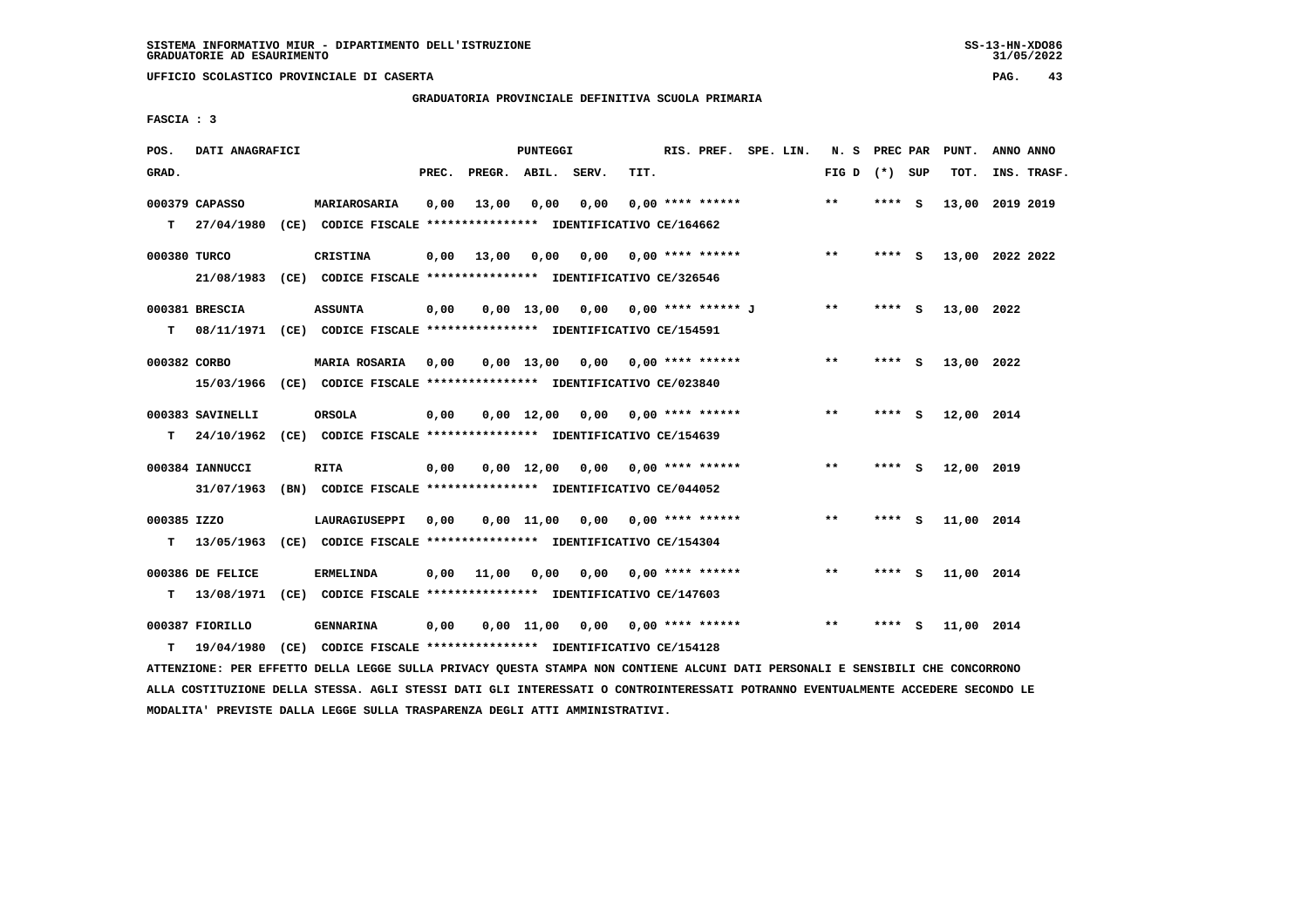$31/05/2022$ 

 **UFFICIO SCOLASTICO PROVINCIALE DI CASERTA PAG. 44**

 **GRADUATORIA PROVINCIALE DEFINITIVA SCUOLA PRIMARIA**

 **FASCIA : 3**

| POS.         | DATI ANAGRAFICI  |                                                                                                                               |       |                    | <b>PUNTEGGI</b> |      |      |                           | RIS. PREF. SPE. LIN. |                 |        |     | N. S PREC PAR PUNT. | ANNO ANNO       |
|--------------|------------------|-------------------------------------------------------------------------------------------------------------------------------|-------|--------------------|-----------------|------|------|---------------------------|----------------------|-----------------|--------|-----|---------------------|-----------------|
| GRAD.        |                  |                                                                                                                               | PREC. | PREGR. ABIL. SERV. |                 |      | TIT. |                           |                      | FIG D $(*)$ SUP |        |     | TOT.                | INS. TRASF.     |
| 000388 IORIO |                  | <b>ANTONELLA</b>                                                                                                              | 0,00  | 11,00              | 0,00            | 0,00 |      | $0.00$ **** ******        |                      | $\star\star$    | ****   | - 5 | 11,00 2014          |                 |
| т            | 31/01/1973       | (CE) CODICE FISCALE **************** IDENTIFICATIVO CE/153954                                                                 |       |                    |                 |      |      |                           |                      |                 |        |     |                     |                 |
| 000389 IZZO  |                  | <b>CLARA</b>                                                                                                                  | 0,00  |                    | $0.00$ 11.00    | 0,00 |      | $0.00$ **** ******        |                      | $***$           | **** S |     | 11,00 2014          |                 |
| т            | 18/04/1967       | (CE) CODICE FISCALE **************** IDENTIFICATIVO CE/154750                                                                 |       |                    |                 |      |      |                           |                      |                 |        |     |                     |                 |
|              | 000390 COCCORESE | <b>ALESSIA</b>                                                                                                                | 0,00  |                    | $0,00$ 11,00    | 0,00 |      | $0.00$ **** ******        |                      | $***$           | **** S |     |                     | 11,00 2019 2019 |
| т            | 29/03/1982       | (NA) CODICE FISCALE **************** IDENTIFICATIVO CE/164973                                                                 |       |                    |                 |      |      |                           |                      |                 |        |     |                     |                 |
|              | 000391 CAIAZZO   | <b>ELVIRA</b>                                                                                                                 | 0,00  | 11,00              | 0.00            | 0.00 |      | $0.00$ **** ******        |                      | **              | **** S |     |                     | 11,00 2019 2019 |
| т            | 11/06/1970       | (CE) CODICE FISCALE **************** IDENTIFICATIVO CE/164779                                                                 |       |                    |                 |      |      |                           |                      |                 |        |     |                     |                 |
|              | 000392 MAURIELLO | <b>MARIA</b>                                                                                                                  | 0,00  |                    | $0,00$ 11,00    |      |      | $0.00$ $0.00$ **** ****** |                      | $***$           | **** S |     |                     | 11,00 2022 2022 |
| т            | 29/10/1981       | (NA) CODICE FISCALE **************** IDENTIFICATIVO CE/326649                                                                 |       |                    |                 |      |      |                           |                      |                 |        |     |                     |                 |
|              | 000393 MESSINA   | MIRELLA                                                                                                                       | 0,00  | 11,00              | 0,00            |      |      | $0,00$ 0,00 **** ******   |                      | $***$           | **** S |     |                     | 11,00 2022 2022 |
| т            | 18/03/1979       | (CE) CODICE FISCALE **************** IDENTIFICATIVO CE/326650                                                                 |       |                    |                 |      |      |                           |                      |                 |        |     |                     |                 |
|              | 000394 SAGLIANO  | <b>MARIANNA</b>                                                                                                               | 0,00  |                    | $0.00$ $11.00$  | 0.00 |      | $0.00$ **** ******        |                      | $***$           | ****   | - S |                     | 11,00 2022 2022 |
| т            | 13/03/1977       | (NA) CODICE FISCALE **************** IDENTIFICATIVO CE/326567                                                                 |       |                    |                 |      |      |                           |                      |                 |        |     |                     |                 |
|              | 000395 SALVATORE | <b>ANNA</b>                                                                                                                   | 0.00  | 11,00              | 0.00            | 0,00 |      | 0,00 **** ******          |                      | $***$           | **** S |     |                     | 11,00 2022 2022 |
| т            | 03/10/1976       | (CE) CODICE FISCALE **************** IDENTIFICATIVO CE/326568                                                                 |       |                    |                 |      |      |                           |                      |                 |        |     |                     |                 |
|              | 000396 VARGAS    | ANNAMARIA                                                                                                                     | 0,00  | 11,00              | 0,00            | 0,00 |      | $0.00$ **** ******        |                      | $***$           | ****   | - S |                     | 11,00 2022 2022 |
| т            | 07/09/1976       | (NA) CODICE FISCALE **************** IDENTIFICATIVO CE/326529                                                                 |       |                    |                 |      |      |                           |                      |                 |        |     |                     |                 |
|              |                  | ATTENZIONE: PER EFFETTO DELLA LEGGE SULLA PRIVACY QUESTA STAMPA NON CONTIENE ALCUNI DATI PERSONALI E SENSIBILI CHE CONCORRONO |       |                    |                 |      |      |                           |                      |                 |        |     |                     |                 |